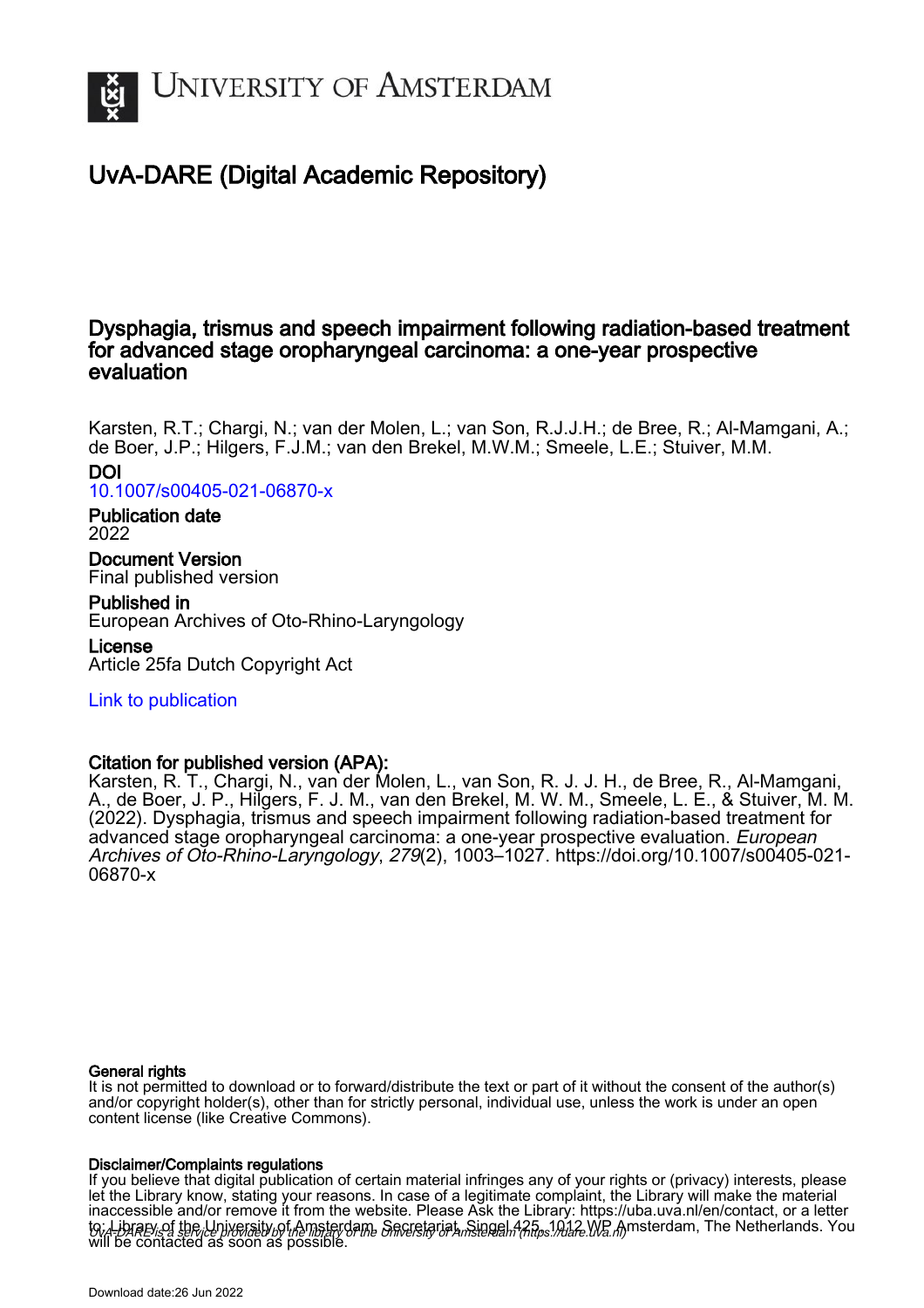#### **HEAD AND NECK**



# **Dysphagia, trismus and speech impairment following radiation‑based treatment for advanced stage oropharyngeal carcinoma: a one‑year prospective evaluation**

RebeccaT. Karsten<sup>1</sup> <sup>1</sup> · Najiba Chargi<sup>2</sup> · Lisette van der Molen<sup>1,3</sup> · Rob J. J. H. van Son<sup>1,3</sup> · Remco de Bree<sup>2</sup> · Abrahim Al-Mamgani<sup>4</sup> · Jan P. de Boer<sup>5</sup> · Frans J. M. Hilgers<sup>1,3</sup> · Michiel W. M. van den Brekel<sup>1,3</sup> · Ludi E. Smeele<sup>1,6</sup> · **Martijn M. Stuiver1**

Received: 26 January 2021 / Accepted: 4 May 2021 / Published online: 27 May 2021 © The Author(s), under exclusive licence to Springer-Verlag GmbH Germany, part of Springer Nature 2021

#### **Abstract**

**Objective** The objective was to assess swallowing, mouth opening and speech function during the first year after radiationbased treatment (RT(+)) after introduction of a dedicated preventive rehabilitation program for stage III–IV oropharyngeal carcinoma (OPC).

**Methods** Swallowing, mouth opening and speech function were collected before and at six- and twelve-month follow-up after RT(+) for OPC as part of ongoing prospective assessments by speech-language pathologists .

**Results** Objective and patient-perceived function deteriorated until 6 months and improved until 12 months after treatment, but did not return to baseline levels with 25%, 20% and 58% of the patients with objective dysphagia, trismus and speech problems, respectively. Feeding tube dependency and pneumonia prevalence was low.

**Conclusion** Despite successful implementation, a substantial proportion of patients still experience functional limitations after RT(+) for OPC, suggesting room for improvement of the current rehabilitation program. Pretreatment sarcopenia seems associated with worse functional outcomes and might be a relevant new target for rehabilitation strategies.

**Keywords** Oropharyngeal carcinoma · Chemoradiotherapy · Radiotherapy · Dysphagia · Trismus · Speech · Sarcopenia

 $\boxtimes$  Michiel W. M. van den Brekel m.vd.brekel@nki.nl

- <sup>1</sup> Department of Head and Neck Oncology and Surgery, The Netherlands Cancer Institute, Plesmanlaan 121, 1066 CX Amsterdam, The Netherlands
- <sup>2</sup> Department of Head and Neck Surgical Oncology, UMC Utrecht Cancer Center, University Medical Center Utrecht, Utrecht, The Netherlands
- Amsterdam Center for Language and Communication/ACLC-Institute of Phonetic Sciences, University of Amsterdam, Amsterdam, The Netherlands
- Department of Radiation Oncology, The Netherlands Cancer Institute, Plesmanlaan 121, 1066 CX Amsterdam, The Netherlands
- <sup>5</sup> Department of Medical Oncology, The Netherlands Cancer Institute, Amsterdam, The Netherlands
- <sup>6</sup> Department of Oral and Maxillofacial Surgery, Academic Medical Center, Amsterdam, The Netherlands

# **Introduction**

The incidence of oropharyngeal cancer (OPC) has risen over the past decades, partially due to the rising incidence of human papilloma virus (HPV) associated cases [[1\]](#page-24-0). In early stage OPC, surgery as well as radiotherapy (RT) are curative treatment options. In more advanced stages, especially when the disease is technically and functionally irresectable [\[2](#page-24-1)], organ preserving concurrent radiotherapy and systemic therapy  $(RT(+)$  has become the common treatment modality.

Despite advancement in treatment, e.g. Intensity Modulated RT (IMRT) and Volumetric Modulated Arc Therapy (VMAT), and rehabilitation, e.g. the addition of prophylactic swallowing exercises to ameliorate functional sequelae related to the tumor and its treatment, negative side efects still do occur. Multiple studies have shown that  $RT(+)$  for OPC, although organ preserving, is accompanied with serious functional impairment and a decreased quality of life in the short- and long-term [\[3](#page-24-2)[–6](#page-24-3)]. Apart from xerostomia, swallowing impairment (dysphagia), is the most important side effect,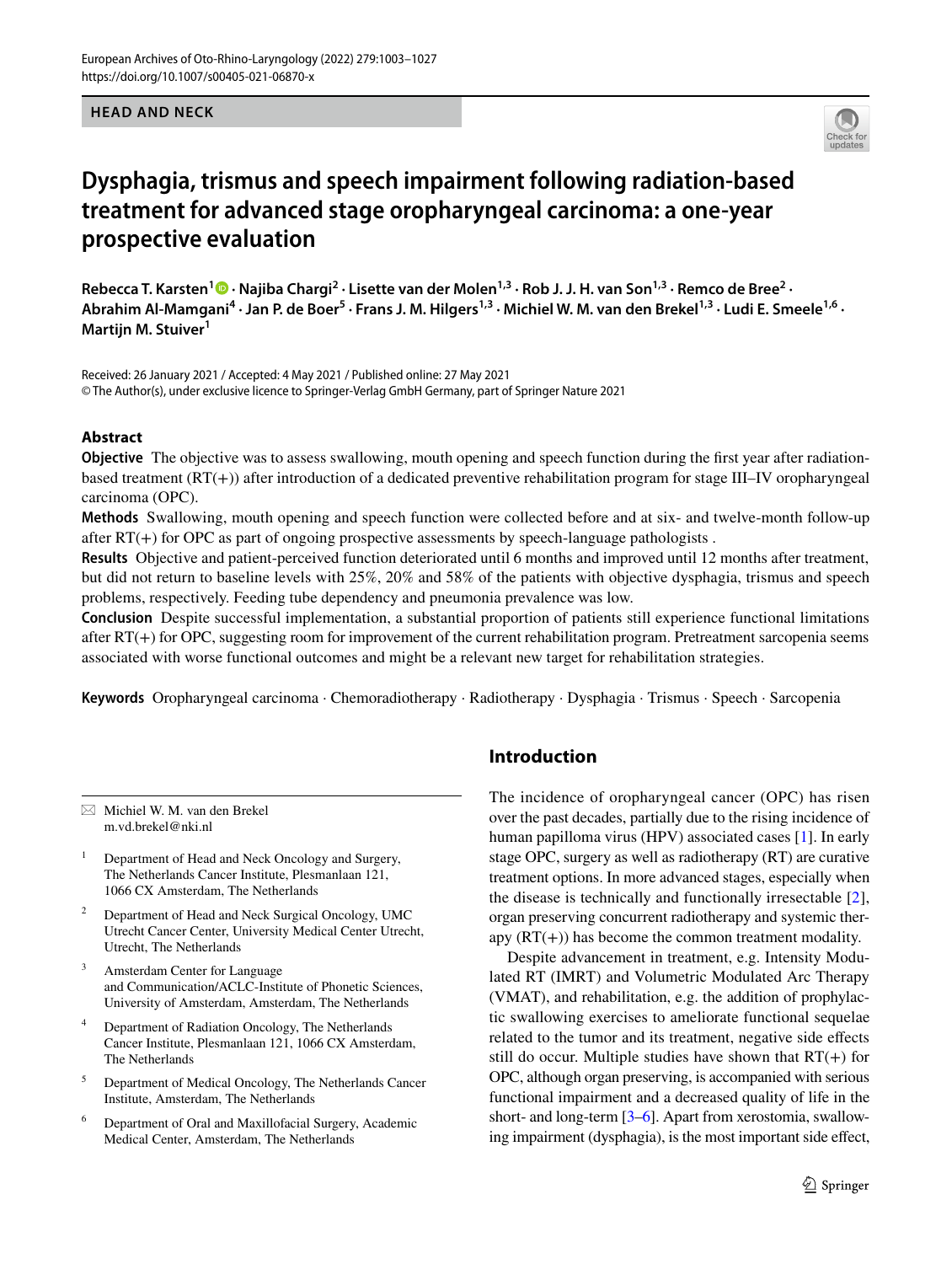which can worsen over time or even develop years after treatment [\[4,](#page-24-4) [7](#page-24-5)[–10](#page-24-6)]. Impaired mouth opening (trismus), also commonly occurs after radiation-based treatment for OPC. Incidence rates of trismus vary across studies including patients with all head and neck cancer sites treated with surgery and/ or RT(+), but oropharyngeal localization of the tumor consistently seems a significant risk factor  $[11–16]$  $[11–16]$ . Besides,  $RT(+)$ of the oropharynx also may afect articulation and speech [\[17\]](#page-24-9). Finally, a potential increased risk of carotid stenosis and cerebrovascular accidents has also been documented after  $RT(+)$  [[18\]](#page-24-10). These negative side effects and the prolonged survival achieved with the improved treatment technologies over the last decades demand an increased awareness of functionality and quality of life after OPC treatment.

Most functional results at one-year post-treatment stay stable up until 5 years posttreatment, which makes functional status at 1 year posttreatment predictive of the 4 year thereafter [\[19](#page-24-11)]. Thorough knowledge on the course of functional limitations during the first year after  $RT(+)$  for OPC will thus aid in adequate pretreatment patient counseling, and the development and optimization of targeted and patient specifc (preventive) rehabilitation protocols. Moreover, identifcation of risk factors might aid in the development of individualized rehabilitation programs. For example, the correlation of HPV status with functional outcome has never been studied, but might be a factor. Also, pretreatment sarcopenia, i.e. low skeletal muscle mass, is associated with unfavorable outcomes after treatment for head and neck cancer, including decreased survival and increased long-term feeding tube dependency, and might also be related to other post-treatment functional impairments [[20,](#page-24-12) [21](#page-24-13)].

The objective of this study was to present OPC patients' objective and subjective swallowing function, mouth opening and speech data before and at 6 and 12 months after  $RT(+)$  (IMRT) after introduction of a dedicated preventive rehabilitation program, with special attention for the possible role of HPV and pretreatment sarcopenia. These data are relevant for the optimization of current rehabilitation protocols.

# **Methods**

### **Ethical considerations**

This study was approved by the Institutional Review Board of the Netherlands Cancer Institute—Antoni van Leeuwenhoek (NKI-AVL) (IRBd19044).

#### **Patient selection**

All patients diagnosed with head and neck cancer in the NKI-AVL, a tertiary cancer center, are followed up in ongoing prospective assessments by speech-language pathologists, who intensively monitor functional limitations before, during and after treatment and start (additional) targeted rehabilitation.

For this analysis, Dutch speaking patients were included who were curatively treated with primary RT or  $RT + (RT)$ with cisplatin or cetuximab) for a stage III-IV squamous cell carcinoma of the oropharynx between January 2013 and September 2018. Patients were excluded in case of distant metastases, a synchronous primary tumor elsewhere, prior treatment of the head and neck area (except neck dissection or skin lesions), missing pre-treatment assessment data or if only pretreatment assessment data were available. Patients were excluded from follow-up of this study when additional oncological treatment was given due to residual or recurrent disease.

#### **Radiotherapy based treatment**

According to protocol, the treatment consisted of radiotherapy given with 6 MV photons up to 70 Gy in 35 fractions in 6 weeks in case of RT alone and 7 weeks in case of RT+using sequential of simultaneous integrated boost (SIB) according to the IMRT technique (either step and shoot or VMAT). Patients receiving sequential integrated boost were given an elective dosage of 46 Gy (23 fractions of 2 Gy) with a total dosage of 70 Gy (35 fractions of 2 Gy). Patients receiving simultaneous integrated boost were given an elective dosage of 54.25 Gy (35 fractions of 1.55 Gy) with a total dosage of 70 Gy (35 fractions of 2 Gy).

Concurrent systemic treatment (which was indicated in case of stage N2b or higher or extranodal spread) consisted of cisplatin or cetuximab. Cisplatin was administered intravenously either in high-dose  $(100 \text{ mg/m}^2 \text{ at day } 1, 22 \text{ and } 43)$ of radiotherapy), intermediate-dose (40 mg/m<sup>2</sup> every week), or low-dose (6 mg/m<sup>2</sup> daily during the first 5 weeks of radiotherapy). Cetuximab was given when patients were unft for cisplatin. One week before the start of RT, a loading dose of 400 mg/m<sup>2</sup> was administered, followed by 250 mg/m<sup>2</sup> weekly during 7 weeks.

#### **Preventive rehabilitation protocol**

Since studies have suggested beneft of preventive rehabilitation during  $RT(+)$ , in April 2008 a preventive rehabilitation trial was conducted in the NKI-AVL, comparing preventive rehabilitation with and without the TheraBite Jaw Motion Rehabilitation System™  $[22]$  $[22]$ . Despite the fact that in a subsequent study the cost-efectiveness of the protocol with the TheraBite was shown [[23\]](#page-24-15), reimbursement of this rehabilitation tool unfortunately was not achieved due to small diferences in efectiveness compared to standard rehabilitation without the TheraBite. In 2011 reimbursement was achieved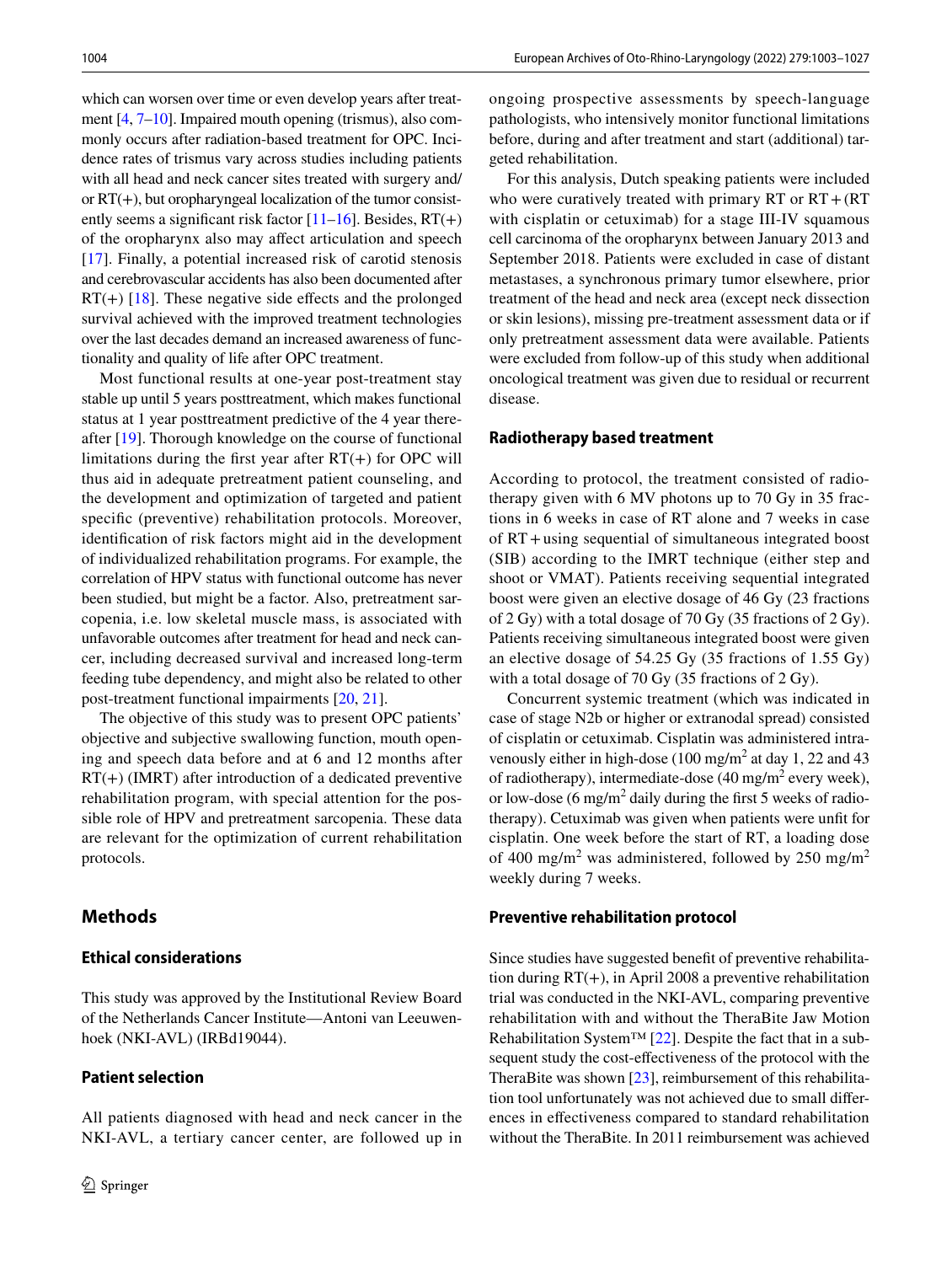for a preventive rehabilitation program including standard swallowing rehabilitation only, which was clinically implemented during 2012, with 2013 as the frst full year of its implementation [\[24\]](#page-24-16). All patients in the present study were instructed to perform preventive swallowing and mouth opening exercises daily from the start of treatment up until at least 3 months afterwards. In short, this included performing the following set of exercises three times a day: rangeof-motion (stretch) exercises and three muscle strengthening exercises (i.e., effortful swallow, Masako maneuver, and super-supraglottic swallow). No data on adherence to the protocol was collected.

# **Data collection**

Baseline characteristics collected included gender, age at start treatment, comorbidity according to the Adult Comorbidity Evaluation-27 (ACE-27) index, body mass index (BMI), tumor site, T and N classifcation (AJCC 7th edition, used at time of diagnosis), AJCC stage, HPV status and treatment modality. HPV status was determined using immunohistochemistry for p16 and p53. In case immunohistochemistry did not provide a defnite result, polymerase chain reaction was used. Skeletal muscle mass was assessed at baseline. This was performed by measuring the total crosssectional muscle areas (CSMA) of the bilateral paravertebral and sternocleidomastoid muscles on a single CT slice at the level of C3 using the software tool SliceOmatic, as described previously [[20,](#page-24-12) [25](#page-24-17), [26\]](#page-24-18). Routine pretreatment CT- of PET/ CT scans were used for this purpose. The transformation formula of Swartz et al. was used to estimate CSMA at L3 level [\[25\]](#page-24-17). The lumbar skeletal muscle mass (LSMI) was calculated by normalizing the CSMA for height, from here called the skeletal mass index (SMI). Lower values of the lumbar SMM indicate lower skeletal muscle mass with values below  $43.2 \text{ cm}^2/\text{m}^2$  indicating sarcopenia [\[26](#page-24-18)].

Furthermore, swallowing, mouth opening and speech outcomes were collected from the speech-language pathologists' records. For each domain an observer- as well as patient-rated outcome measure was collected before (*t*0) and  $6(t1)$  and 12 months ( $t2$ ) post RT(+) as described below.

#### **Swallowing outcomes**

The primary observer-rated swallowing outcome was the functional oral intake scale (FOIS) which is a validated seven-point ordinal scale with lower scores indicating more intake problems [[27](#page-24-19)]. As primary patient-rated swallowing outcome, the SWAL-QOL was used. This is a validated 44-item questionnaire on dysphagia and its infuence on daily life. It includes ten domains: burden\*, food selection\*, eating duration\*, eating desire\*, fear\*, sleep, fatigue, communication, mental health\*, social functioning\*, and symptom frequency. The total SWAL-QOL score is calculated from the subscales marked with an asterisk. All scores range from 0 to 100 with higher scores indicating more dysphagia-related problems [[28,](#page-25-0) [29\]](#page-25-1).

Secondary swallowing outcomes included feeding tube dependence and pneumonia during the past 6 months.

#### **Mouth opening outcomes**

The primary observer-rated trismus outcome was the mouth opening (maximum central inter-incisal opening) measured in millimeters using the TheraBite® Jaw Range of Motion Scale (Atos Medical AB, Hörby, Sweden). When a patient was missing the central incisors, 19 mm was subtracted from the score [[30\]](#page-25-2). The patient-rated outcome was collected by means of a single item question on whether the patient experienced the mouth opening as limited.

#### **Voice and speech outcomes**

To assess observer-rated voice and speech outcomes, audio recordings were made of patients performing a set of speech tasks which included respectively reading aloud a 149 word long Dutch reading text called ''Tachtig dappere fetsers'' (Eighty brave cyclists), a word list, and sustained vowels (/a/,/i/,and/u/). All recordings were analyzes using the PRAAT program [\[31](#page-25-3)].

The primary observer-rated speech outcome was the vowel space area, a measure of articulation, for which the read text was used, or the word list if the text was not available. It was calculated as a percentage of the maximum total area of the vowel triangle [[32\]](#page-25-4). In this study, values below 80% were used to indicate abnormal articulation.

The primary patient-rated speech outcome was the Speech Handicap Index (SHI). This is a thirty-item speech-related quality of life questionnaire on which a patient indicates the frequency of problems experienced on a fve-point scale: never  $(=0)$ , almost never  $(=1)$ , sometimes  $(=2)$ , almost always  $(=3)$ , and always  $(=4)$ . The score can range from 0 to 120 with higher scores indicating more speech-related problems. A psychosocial and a speech function subscale can be calculated from these thirty questions. The SHI also includes one global question indication the overall speech quality (excellent  $(=0)$ , good  $(=30)$ , average  $(=70)$ , and bad  $(=100)$  [\[33,](#page-25-5) [34\]](#page-25-6).

Secondary speech outcomes were the articulation rate in syllables per second, which was measured from the reading text using a script in PRAAT [\[35](#page-25-7)]. The voice outcome measure was the acoustic voice quality index (AVQI), which was determined using a combination of 3 s of the sustained /a/ and 4 s of the read text [\[36](#page-25-8), [37\]](#page-25-9). If no 3 s of /a/ was available, a combination of the sustained vowel records was used. If the read text was not present, 4 s of the word list was used.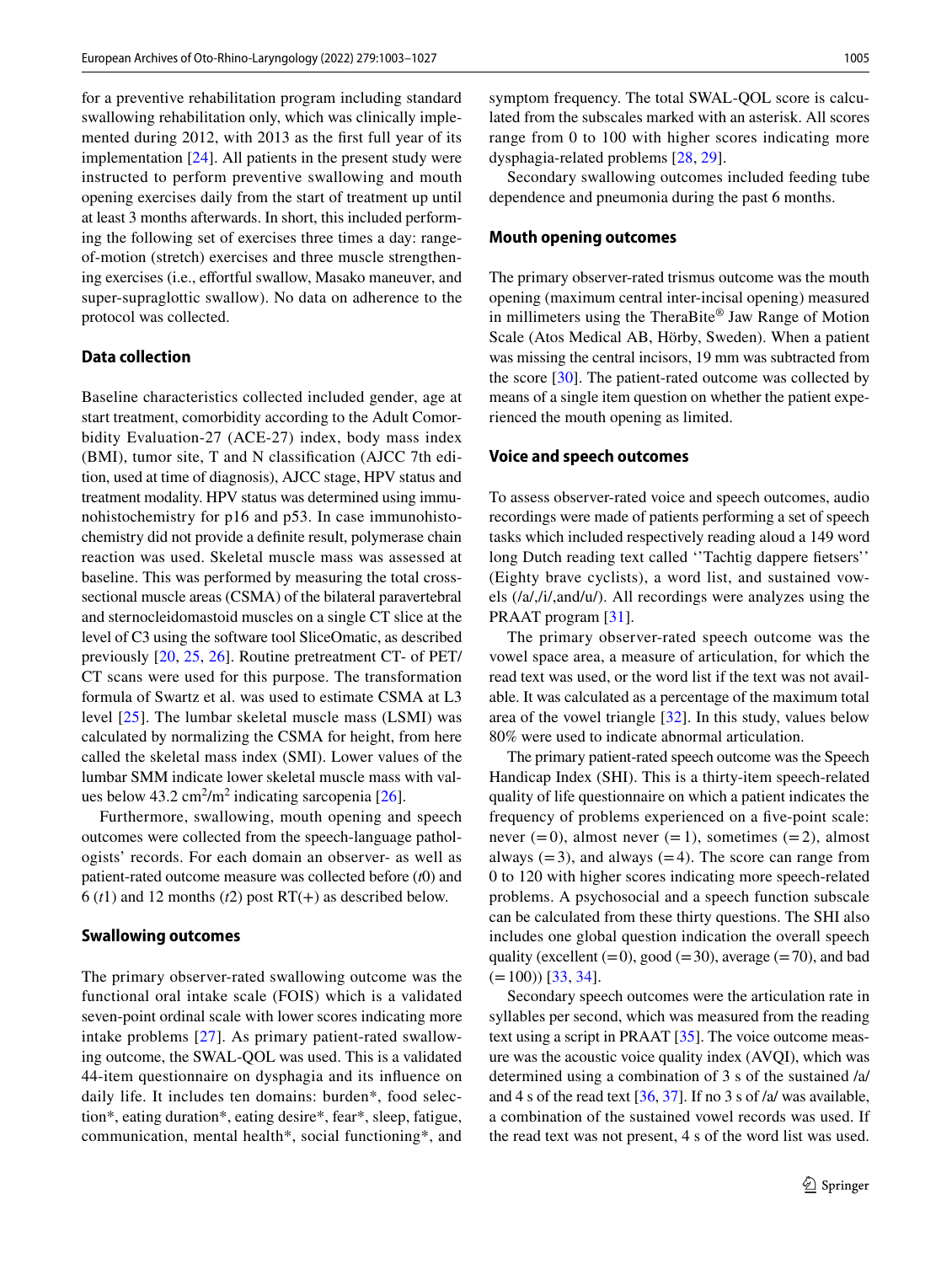This outcome ranges from 1 to 10, with 1 being most equal to normal and 10 least equal to normal. A value of the AVQI less than 2.95 was considered a good voice quality [\[38](#page-25-10)].

### **Statistical analysis**

Analyses were performed using IBM® SPSS® Statistics 25.0. Baseline characteristics were presented using descriptive statistics. To test whether patient and tumor characteristics of the patients at *t*0, *t*1 and *t*2 were diferent, the Kruskall–Wallis test was used for continuous data and the linear-by-linear approximation of the Pearson's Chi-square test (exact two-sided *p*  value) for dichotomous and ordinal data. To test diferences in baseline characteristics of included patients and patients who were excluded because they either had only data at *t*0 available or did not have data at *t*0 available, the Mann Whitney *U* test for continuous data was used, the linear-by-linear approximation of the Pearson's Chi-square test (exact two-sided signifcance) for ordinal data and the Fisher's exact test for dichotomous data. Proportions and percentages were used to describe dichotomous outcomes and the median and range were used to describe all continuous outcomes. Diferences between three timepoints were statistically analyzed by means of paired tests (i.e. Friedman test for continuous or ordinal data and a Cochran's Q for dichotomous data) as well as the diferences between two timepoints (i.e. Wilcoxon signed rank test for continuous or ordinal data and the McNemar test for dichotomous data). Univariable logistic regression analysis was used to explore factors related to dysphagia (FOIS<7), trismus (mouth opening<36 mm) and abnormal articulation (vowel space area>80%) at *t*2. Diferences in outcomes between HPV positive and negative patients and patients with and without pretreatment sarcopenia were assessed. Diferences in baseline characteristics were assessed by means of the Mann–Whitney *U* test for continuous data, the linear-by-linear approximation of the Pearson's Chi-square test (exact two-sided *p* value) for ordinal data and the Fisher's exact test for dichotomous data. Associations were adjusted for confounders and mediators, chosen dependent on the outcome of interest (T and N classifcation, treatment and modifed diet at *t*0 for diferences in HPV classifcation; AJCC stage and modifed diet at *t*0 for sarcopenia) by means of multivariable logistic or linear regression analyses. Overall, fndings were considered statistically signifcant when the *p* value was less than 0.05. For all posthoc pairwise comparisons, we considered a *p* value less than 0.01 statistically signifcant to account for multiple testing.

# **Results**

Between January 2013 and September 2018, 248 patients with stage III-IV oropharyngeal squamous cell carcinomas were curatively treated with  $RT(+)$  at our institute of whom

106 patients were excluded from these analyses. Twentytwo patients were excluded because of previous treatment in the head and neck area  $(n=7)$ , a second primary tumor elsewhere  $(n=14)$  or not speaking Dutch  $(n=1)$ . Eightyfour patients were eligible, but were excluded because of unavailable outcome data, due to several reasons: patient canceled pretreatment appointment  $(n=4)$ , appointment was not made  $(n=40)$  or appointment was made, but assessments were not obtained (*n*=40). Baseline characteristics of these 84 patients are shown in Table [1](#page-5-0) and showed no signifcant diferences with the included patients. Percentages of patients not included in the data assessment per accrual year are presented in Fig. [1](#page-6-0). This fgure also shows that the accrual increased from 19% in 2013 to 85% in 2018, with a slight decrease to 79% in 2019. Prevalence of functional impairment was comparable between patients included in 2013–2014 and 2017–2018 (appendix see Table [5](#page-13-0)).

In total, pretreatment data was assessed of 142 patients curatively treated with primary  $RT(+)$  for OPC. A further 34 patients had to be excluded due to missing follow-up data (11 patients withdrew, 3 patients did not receive a followup appointment, 15 had recurrent/residual disease, 1 developed second primary in the lung within the frst 6 months post treatment, and 5 died (due to aspiration pneumonia, abdominal sepsis, sudden death, peritonitis or bleeding during alcohol abuse).

This left 108 patients for inclusion in the current analysis. Ninety-nine patients (92%) were present at *t*1 and 71 patients (66%) at *t*2 with 62 patients (57%) present at all three assessments. In appendix see Fig. [2](#page-7-0) the reasons for loss to follow-up are presented. Median follow-up time at *t*1 was 6 months (range 2–9 months) and 12 months (range 8–18 months) at *t*2.

### **Baseline characteristics**

Baseline characteristics are presented in Table [1](#page-5-0). Of the 108 included patients, 73 (67%) were male, 53 patients (49%) had an ACE-27 score > 0 indicating comorbidity, 49 patients (45%) had sarcopenia, 35 patients (32%) had a tumor located in the base of tongue, 80 (74%) had stage IV disease and 70 (68%) were HPV positive. There were no signifcant diferences regarding these characteristics between the patients present at the different assessments. Patients who were excluded because only *t*0 data was available (*n*=34), had higher tumor stages, and had more often a modifed diet pretreatment (FOIS  $<$  7) and trismus. Patients who were eligible but not included in the study (*n*=84) were comparable to the included patients with regard to patient, tumor and treatment characteristics. However, baseline BMI, SMM, presence of sarcopenia, FOIS and mouth opening were not available for these patients.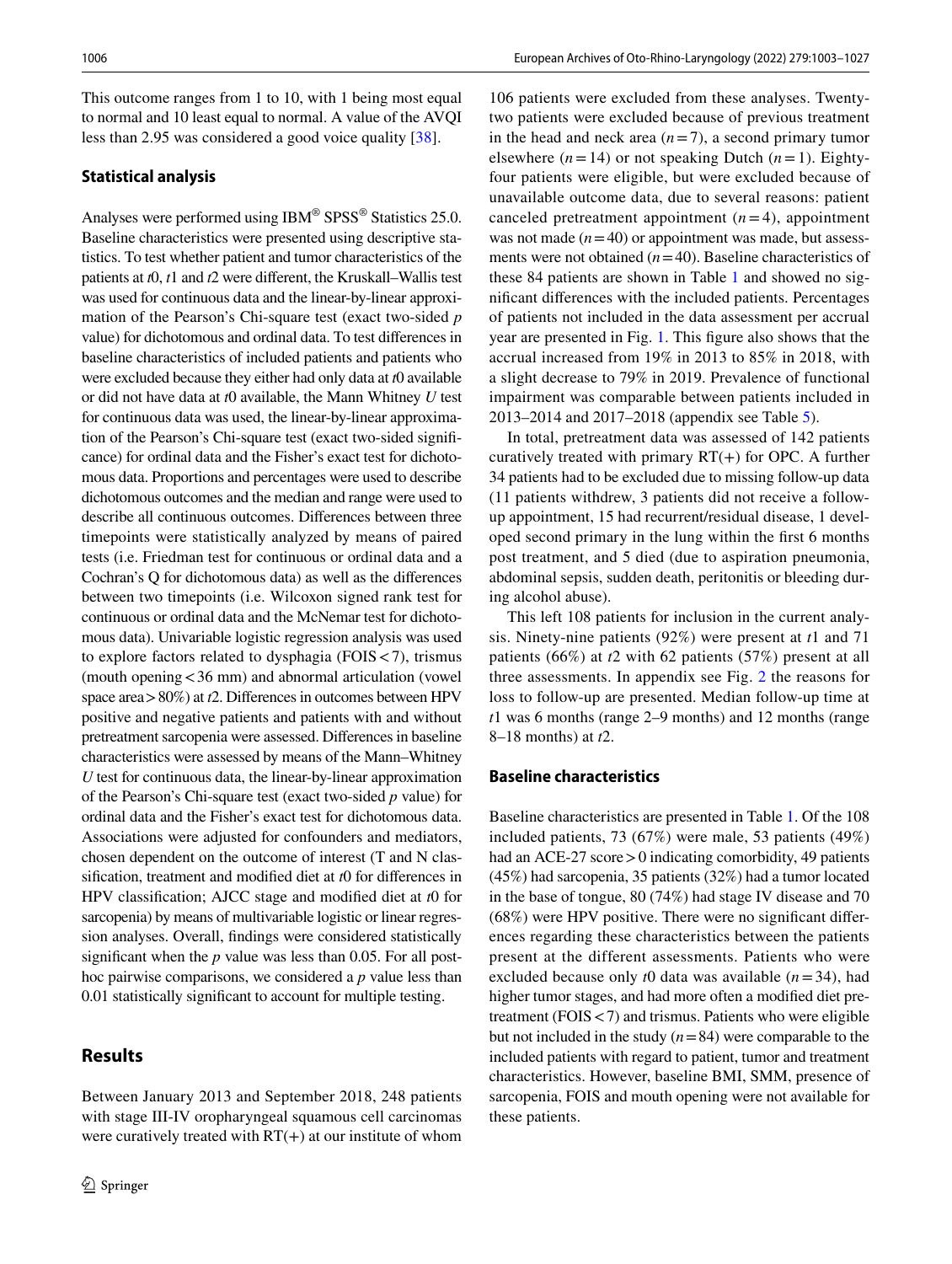## <span id="page-5-0"></span>**Table 1** Baseline characteristics of patients at *t*0, *t*1 and *t*2

|                                | $t0$<br>$n = 108$ | $t\mathbf{1}$<br>$n = 99$ | $t\mathbf{2}$<br>$n = 71$ | $P$ value<br>t0, t1, t2 | Only t0 available<br>$n = 34$ | $P$ value<br>$t0$ , only $t0$ | Not included because no<br>t0 available<br>$n = 84$ | $P$ value<br>$t0$ , no $t0$ |
|--------------------------------|-------------------|---------------------------|---------------------------|-------------------------|-------------------------------|-------------------------------|-----------------------------------------------------|-----------------------------|
| Gender                         |                   |                           |                           |                         |                               |                               |                                                     |                             |
| Male                           | 73 (68)           | 68 (69)                   | 52(73)                    | 0.461 <sup>b</sup>      | 24(71)                        | $0.834^d$                     | 54 (64)                                             | 0.648 <sup>d</sup>          |
| Female                         | 35 (32)           | 31(31)                    | 19(27)                    |                         | 10(29)                        |                               | 30(36)                                              |                             |
| Age at baseline median (range) | $63(39-81)$       | $63(39-81)$               | $60(39 - 77)$             | $0.499$ <sup>a</sup>    | $65(49-78)$                   | 0.316 <sup>c</sup>            | $62(47-83)$                                         | 0.530c                      |
| $ACE-27$                       |                   |                           |                           |                         |                               |                               |                                                     |                             |
| $\boldsymbol{0}$               | 53 (49)           | 46 (47)                   | 39(55)                    | $0.357^b$               | 14(41)                        | 0.248 <sup>b</sup>            | 37(44)                                              | 0.442 <sup>b</sup>          |
| 1                              | 37(34)            | 35(35)                    | 26(37)                    |                         | 10(29)                        |                               | 30(36)                                              |                             |
| 2                              | 14(13)            | 14(14)                    | 3(4)                      |                         | 9(27)                         |                               | 13(16)                                              |                             |
| 3                              | 4(4)              | 4(4)                      | 3(4)                      |                         | 1(3)                          |                               | 4(5)                                                |                             |
| BMI median (range)             | $25(17-44)$       | $25(17-44)$               | $26(17-44)$               | $0.791$ <sup>a</sup>    | 24 (49-78)                    | 0.127 <sup>d</sup>            |                                                     |                             |
| SMM median (range)             | $44(22 - 64)$     | $44(22 - 64)$             | $45(22 - 64)$             | 0.506 <sup>a</sup>      |                               |                               |                                                     |                             |
| Sarcopenia                     |                   |                           |                           |                         |                               |                               |                                                     |                             |
| No                             | 59 (55)           | 53 (54)                   | 44 (62)                   | 0.402 <sup>b</sup>      |                               |                               |                                                     |                             |
| Yes                            | 49 (45)           | 46 (47)                   | 27 (38)                   |                         |                               |                               |                                                     |                             |
| Oropharyngeal tumor site       |                   |                           |                           |                         |                               |                               |                                                     |                             |
| Base of tongue                 | 35(32)            | 33(33)                    | 25(35)                    | 0.819 <sup>b</sup>      | 13(38)                        | 0.888 <sup>b</sup>            | 31(37)                                              | $0.685^{b}$                 |
| Tonsil                         | 57 (53)           | 54 (55)                   | 35(49)                    |                         | 13(38)                        |                               | 33 (39)                                             |                             |
| Other                          | 16(15)            | 12(12)                    | 11(16)                    |                         | 8(24)                         |                               | 20(24)                                              |                             |
| T classification               |                   |                           |                           |                         |                               |                               |                                                     |                             |
| T1                             | 27(25)            | 23(23)                    | 19(27)                    | $0.832^{b}$             | 4(12)                         | 0.006 <sup>b</sup>            | 22(26)                                              | 0.791 <sup>b</sup>          |
| T <sub>2</sub>                 | 30(28)            | 30(30)                    | 19(27)                    |                         | 8(24)                         |                               | 28(33)                                              |                             |
| T3                             | 29 (27)           | 25(25)                    | 20(28)                    |                         | 5(15)                         |                               | 14(17)                                              |                             |
| T <sub>4</sub>                 | 22(20)            | 21(21)                    | 13(18)                    |                         | 17(50)                        |                               | 20(24)                                              |                             |
| N classification               |                   |                           |                           |                         |                               |                               |                                                     |                             |
| N <sub>0</sub>                 | 12(11)            | 11(11)                    | 8(11)                     | 0.794 <sup>b</sup>      | 3(9)                          | 0.589 <sup>b</sup>            | 6(7)                                                | $0.205^{\rm b}$             |
| N1                             | 24(22)            | 22(22)                    | 13(18)                    |                         | 7(21)                         |                               | 14(17)                                              |                             |
| N2                             | 69 (64)           | 63(64)                    | 48 (68)                   |                         | 22(65)                        |                               | 62(74)                                              |                             |
| N3                             | 3(3)              | 3(3)                      | 2(3)                      |                         | 2(6)                          |                               | 2(2)                                                |                             |
| AJCC stage                     |                   |                           |                           |                         |                               |                               |                                                     |                             |
| Ш                              | 28 (26)           | 25(25)                    | 18(25)                    | 0.931 <sup>b</sup>      | 4(12)                         | 0.102 <sup>d</sup>            | 17(20)                                              | 0.394 <sup>d</sup>          |
| IV                             | 80 (74)           | 74 (75)                   | 53 (75)                   |                         | 30(88)                        |                               | 67 (80)                                             |                             |
| HPV status                     |                   |                           |                           |                         |                               |                               |                                                     |                             |
| Negative                       | 33(32)            | 31(31)                    | 18(26)                    | $0.454^{\rm b}$         | 14 (47)                       | 0.192 <sup>d</sup>            | 29 (40)                                             | $0.267$ <sup>d</sup>        |
| Positive                       | 70 (68)           | 64 (67)                   | 51 (74)                   |                         | 16(53)                        |                               | 43 (60)                                             |                             |
| Unknown                        | 5                 | $\overline{4}$            | $\overline{c}$            |                         | $\overline{4}$                |                               | 12                                                  |                             |
| Treatment modality             |                   |                           |                           |                         |                               |                               |                                                     |                             |
| RT                             | 39(36)            | 36(36)                    | 26(37)                    | $0.973^{\rm b}$         | 9(27)                         | 0.384 <sup>b</sup>            | 33 (39)                                             | 0.481 <sup>b</sup>          |
| RT unfit for RT+               | 3(3)              | 3(3)                      | 2(3)                      |                         | 2(6)                          |                               | 6(7)                                                |                             |
| $RT +$ cetuximab               | 17(16)            | 17(17)                    | 11(16)                    |                         | 7(21)                         |                               | 12(14)                                              |                             |
| $RT + c$ isplatin              | 49 (45)           | 43 (43)                   | 32(45)                    |                         | 16(47)                        |                               | 33 (39)                                             |                             |
| Modified diet at t0 (FOIS <7)  |                   |                           |                           |                         |                               |                               |                                                     |                             |
| No                             | 89 (82)           | 81 (82)                   | 66 (93)                   | 0.090 <sup>b</sup>      | 23(72)                        | 0.212 <sup>d</sup>            | NA                                                  |                             |
| Yes                            | 19(18)            | 18(18)                    | 5(7)                      |                         | 9(28)                         |                               |                                                     |                             |
| Unknown                        | $\boldsymbol{0}$  | $\boldsymbol{0}$          | $\boldsymbol{0}$          |                         | $\overline{c}$                |                               |                                                     |                             |
| Trismus at t0                  |                   |                           |                           |                         |                               |                               |                                                     |                             |
| No                             | 98 (94)           | 91 (96)                   | 64 (94)                   | 1.000 <sup>b</sup>      | 21(66)                        | $< 0.001$ <sup>d</sup>        | NA                                                  |                             |
| Yes                            | 6(6)              | 4(4)                      | 4(6)                      |                         | 11(34)                        |                               |                                                     |                             |
| Unknown                        | $\overline{4}$    | $\overline{4}$            | 3                         |                         | $\sqrt{2}$                    |                               |                                                     |                             |

*NB* Not all percentages sum up exactly to 100% due to rounding

*BMI* body mass index, *HPV* human papilloma virus, *FOIS* functional oral intake scale, *other* soft palate, uvula, oropharyngeal wall, vallecula or pharyngeal arch, *RT* radiotherapy, *SMM* skeletal muscle mass, *t*0 pretreatment, *t*1 6 months after treatment, *t*2 12 months after treatment, *sarcopenia* SMM below 43.2 cm<sup>2</sup>/m<sup>2</sup>

a *P* values shown for Kruskal–Wallis test

b Linear-by-linear approximation of the Pearson's Chi-square test

c Mann Whitney *U* test

d Fisher's exact test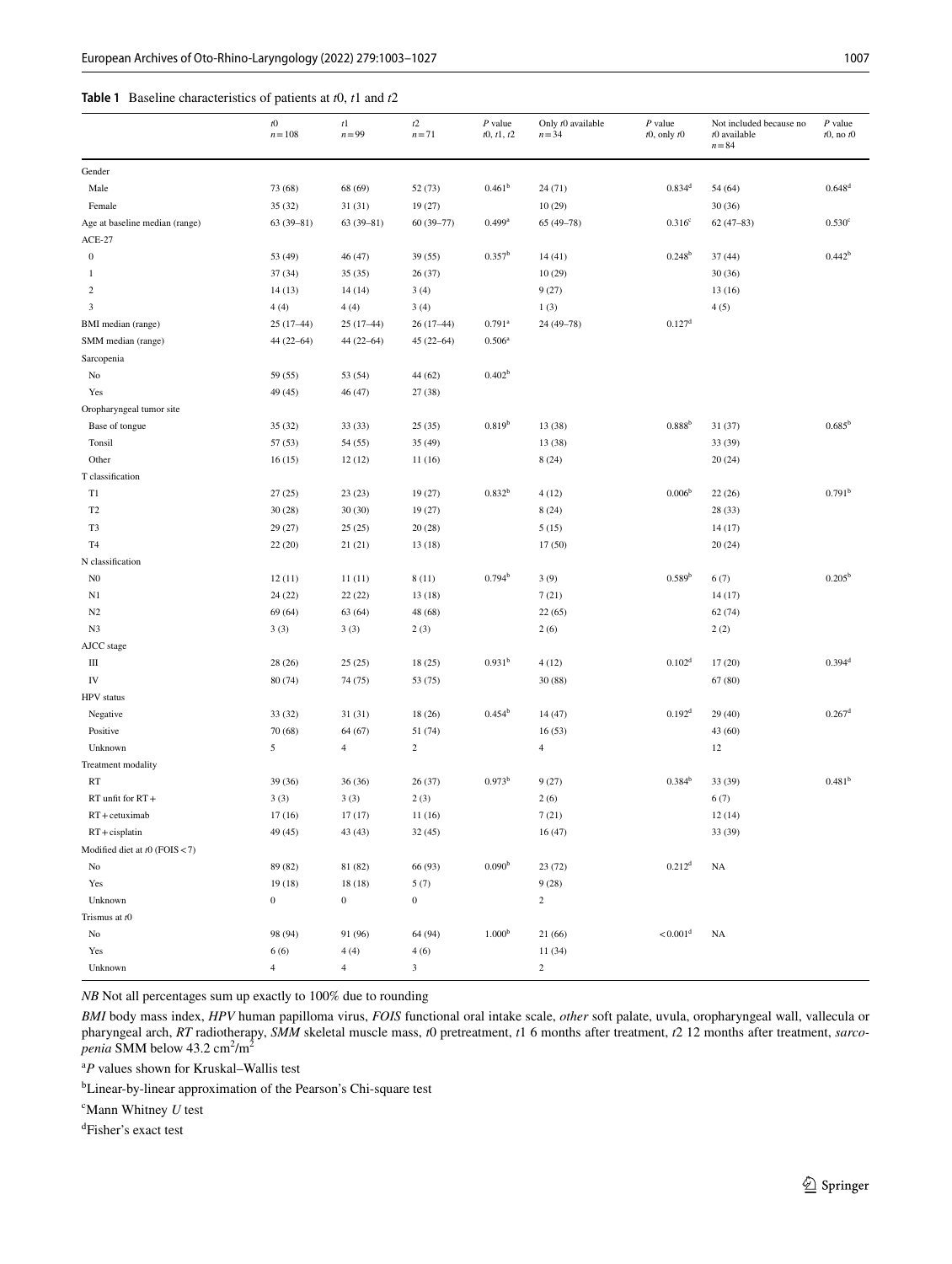

<span id="page-6-0"></span>**Fig. 1** Percentages of 'missed' patients per accrual year. 'Missed' patients are defned as patients who were eligible and willing to participate but data at *t*0 was not collected

Of the 108 included patients, 42 were treated with RT only (39 by tumor indication and 3 because they were unft for systemic therapy), and 66 with  $RT + (49$  with cisplatin and 17 with cetuximab). Patients treated with  $RT + more$ often had pretreatment sarcopenia, obviously had higher tumor stages, and more often had HPV negative tumors. All baseline characteristics categorized by treatment modality are presented in appendix see Table [6](#page-14-0).

#### **Swallowing outcomes**

Swallowing outcomes are presented in Fig. [3a](#page-8-0) and Table [2.](#page-9-0) On average, the prevalence of swallowing problems was higher at *t*1 compared to *t*0, and this decreased afterwards although not returning to baseline. This was true for the percentage of patients who needed a modified diet (FOIS < 7), the median total SWAL-QOL score, as well as for most subscales of the SWAL-QOL. Respectively 2 (2%), 6 (6%) and 0 patients (0%) were feeding tube dependent at *t*0, *t*1 and *t*2. At *t*0, 4 patients (4%) had suffered from a pneumonia in the 6 months prior to the assessment. At *t*1, this concerned 3 patients (3%), of whom one also had a pneumonia before *t*0. At *t*2, this concerned 3 patients (4%), none of whom had sufered from a pneumonia before *t*0 or *t*1.

Swallowing outcomes stratifed by treatment modality, resulting in relatively small numbers per group, are presented in appendix see Table [7.](#page-15-0)

#### **Trismus outcomes**

Trismus outcomes are presented in Fig. [3](#page-8-0)b and Table [3.](#page-10-0) The prevalence of trismus was highest at *t*1 compared to *t*0 as well as *t*2. The prevalence at *t*2 remained higher than at *t*0. Perceived trismus followed the same trend, however, not all patients with objective trismus (mouth opening  $<$  36 mm) perceived their mouth opening as impaired (Fig. [3b](#page-8-0)).

Trismus outcomes stratifed by treatment modality, resulting in relatively small numbers per group, are presented in appendix see Table [8.](#page-16-0)

#### **Speech and voice outcomes**

Speech and voice outcomes are presented in Fig. [3c](#page-8-0) and Table [4.](#page-11-0) The median vowel space area at *t*1 was lower than at *t*0. At *t*2, the median vowel space area was lower than at *t*1, suggesting worsening articulation. Articulation rate and voice quality (AVQI) did not change over time. More patients had speech-related problems in daily life, as assessed with the SHI, at *t*1 compared to *t*0.

Speech and voice outcomes stratifed by treatment modality, resulting in relatively small numbers per group, are presented in appendix see Table [9.](#page-16-1)

#### **Factors associated with functional limitations**

Appendix see Table [10](#page-17-0) shows the baseline characteristics stratifed by patients who did or did not have a modifed diet (FOIS<7) at *t*2. A modifed diet at *t*2 was univariably associated with pretreatment lower BMI, lower SMI, sarcopenia, and a T4 tumor.

Appendix see Table [11](#page-18-0) shows the baseline characteristics stratifed by patients who had trismus (mouth opening<36 mm) at *t*2. Trismus at *t*2 was univariably associated with tumor site other than base of tongue and tonsil (i.e. soft palate, uvula, pharyngeal wall, vallecula, and pharyngeal arches).

Appendix see Table [12](#page-19-0) shows the baseline characteristics stratifed by patients who had a vowel space below 80%, indicating abnormal articulation, at *t*2. A vowel space below 80% at *t*2 was univariably associated with a pretreatment vowel space area below 80% only.

#### **HPV status**

Appendix see Table [13](#page-20-0) shows the baseline characteristics stratifed by HPV status. Compared to patients with an HPV negative tumor, patients with an HPV associated tumor had a higher BMI, higher SMI, lower T classifcations, higher N classifcation, were more often treated with RT only, and had less often a modifed diet at baseline.

Functional outcomes at *t*0, *t*1 and *t*2 stratifed by HPV status are presented in appendix see Table [14.](#page-21-0) At *t*1 and *t*2, patients with an HPV negative tumor more often had a modifed diet compared to patients with an HPV positive tumor. Also, SWAL-QOL scores were higher in the HPV negative group at both *t*1 and *t*2. The prevalence of trismus was comparable between the HPV negative and positive patients at t1. At *t*2, however, trismus was less prevalent in HPV negative patients compared to HPV positive patients. Patients with an HPV negative tumor also had slightly worse speech and voice outcomes, especially at *t*1. After adjusting for T and N classifcation, treatment and pretreatment modifed diet, none of the diferences were statistically signifcant,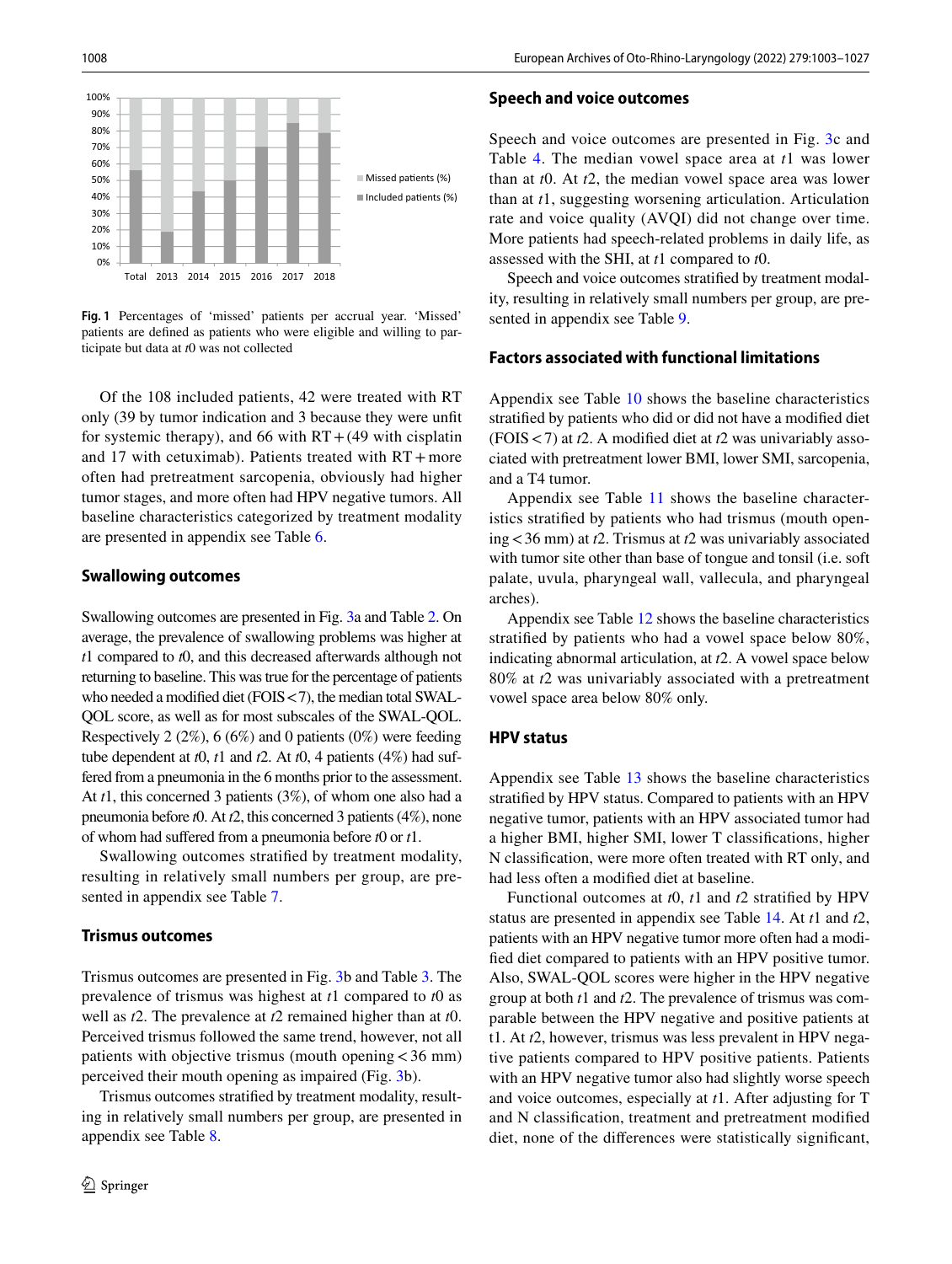#### <span id="page-7-0"></span>**Fig. 2** Follow-up fowchart



except at *t*2, patients with an HPV positive tumor had a smaller mouth opening.

## **Sarcopenia**

Appendix see Table [15](#page-22-0) shows the baseline characteristics stratifed by pretreatment sarcopenia. Patients with pretreatment sarcopenia were more often female, had a lower BMI, higher T classifcations, higher disease stages, more often an HPV negative tumor, and more often had a modifed diet at baseline compared to patients without pretreatment sarcopenia.

All outcomes stratifed by pretreatment sarcopenia are presented in appendix see Table [16](#page-23-0). Pretreatment sarcopenia was associated with more modifed diet at all timepoints. Also, at *t*0 and *t*1, SWAL-QOL scores were higher in patients with sarcopenia, indicating more swallowing related problems. At *t*2, SWAL-QOL scores were comparable.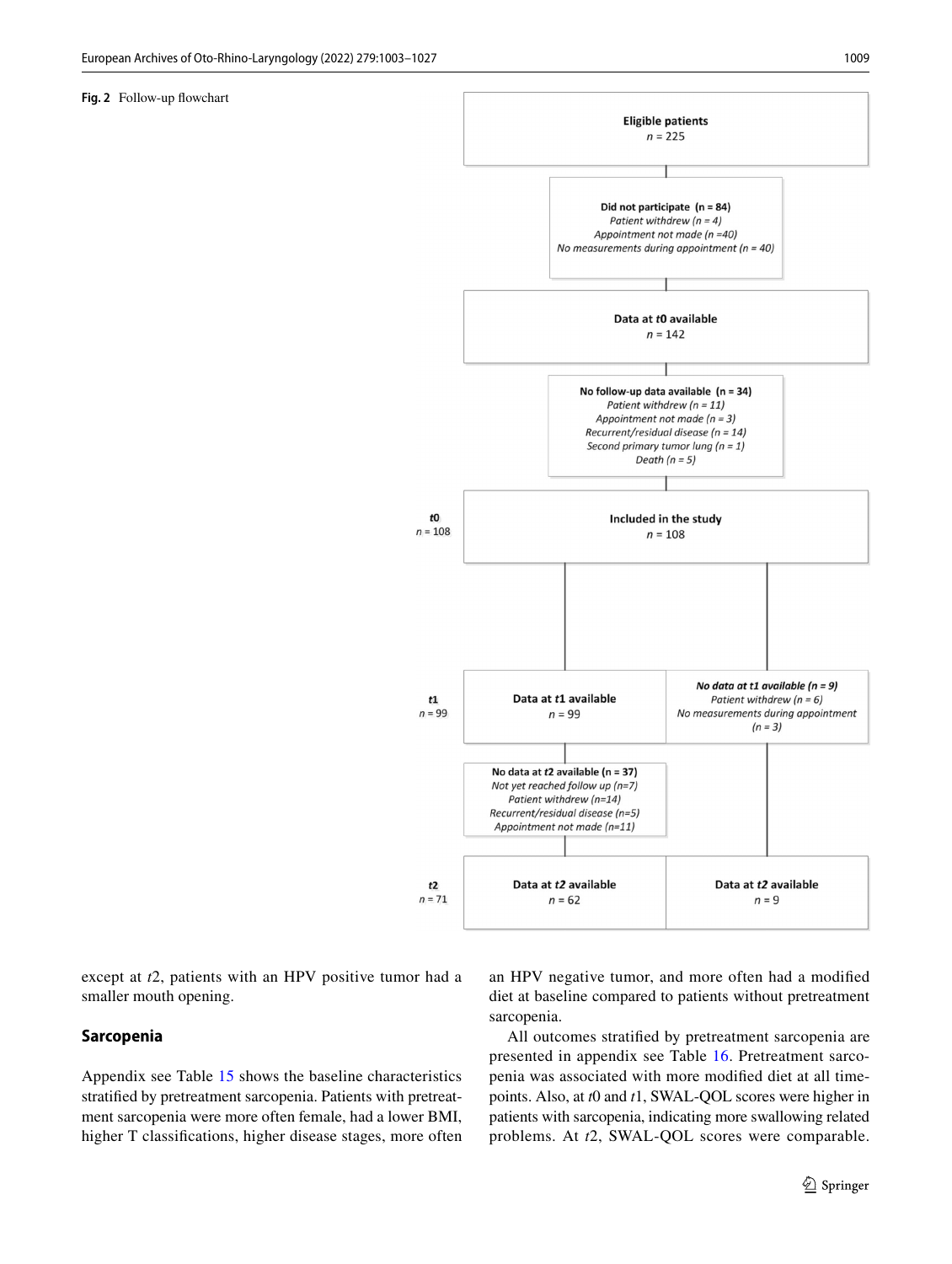

<span id="page-8-0"></span>**Fig. 3** Percentage of patients with subjective and objective functional limitations at *t*0, *t*1 and *t*. Numbers of patients with available data per variable in legend. *SHI* speech handicap index, *VSA* vowel space area

Trismus outcomes were comparable between patients with and without sarcopenia at *t*0, *t*1 and *t*2. Prevalence of objective speech problems (vowel space area below 80%) was comparable at *t*0 and *t*1, but higher in patients with sarcopenia at *t*2. Patient reported speech problems, however, were more prevalent in patients with sarcopenia. After adjusting for AJCC stage and pretreatment modifed diet, only modifed diet and the total SWAL-QOL score at *t*1 were signifcantly higher in patients with pretreatment sarcopenia.

# **Discussion**

The objective of this study was to assess objective and subjective swallowing function, mouth opening and speech over a one-year period in a large cohort after  $RT(+)$  for advanced stage OPC treatment after introduction of a dedicated preventive rehabilitation program, also focusing on the role of HPV status and pretreatment sarcopenia. These results are relevant for the optimization of current rehabilitation protocols. Patients were treated with IMRT with or without systemic therapy and a concurrent preventive rehabilitation program. Data collection was part of a systematic, intensive routine monitoring program at our institute to evaluate outcomes after the implementation of this dedicated preventive rehabilitation program. Accrual to this study increased from 19% in 2013 to 85% in 2018, with a slight decrease to 79% in 2019, indicating increased awareness regarding the rehabilitation program and its evaluation amongst our medical staff. The study showed that the normalcy of oral intake and SWAL-QOL scores frst deteriorated up to 6 months, and subsequently improved up until 12 months after treatment, but did not return to baseline levels. Rate of feeding tube dependency in this cohort was low, with none of the patients being feeding tube dependent at 1 year after treatment. Also, very few patients experienced pneumonia during the oneyear follow-up. Trismus and speech problems showed the same trend as swallowing function, with increased prevalence of problems at six-month follow-up, and lower—but still above baseline—prevalence rates at one-year post-treatment. Patients treated with cisplatin-based RT+, HPV negative tumors, and patients with pretreatment sarcopenia were more likely to have functional limitations. Patients treated with  $RT +$ had worse swallowing, trismus and speech and voice outcomes, compared to those treated with RT alone.

Most of the above summarized outcomes were in line with expectations and are comparable to those of other studies concluding that a substantial proportion of the patients have functional impairment after treatment. Although it is hard to compare the present results to other studies given the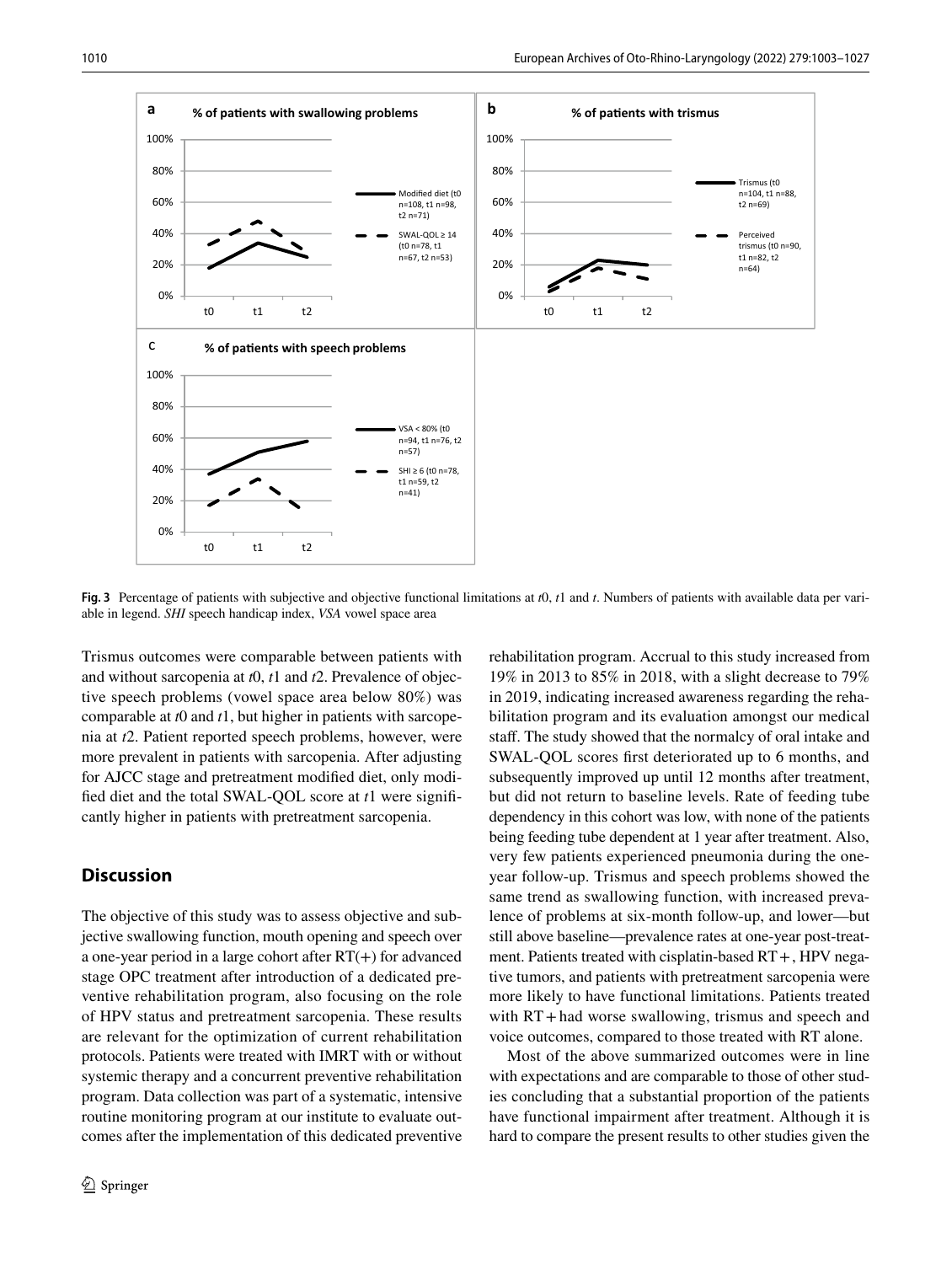<span id="page-9-0"></span>

| Table 2 Swallowing outcomes<br>at $t0$ , $t1$ and $t2$ |                                       | Total             |                |                 | $P$ value              | $P$ value                | $P$ value            | $P$ value                |  |  |  |  |
|--------------------------------------------------------|---------------------------------------|-------------------|----------------|-----------------|------------------------|--------------------------|----------------------|--------------------------|--|--|--|--|
|                                                        |                                       | $t0$<br>$n = 108$ | t1<br>$n = 99$ | t2<br>$n = 71$  | t0, t1, t2             | $t0$ to $t1$             | $t1$ to $t2$         | $t0$ to $t2$             |  |  |  |  |
|                                                        | Observer-rated outcome<br><b>FOIS</b> |                   |                |                 |                        |                          |                      |                          |  |  |  |  |
|                                                        | $\tau$                                | 89 (82)           | 65 (66)        | 53 (75)         | $0.012^a$              | $0.195^{\circ}$          | 0.499 <sup>c</sup>   | $0.043^c$ ↑              |  |  |  |  |
|                                                        | 6                                     | 8(7)              | 24(25)         | 14(20)          |                        |                          |                      |                          |  |  |  |  |
|                                                        | 5                                     | 7(7)              | 4(4)           | 3(4)            |                        |                          |                      |                          |  |  |  |  |
|                                                        | 4                                     | 2(2)              | 1(1)           | 1(1)            |                        |                          |                      |                          |  |  |  |  |
|                                                        | 3                                     | 2(2)              | 4(4)           | 0(0)            |                        |                          |                      |                          |  |  |  |  |
|                                                        | $\boldsymbol{2}$                      | 0(0)              | 0(0)           | 0(0)            |                        |                          |                      |                          |  |  |  |  |
|                                                        | $\mathbf{1}$                          | 0(0)              | 0(0)           | 0(0)            |                        |                          |                      |                          |  |  |  |  |
|                                                        | Unknown                               | $\boldsymbol{0}$  | $\mathbf{1}$   | $\mathbf{0}$    |                        |                          |                      |                          |  |  |  |  |
|                                                        | Modified diet (FOIS < 7)              |                   |                |                 |                        |                          |                      |                          |  |  |  |  |
|                                                        | No                                    | 89 (82)           | 65 (66)        | 53 (75)         | $0.005^{b}$            | $0.012^d$ ↑              | 0.832 <sup>d</sup>   | $0.004^d$ 1              |  |  |  |  |
|                                                        | Yes                                   | 19(18)            | 33 (34)        | 18(25)          |                        |                          |                      |                          |  |  |  |  |
|                                                        | Unknown                               | $\boldsymbol{0}$  | $\mathbf{1}$   | $\mathbf{0}$    |                        |                          |                      |                          |  |  |  |  |
|                                                        | Patient-rated outcome                 |                   |                |                 |                        |                          |                      |                          |  |  |  |  |
|                                                        | SWAL-QOL (0-100) median (range)       |                   |                |                 |                        |                          |                      |                          |  |  |  |  |
|                                                        | General burden                        | $0(0-88)$         | $0(0-100)$     | $0(0-50)$       | 0.004 <sup>a</sup>     | $0.001^c$ ↑              | 0.620 <sup>c</sup>   | $0.010^c$ ↑              |  |  |  |  |
|                                                        | Food selection                        | $0(0-88)$         | $25(0-100)$    | $0(0-50)$       | $< 0.001$ <sup>a</sup> | $< 0.001^{\circ}$ ↑      | $0.031^{\circ}$      | $0.001^c$ ↑              |  |  |  |  |
|                                                        | Eating duration                       | $13(0-88)$        | $38(0-100)$    | 38<br>$(0-100)$ | < 0.001 <sup>a</sup>   | $< 0.001$ <sup>c</sup> ↑ | $0.431$ <sup>c</sup> | $< 0.001$ <sup>c</sup> 1 |  |  |  |  |
|                                                        | Eating desire                         | $8(0-92)$         | $17(0-83)$     | $8(0-67)$       | 0.003 <sup>a</sup>     | $0.001^c$ ↑              | $0.245^{\circ}$      | $0.002^c$ 1              |  |  |  |  |
|                                                        | Fear                                  | $0(0-69)$         | $0(0-69)$      | $0(0-38)$       | $0.066^{\rm a}$        | $0.002^c$ ↑              | 0.490 <sup>c</sup>   | $0.031^{\circ}$ ↑        |  |  |  |  |
|                                                        | Sleep                                 | $38(0 - 75)$      | $38(0 - 75)$   | $25(0-88)$      | $0.044^{\rm a}$        | $0.307$ c                | $0.003^c \downarrow$ | $0.372^{\rm c}$          |  |  |  |  |
|                                                        | Fatigue                               | $25(0-67)$        | $29(0-75)$     | $17(0-83)$      | 0.001 <sup>a</sup>     | $0.001^c$ ↑              | 0.177c               | 0.055c                   |  |  |  |  |
|                                                        | Communication                         | $0(0-75)$         | $0(0-75)$      | $0(0-63)$       | $0.087$ <sup>a</sup>   | $0.008^c$ ↑              | 0.780 <sup>c</sup>   | $0.065^{\circ}$          |  |  |  |  |
|                                                        | Mental health                         | $0(0-75)$         | $0(0-100)$     | $0(0-45)$       | $0.138^{a}$            | $0.002^c$ ↑              | 0.391 <sup>c</sup>   | $0.182^{\circ}$          |  |  |  |  |
|                                                        | Social functioning                    | $0(0-70)$         | $0(0-60)$      | $0(0-30)$       | $0.215^{a}$            | $0.002^c$ ↑              | 0.349c               | 0.233c                   |  |  |  |  |
|                                                        | Symptoms                              | $7(0-79)$         | $16(0-52)$     | $13(0-41)$      | $0.003^{\rm a}$        | $< 0.001$ <sup>c</sup> 1 | 0.032 <sup>c</sup>   | $0.003^c$ ↑              |  |  |  |  |
|                                                        | Total score                           | $5(0-69)$         | $14(0-77)$     | $9(0-43)$       | $< 0.001^a$            | $< 0.001$ <sup>c</sup> 1 | $0.342^{\circ}$      | $< 0.001$ <sup>c</sup> ↑ |  |  |  |  |
|                                                        | $SWAL-QOL \geq 14$                    |                   |                |                 |                        |                          |                      |                          |  |  |  |  |
|                                                        | $\rm No$                              | 52(67)            | 35(52)         | 38 (72)         | 0.307 <sup>b</sup>     | 0.057 <sup>d</sup>       | 0.754 <sup>d</sup>   | $0.388^{d}$              |  |  |  |  |
|                                                        | Yes                                   | 26(33)            | 32 (48)        | 15(28)          |                        |                          |                      |                          |  |  |  |  |
|                                                        | Unknown                               | 30                | 32             | 18              |                        |                          |                      |                          |  |  |  |  |
|                                                        | Secondary outcomes                    |                   |                |                 |                        |                          |                      |                          |  |  |  |  |
|                                                        | Feeding tube                          |                   |                |                 |                        |                          |                      |                          |  |  |  |  |
|                                                        | No                                    | 106 (98)          | 93 (94)        | 71 (100)        | $0.018^{b}$            | 0.289 <sup>d</sup>       | $0.125^{\rm d}$      | 1.000 <sup>d</sup>       |  |  |  |  |
|                                                        | Yes                                   | 2(2)              | 6(6)           | 0(0)            |                        |                          |                      |                          |  |  |  |  |
|                                                        | Pneumonia                             |                   |                |                 |                        |                          |                      |                          |  |  |  |  |
|                                                        | No                                    | 98 (96)           | 90 (97)        | 67 (96)         | 0.050 <sup>b</sup>     | 1.000 <sup>d</sup>       | 0.250 <sup>d</sup>   | 1.000 <sup>d</sup>       |  |  |  |  |
|                                                        | Yes                                   | 4(4)              | 3(3)           | 3(4)            |                        |                          |                      |                          |  |  |  |  |
|                                                        | Unknown                               | 6                 | 6              | $\mathbf{1}$    |                        |                          |                      |                          |  |  |  |  |
|                                                        |                                       |                   |                |                 |                        |                          |                      |                          |  |  |  |  |

*NB* Not all percentages sum up exactly to 100% due to rounding

*FOIS* functional oral intake scale, *NGT* nasogastric tube, *PRG* percutaneous radiological gastrostomy, *t*0 pretreatment, *t*1 6 months after treatment, *t*2 12 months after treatment

<sup>a</sup>P values shown for Friedman test

<sup>b</sup>Cochran's Q test

c Wilcoxon signed rank test

d McNemar test

↑Indicating more problems

↓Indicating less problems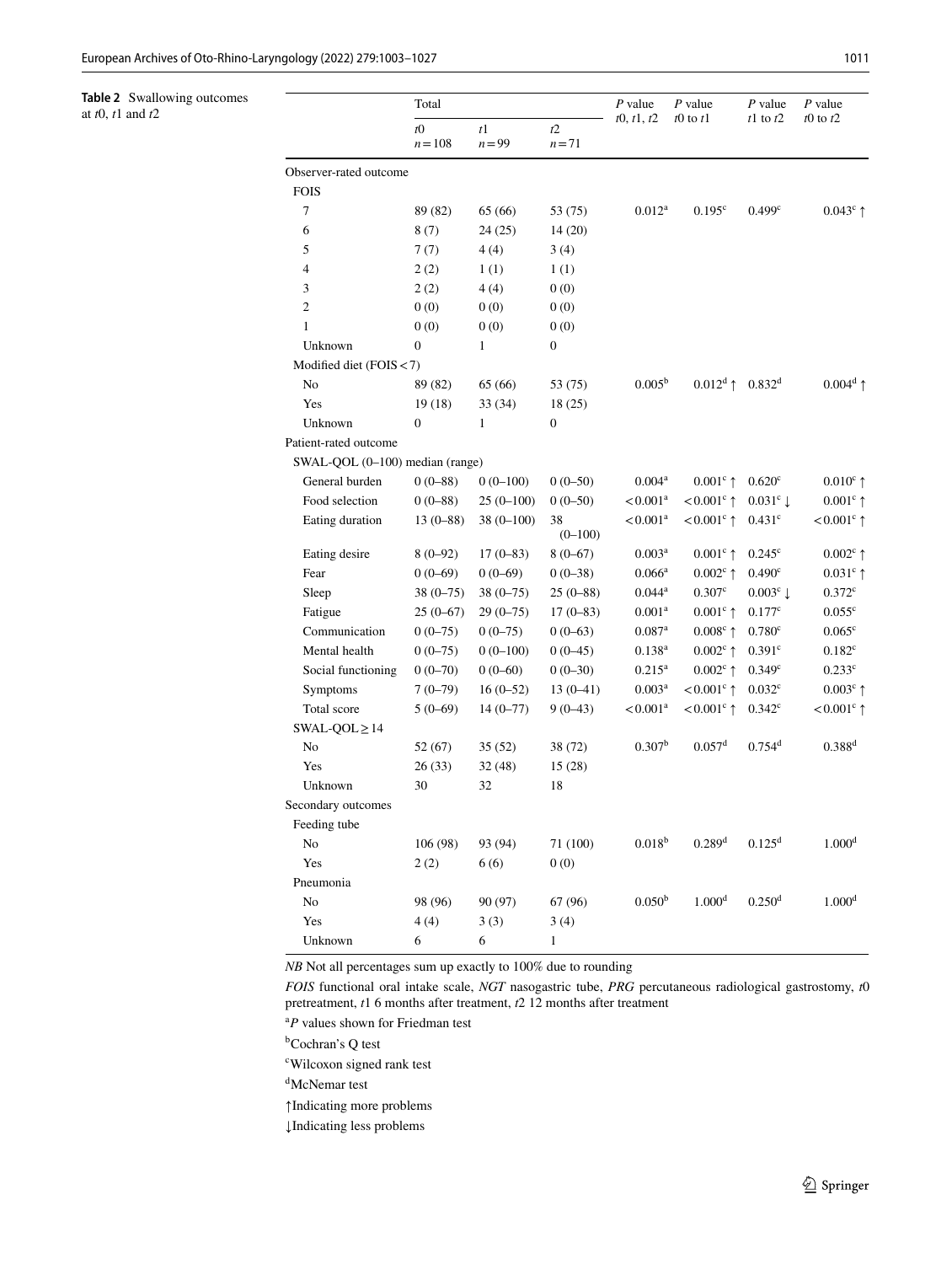<span id="page-10-0"></span>**Table 3** Trismus outcomes at *t*0, *t*1 and *t*2

|                                          | Total                  |                            |                                                                                 |                    | $P$ value                    | P value         | P value             |
|------------------------------------------|------------------------|----------------------------|---------------------------------------------------------------------------------|--------------------|------------------------------|-----------------|---------------------|
|                                          | $t\Omega$<br>$n = 108$ | t <sup>1</sup><br>$n = 99$ | t2<br>$n=71$                                                                    | t0, t1, t2         | to to the t                  | t1 to t2        | to to t2            |
| Observer-rated outcomes                  |                        |                            |                                                                                 |                    |                              |                 |                     |
| Mouth opening<br>in mm median<br>(range) | 48 (18–65)             |                            | 45 (16–63) 43 (10–64) $\lt 0.001^a$ $\lt 0.001^c$ $\uparrow$ 0.497 <sup>c</sup> |                    |                              |                 | $< 0.001^{\circ}$ 1 |
| <b>Trismus</b>                           |                        |                            |                                                                                 |                    |                              |                 |                     |
| No.                                      | 98 (94)                | 68 (77)                    | 55 (80)                                                                         | 0.006 <sup>b</sup> | $< 0.001^d \uparrow 1.000^d$ |                 | $0.039^d$ 1         |
| Yes                                      | 6(6)                   | 20(23)                     | 14(20)                                                                          |                    |                              |                 |                     |
| Unknown                                  | $\overline{4}$         | 11                         | 2                                                                               |                    |                              |                 |                     |
| Patient-rated outcomes                   |                        |                            |                                                                                 |                    |                              |                 |                     |
| Perceived trismus                        |                        |                            |                                                                                 |                    |                              |                 |                     |
| No.                                      | 87 (97)                | 67 (82)                    | 56 (89)                                                                         | $0.082^b$          | $0.022^d$ ↑                  | $0.065^{\rm d}$ | $0.453^d$           |
| Yes                                      | 3(3)                   | 15(18)                     | 7(11)                                                                           |                    |                              |                 |                     |
| Unknown                                  | 18                     | 17                         | 8                                                                               |                    |                              |                 |                     |

*NB* Not all percentages sum up exactly to 100% due to rounding

*FOIS* functional oral intake scale, *NGT* nasogastric tube, *PRG* percutaneous radiological gastrostomy, *t*0 pretreatment, *t*1 6 months after treatment, *t*2 12 months after treatment

<sup>a</sup>P values shown for Friedman test

<sup>b</sup>Cochran's Q test

c Wilcoxon signed rank test

d McNemar test

↑Indicating more problems

↓Indicating less problems

heterogeneity of cohorts and outcome measures currently used, some comparisons can be made. Starmer et al. evaluated 71 patients with OPC treated with IMRT with or without systemic therapy and preventive swallowing rehabilitation around 5 months post-treatment [[9\]](#page-24-20). Probably because 92% of the patients received  $RT +$ , prevalence of a modified diet according to FOIS scores was higher in that study (86% compared to 34% in our study). Hunter et al. evaluated the two-year period after RT+ without preventive swallowing rehabilitation for stage III-IV OPC in 72 patients [[10](#page-24-6)]. At 6 and 12 months after treatment respectively, 6% and 2% had grade 2 dysphagia (modifed diet) and 6% and 1% had grade 3 dysphagia (feeding tube dependence) according to the Common Toxicity Criteria Adverse Efects (CTCAE) scale. The signifcantly lower percentage of patients with a modifed diet in that study may, in part, be because another outcome measure was used (CTCAE scale versus FOIS). Congruent with our fnding, other studies also found that functional limitations worsened the frst months after therapy and improved through 12 months after treatment with minimal improvement in the year thereafter [\[10,](#page-24-6) [39\]](#page-25-11).

Only few studies have investigated trismus within the frst year after radiation-based treatment and a preventive rehabilitation protocol for advanced stage OPC. Kraaijenga et al. found that 9 of 24 patients (27%) after RT+for OPC had trismus at a median follow-up of 13 weeks [\[16](#page-24-8)]. In our study this concerned 23% at six-month follow-up and 20% at twelve-month follow-up. Incidence rates of trismus in other studies including all head and neck cancer localizations treated with surgery and/or radiation vary, but oropharyngeal localization of the tumor consistently seems a risk factor  $[11–15, 40]$  $[11–15, 40]$  $[11–15, 40]$  $[11–15, 40]$  $[11–15, 40]$ . This is probably because treatment of the oropharynx causes fbrosis in the mastication musculature [\[16](#page-24-8)]. This hypothesis is also supported by our results showing that patients with tumor localizations within the oropharynx other than base of tongue have trismus more often.

Apparently, despite trismus preventing measures in our preventive rehabilitation program, trismus is still a prevalent problem in this cohort. Therefore, extra measures could be taken to prevent and treat trismus, for example, by selecting high risk patients for more intensive guidance, and emphasizing the need for trismus prevention stronger, prior to treatment. The consistent use of mouth opening exercises (e.g. with tongueblades or TheraBite®) in this patient group might have been advantageous [[41\]](#page-25-13). The lack of reimbursement for TheraBite<sup>®</sup> in the Netherlands, preventing regular use of this medical device in our patient population, is noteworthy in this respect.

With respect to speech and voice outcomes, according to our results, observer-rated intelligibility was deteriorated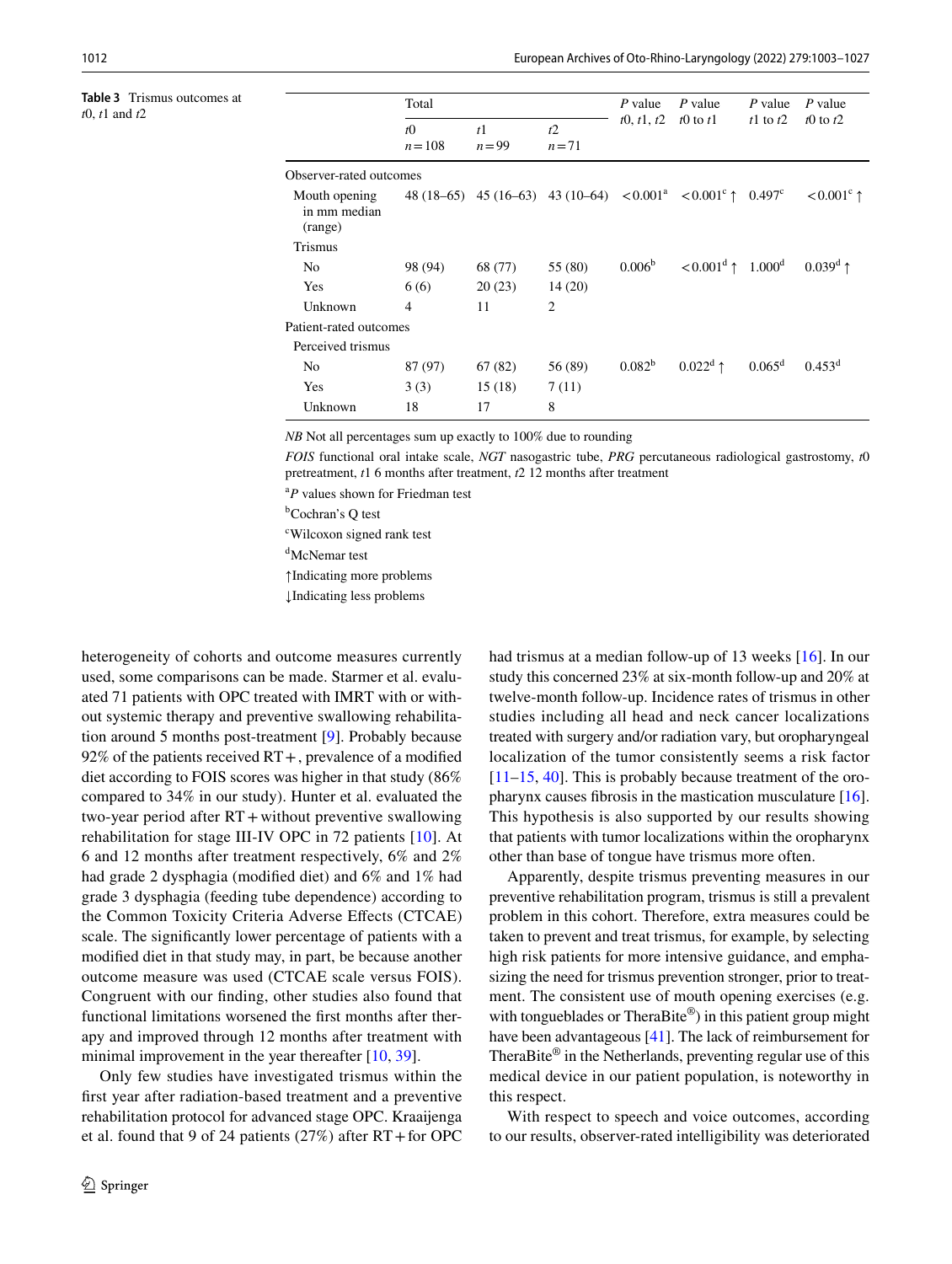#### <span id="page-11-0"></span>**Table 4** Speech and voice outcomes at *t*0, *t*1 and *t*2

|                                                | Total                  |                          |                | $P$ value                                                                                                                                                                                                                                                                                      | $P$ value         | $P$ value            | $P$ value            |
|------------------------------------------------|------------------------|--------------------------|----------------|------------------------------------------------------------------------------------------------------------------------------------------------------------------------------------------------------------------------------------------------------------------------------------------------|-------------------|----------------------|----------------------|
|                                                | $t\Omega$<br>$n = 108$ | t <sup>1</sup><br>$n=99$ | t2<br>$n=71$   | t0, t1, t2<br>$t0$ to $t1$<br>$0.014^{\rm a}$<br>$0.015^{\circ}$<br>$0.050^{b}$<br>0.210 <sup>d</sup><br>$0.076^{\rm a}$<br>$0.326^{\rm a}$<br>0.476 <sup>c</sup><br>$0.190^{\rm a}$<br>$0.074^{\rm b}$<br>$0.739$ <sup>a</sup><br>0.302 <sup>c</sup><br>0.901 <sup>a</sup><br>$0.905^{\circ}$ |                   | $t1$ to $t2$         | to to t2             |
| Observer-rated outcomes                        |                        |                          |                |                                                                                                                                                                                                                                                                                                |                   |                      |                      |
| Vowel space area $(\%)$ median (range)         | $85(51-129)$           | 79 (49–107)              | $77(51-112)$   |                                                                                                                                                                                                                                                                                                |                   | $0.137^c$            | $0.002^{\circ}$      |
| Vowel space area $\langle 80\%$                |                        |                          |                |                                                                                                                                                                                                                                                                                                |                   |                      |                      |
| N <sub>0</sub>                                 | 59 (63)                | 37(49)                   | 24(42)         |                                                                                                                                                                                                                                                                                                |                   | $0.344$ <sup>d</sup> | $0.019^d$            |
| Yes                                            | 35(37)                 | 39(51)                   | 33(58)         |                                                                                                                                                                                                                                                                                                |                   |                      |                      |
| Unknown                                        | 14                     | 23                       | 14             |                                                                                                                                                                                                                                                                                                |                   |                      |                      |
| Patient-rated outcomes                         |                        |                          |                |                                                                                                                                                                                                                                                                                                |                   |                      |                      |
| SHI median (range)                             |                        |                          |                |                                                                                                                                                                                                                                                                                                |                   |                      |                      |
| Speech domain $(0-56)$                         | $0(0-42)$              | $2(0-32)$                | $0(0-31)$      |                                                                                                                                                                                                                                                                                                | $0.005^{\circ}$ 1 | $0.045^{\circ}$      | 0.580 <sup>c</sup>   |
| Psychosocial domain $(0-56)$                   | $0(0-39)$              | $0(0-34)$                | $0(0-15)$      |                                                                                                                                                                                                                                                                                                |                   | 0.236 <sup>c</sup>   | $0.281$ <sup>c</sup> |
| Total score $(0-120)$                          | $0(0-83)$              | $3(0-61)$                | $0(0-40)$      |                                                                                                                                                                                                                                                                                                | $0.001^{\circ}$ ↑ | $0.073$ <sup>c</sup> | $0.640^{\circ}$      |
| $SHI \geq 6$                                   |                        |                          |                |                                                                                                                                                                                                                                                                                                |                   |                      |                      |
| No                                             | 65(83)                 | 39 (66)                  | 36(88)         |                                                                                                                                                                                                                                                                                                | $0.006^d$ ↑       | $0.453^d$            | 0.500 <sup>d</sup>   |
| Yes                                            | 13(17)                 | 20(34)                   | 5(12)          |                                                                                                                                                                                                                                                                                                |                   |                      |                      |
| Unknown                                        | 30                     | 40                       | 30             |                                                                                                                                                                                                                                                                                                |                   |                      |                      |
| Secondary outcomes                             |                        |                          |                |                                                                                                                                                                                                                                                                                                |                   |                      |                      |
| Articulation rate (syllables/s) median (range) | $2.3(0.2 - 7.7)$       | $2.6(0.6-6.1)$           | $2.7(0.1-6.1)$ |                                                                                                                                                                                                                                                                                                |                   | 0.626 <sup>c</sup>   | $0.698^{\circ}$      |
| AVQI median (range)                            | $4.5(3.3-5.3)$         | $4.5(3.4-5.5)$           | $4.5(3.6-5.5)$ |                                                                                                                                                                                                                                                                                                |                   | $0.723^{\circ}$      | $0.473^{\circ}$      |

*NB* Not all percentages sum up exactly to 100% due to rounding

*AVQI* acoustic voice quality index, *FOIS* functional oral intake scale, *NGT* nasogastric tube, *PRG* percutaneous radiological gastrostomy, *SHI* speech handicap index, *t*0 pretreatment, *t*1 6 months after treatment, *t*2 12 months after treatment

<sup>a</sup>P values shown for Friedman test

<sup>b</sup>Cochran's Q test

c Wilcoxon signed rank test

d McNemar test

↑Indicating more problems

↓Indicating less problems

at six-month follow-up and stayed stable up until twelvemonth follow-up. Subjective speech outcomes, however, deteriorated up until 6 months and returned to baseline levels at twelve-month follow-up. This is most likely because patients get used to the altered speech. Vainshtein et al. found the same trend in patient-reported voice quality, which decreased maximally at 1 month after treatment and recovered to baseline after 12 to 18 months [[42](#page-25-14)]. In an earlier study from our institute, Jacobi et al. found comparable results. They reported that computer analyzed articulation and sound quality was impaired in head and neck cancer patients after RT+, especially with oral and oropharyngeal cancer sites [[43\]](#page-25-15).

The policy evaluated in this study was comparable to that applied in the control arm of the randomized trial by van der Molen et al. [\[22\]](#page-24-14). The proportion of patients with functional limitations at one-year follow-up of that study are substantially lower than observed in the current cohort [\[44\]](#page-25-16). Only 7% of the 49 included patients had a modifed diet (FOIS  $<$  7) at one-year follow-up, compared to 25% of the patients in our study. Also, only 3% had trismus, compared to 20% in our study. The frst explanation obviously is the heterogeneity of the patient cohorts. In our study, only OPC patients treated with radiotherapy-based treatment were included, while only 37% of the patients included in the randomized study had OPC, and all received chemoradiotherapy. Another, more important explanation is that in the setting of a randomized study, adherence to the rehabilitation protocol is likely to be higher, which might have resulted in better functional outcomes, supporting the beneft of the rehabilitation protocol, but also highlighting the challenges of achieving similar outcomes in regular practice.

Our results suggest that patients treated with concomitant systemic therapy have more functional limitations than patients treated with RT alone, although numbers were small. This might be due to the toxicity of systemic therapy, but might also be because of the higher tumor stages, and therefore also larger radiotherapy felds. Only 17 (16%) of the 108 included patients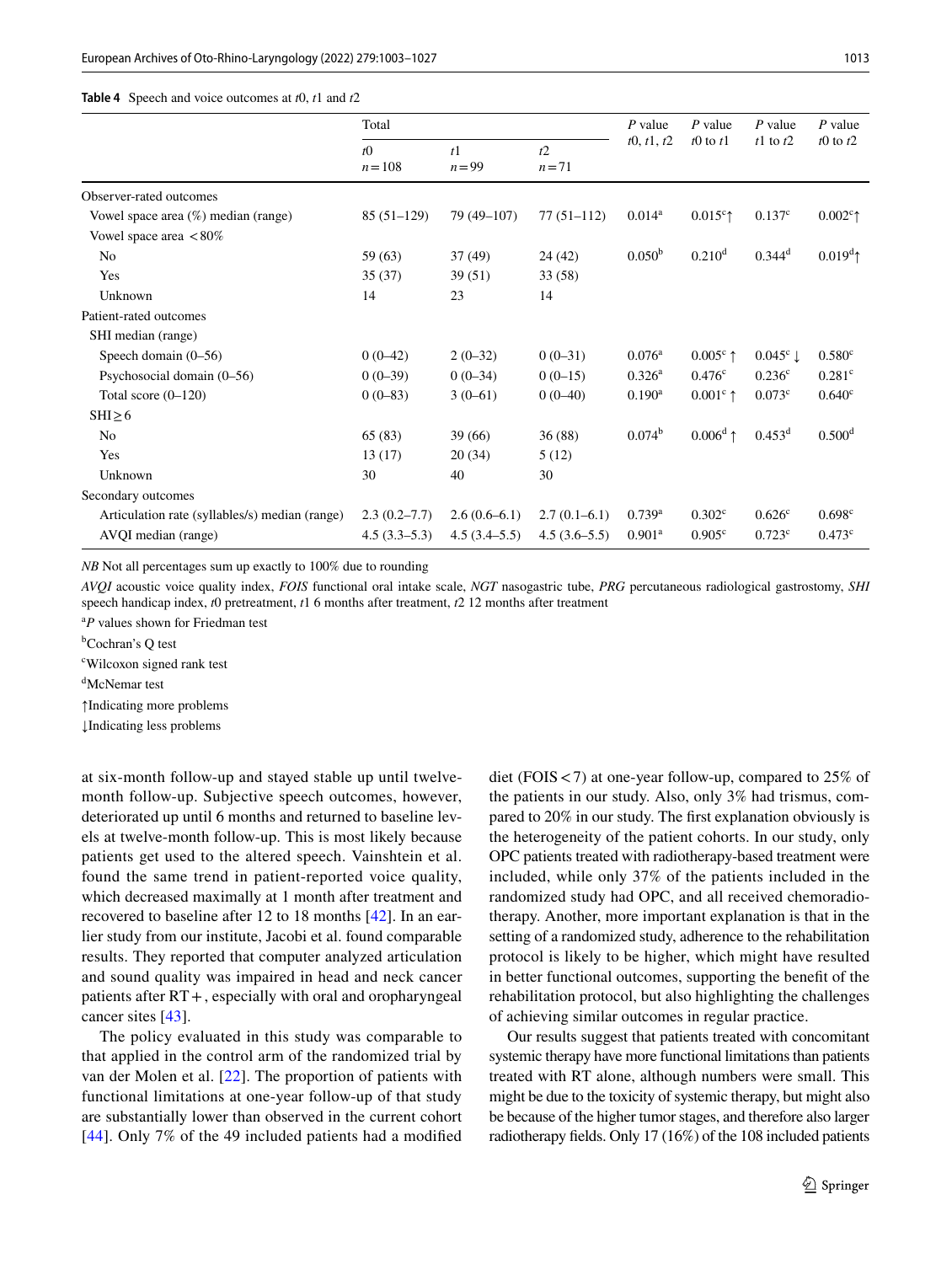were treated with cetuximab based RT + and therefore there is a high risk of atypical sampling and conclusions on functional outcomes relative to RT only or cisplatin-based RT+ based on these analyses should be made with caution. A recently published randomized study concluded that the degree of toxicities, including dysphagia, between cisplatin and cetuximab in HPV positive OPC was comparable [[5](#page-24-22)].

In our cohort, although HPV status was not associated with trismus and speech outcomes, patients with HPV positive tumors had less objective and subjective functional impairment. However, patients with HPV positive tumors also had more favorable baseline characteristics, including higher pretreatment SMI (as also reported by Chargi et al. [\[45\]](#page-25-17)), lower T classification, were more often treated with RT only and less often had a modifed diet before treatment. When adjusting for baseline characteristics in multivariable analyses, HPV status was not signifcantly associated with functional limitations, except for a smaller mouth opening at one-year post-treatment. Although no defnite conclusions can be drawn, it seems that HPV status itself does not infuence post-treatment functional limitations.

Results in literature have contrasting results regarding the association of HPV status with functional limitations after  $RT(+)$ . Vangelov et al. evaluated 100 patients with OPC treated with  $RT(+)$ , and found that after adjusting for baseline characteristics (i.e. smoking, nodal stage, IMRT, and oropharyngeal RT dose), patients with an HPV positive tumor more often had tube feeding and weight loss, compared to patients with an HPV negative tumor [\[46\]](#page-25-18). Again, adjusted for baseline characteristics (i.e. age, gender, stage, treatment modality, RT dose, neck node irradiation, and pretreatment weight loss), Vatca et al., on the other hand, evaluated 72 OPC patients treated with RT+and found that patients with an HPV positive tumor had more mucositis and weight loss during treatment [[47\]](#page-25-19). Sharma et al. evaluated 228 OPC patients and found that quality of life in HPV positive patients was lower shortly after treatment but became comparable by 1 year after treatment, also adjusted for baseline diferences [[48\]](#page-25-20), which is similar to our fndings.

A low skeletal muscle mass, or sarcopenia, before treatment, was associated with an impaired diet before and after treatment. This is in line with results of a previous study performed at our institute which demonstrated that sarcopenia is a strong determinant for feeding tube use after RT+ for head and neck cancer [\[20](#page-24-12)]. Skeletal muscle loss is thought to be related to swallowing muscle loss, causing swallowing diffculties which might result in a modifed diet or eventually tube dependency. Moreover, swallowing problems itself may result in skeletal muscle loss due to insufficient nutritional

intake. Therefore, these results support the hypothesis that sarcopenia might be a relevant target to optimize patients' condition before as well as after treatment to improve functional status. Apparently, our current preventive rehabilitation protocol does not target muscle mass sufficiently and/or not sufficiently long enough to close the gap between sarcopenic and non-sarcopenic patients with regard to swallowing impairment. In view of the association between pretreatment sarcopenia and functional outcomes, integrating SMI determination before treatment is warranted.

## **Limitations**

A limitation of this study is the suboptimal accrual during the frst years of the data collection. These analyses were performed on data collected as part of standard care. Collecting data in this way usually introduced a risk for suboptimal inclusion especially during startup. Although at frst inclusion rates were low, they improved over time with current inclusion rates between 79 and 85%, making it likely that this cohort is representative for the entire cohort. In addition, because baseline characteristics between included patients and not included patients were similar, no selection bias due to (non-)inclusion seems present. Another limitation of this study is that no data on adherence to the preventive rehabilitation protocol was collected, as this is not routinely registered in usual care. However, the observed outcomes thus realistically refect the outcomes as they occur in clinical practice.

# **Conclusion**

Objective and patient-perceived swallowing, mouth opening, and speech function of patients treated with IMRT with or without systemic therapy combined with a preventive rehabilitation program for OPC deteriorate up until 6 months and improve until 12 months after treatment, but do not return to baseline levels. Patients treated with cisplatin-based CRT, HPV negative tumors and patients with pretreatment sarcopenia were more likely to have functional limitations. HPV negative status itself is not likely to be a cause of functional limitations, but the associated unfavorable patient and tumor characteristics are. Pretreatment sarcopenia might be a relevant target for prehabilitation strategies. Although for most patients in this cohort organ preserving treatment resulted in function preservation, there is a proportion of patients with functional problems, suggesting room for improvement of the current rehabilitation program.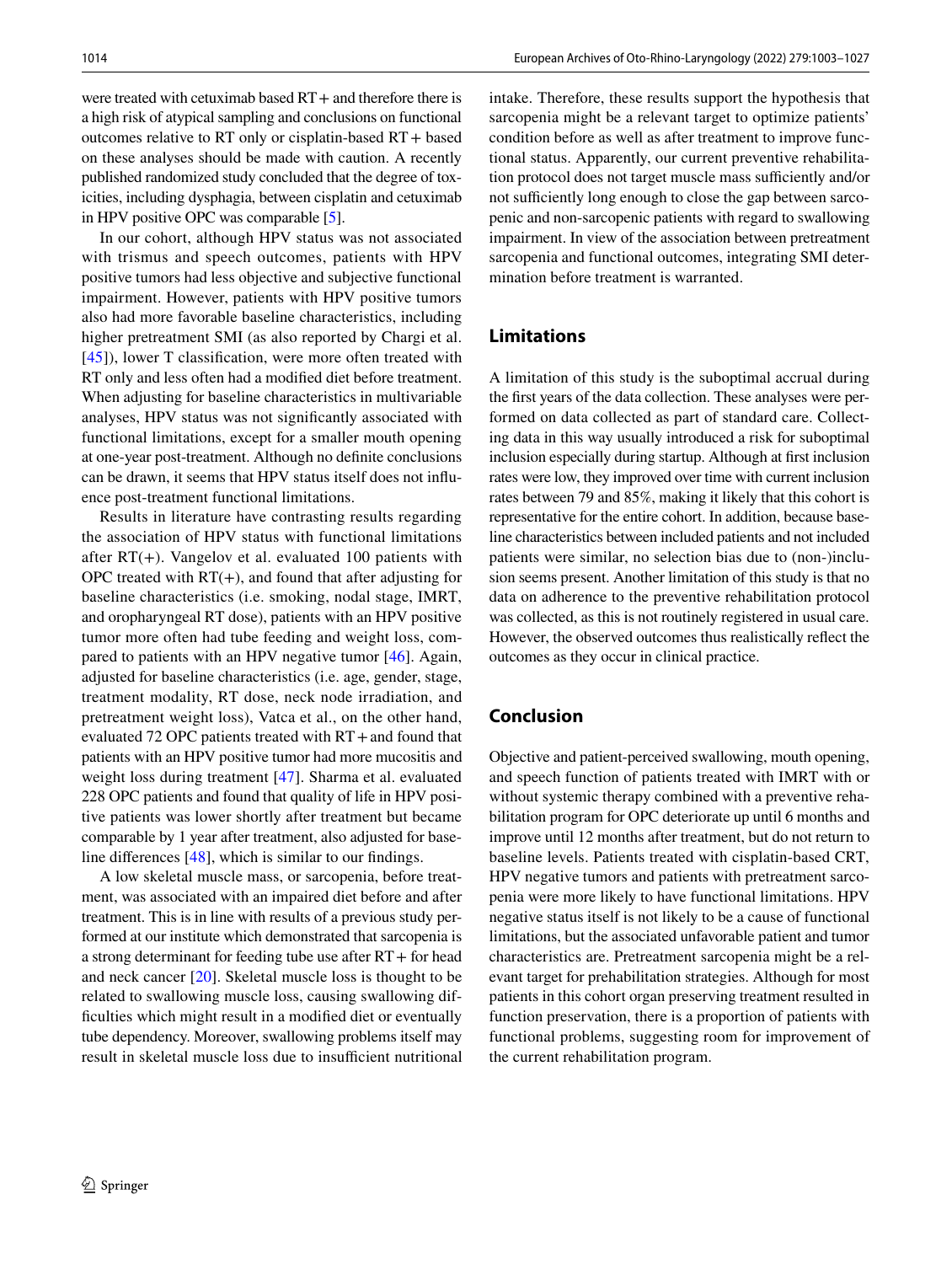# **Appendix**

See Table [5](#page-13-0),[6](#page-14-0)[,7](#page-15-0),[8,](#page-16-0)[9,](#page-16-1)[10](#page-17-0),[11](#page-18-0)[,12,](#page-19-0)[13](#page-20-0),[14](#page-21-0)[,15](#page-22-0),[16](#page-23-0)

<span id="page-13-0"></span>**Table 5** Functional outcomes at *t*1 and *t*2 stratifed by inclusion year

|                                             | t1                    |                          | t2                    |                       |  |
|---------------------------------------------|-----------------------|--------------------------|-----------------------|-----------------------|--|
|                                             | 2013/2014<br>$n = 14$ | 2017/2018<br>$n = 40$    | 2013/2014<br>$n = 14$ | 2017/2018<br>$n = 29$ |  |
| Swallowing outcomes                         |                       |                          |                       |                       |  |
| Modified diet (FOIS < 7)                    |                       |                          |                       |                       |  |
| N <sub>o</sub>                              | 9(64)                 | 26(67)                   | 13 (93)               | 20(69)                |  |
| Yes                                         | 5(36)                 | 13(33)                   | 1(7)                  | 9(31)                 |  |
| Unknown                                     | $\mathbf{0}$          | $\mathbf{1}$             | $\overline{0}$        | $\boldsymbol{0}$      |  |
| SWAL-QOL total score (0–100) median (range) | $21(0-37)$            | $20(0-77)$               | $10(0-26)$            | $6(0-37)$             |  |
| $SWAL-QOL \geq 14$                          |                       |                          |                       |                       |  |
| N <sub>o</sub>                              | 3(43)                 | 10(42)                   | 9(75)                 | 17(77)                |  |
| Yes                                         | 4(57)                 | 14(58)                   | 3(25)                 | 5(23)                 |  |
| Unknown                                     | 7                     | 16                       | $\overline{c}$        | $\overline{7}$        |  |
| Trismus outcomes                            |                       |                          |                       |                       |  |
| Mouth opening in mm median (range)          | $46(30-59)$           | $44(27-52)$              | $44(10-58)$           | $43(25-52)$           |  |
| <b>Trismus</b>                              |                       |                          |                       |                       |  |
| N <sub>o</sub>                              | 11(85)                | 28 (76)                  | 11(79)                | 24(83)                |  |
| Yes                                         | 2(15)                 | 9(24)                    | 3(21)                 | 5(17)                 |  |
| Unknown                                     | 1                     | 3                        | $\Omega$              | 1                     |  |
| Perceived trismus                           |                       |                          |                       |                       |  |
| N <sub>o</sub>                              | 9(82)                 | 28 (78)                  | 11(85)                | 27(93)                |  |
| Yes                                         | 2(18)                 | 8(22)                    | 2(15)                 | 2(7)                  |  |
| Unknown                                     | 3                     | $\overline{\mathcal{L}}$ | 1                     | $\overline{0}$        |  |
| Speech and voice outcomes                   |                       |                          |                       |                       |  |
| Vowel space area (%) median (range)         | $81(59-99)$           | 75 (49-100)              | 86 (58-96)            | $71(51-102)$          |  |
| Vowel space area <80%                       |                       |                          |                       |                       |  |
| N <sub>0</sub>                              | 5(50)                 | 14 (39)                  | 7(58)                 | 6(24)                 |  |
| Yes                                         | 5(50)                 | 22(61)                   | 5(42)                 | 19 (76)               |  |
| Unknown                                     | $\overline{4}$        | $\overline{4}$           | $\overline{2}$        | $\overline{4}$        |  |
| SHI total score (0–120) median (range)      | $0(0-7)$              | $4(0-60)$                | $0(0-22)$             | $0(0-40)$             |  |
| $SHI \geq 6$                                |                       |                          |                       |                       |  |
| N <sub>0</sub>                              | 6(86)                 | 9(56)                    | 9(82)                 | 12 (92)               |  |
| Yes                                         | 1(14)                 | 71 (44)                  | 2(18)                 | 1(8)                  |  |
| Unknown                                     | $\overline{7}$        | 24                       | 3                     | 16                    |  |

*P* values shown for multivariable regression adjusted for AJCC stage and modifed diet at *t*0

*NB* Not all percentages sum up exactly to 100% due to rounding

*FOIS* functional oral intake scale, *HPV* human papillomavirus, *SHI* speech handicap index, *t*1 6 months after treatment, *t*2 12 months after treatment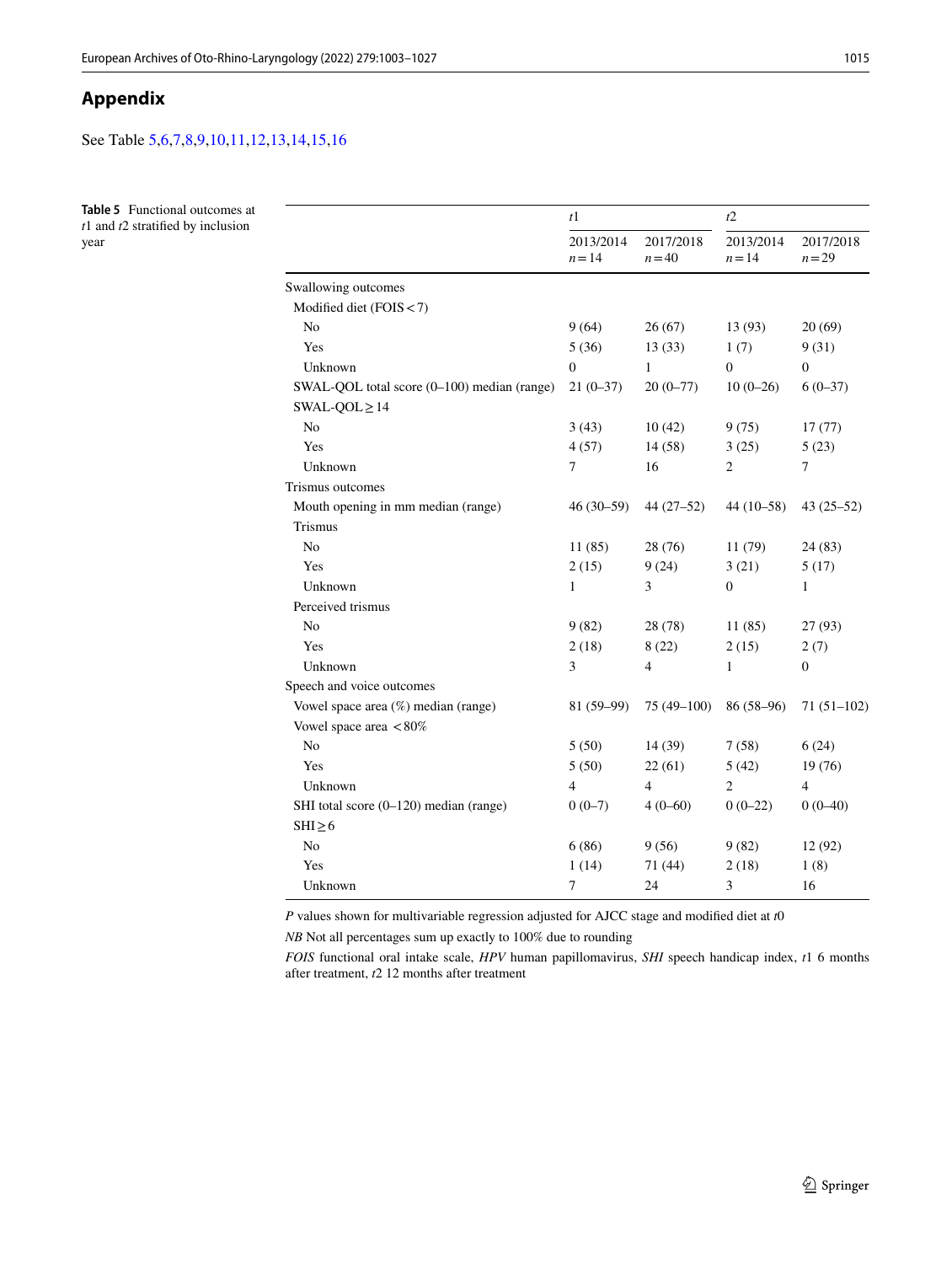<span id="page-14-0"></span>**Table 6** Baseline characteristics stratifed by treatment modality

|                                            | Number of patients $(\%)$ |                               |                               | Total          |
|--------------------------------------------|---------------------------|-------------------------------|-------------------------------|----------------|
|                                            | <b>RT</b><br>$n = 42$     | $RT + c$ etuximab<br>$n = 17$ | $RT + c$ isplatin<br>$n = 49$ | $n = 108$      |
| Gender                                     |                           |                               |                               |                |
| Male                                       | 29 (69)                   | 14 (82)                       | 30(61)                        | 73 (68)        |
| Female                                     | 13(31)                    | 3(18)                         | 19 (39)                       | 35(32)         |
| Age at baseline median (range)<br>$ACE-27$ | $61(39-81)$               | $64(56-79)$                   | $62(42 - 72)$                 | $63(39-81)$    |
| $\boldsymbol{0}$                           | 19(45)                    | 4(24)                         | 30(61)                        | 53 (49)        |
| 1                                          | 14(33)                    | 7(41)                         | 16(33)                        | 37(34)         |
| $\overline{c}$                             | 7(17)                     | 5(29)                         | 2(4)                          | 14 (13)        |
| 3                                          | 2(5)                      | 1(6)                          | 1(2)                          | 4(4)           |
| BMI median (range)                         | $26(17-44)$               | $25(18-33)$                   | $24(17-32)$                   | $25(17-44)$    |
| SMM median (range)                         | $45(22 - 64)$             | $45(28 - 54)$                 | $42(27 - 54)$                 | $44(22 - 64)$  |
| Sarcopenia                                 |                           |                               |                               |                |
| N <sub>0</sub>                             | 27(64)                    | 9(53)                         | 23(47)                        | 59 (55)        |
| Yes                                        | 15(36)                    | 8(47)                         | 26(53)                        | 49 (45)        |
| Oropharyngeal tumor site                   |                           |                               |                               |                |
| Base of tongue                             | 16(38)                    | 3(18)                         | 16(33)                        | 35 (32)        |
| Tonsil                                     | 21(50)                    | 12(71)                        | 24 (49)                       | 57 (53)        |
| Other                                      | 5(12)                     | 2(12)                         | 9(18)                         | 16(15)         |
| T classification                           |                           |                               |                               |                |
| T1                                         | 19(45)                    | 1(6)                          | 7(14)                         | 27(25)         |
| T <sub>2</sub>                             | 19(45)                    | 6(35)                         | 5(10)                         | 30(28)         |
| T3                                         | 3(7)                      | 5(29)                         | 21(43)                        | 29 (27)        |
| T <sub>4</sub>                             | 1(2)                      | 5(29)                         | 16(33)                        | 22(20)         |
| N classification                           |                           |                               |                               |                |
| N <sub>0</sub>                             | 1(2)                      | 5(29)                         | 6(12)                         | 12(11)         |
| N1                                         | 13(31)                    | 2(12)                         | 9(18)                         | 24(22)         |
| N <sub>2</sub>                             | 27(64)                    | 10(59)                        | 32(65)                        | 69(64)         |
| N3                                         | 1(2)                      | 0(0)                          | 2(4)                          | 3(3)           |
| AJCC stage                                 |                           |                               |                               |                |
| $\rm III$                                  | 14(33)                    | 5(29)                         | 9(18)                         | 28(26)         |
| IV                                         | 28 (68)                   | 12(71)                        | 40 (82)                       | 80 (74)        |
| <b>HPV</b> status                          |                           |                               |                               |                |
| Negative                                   | 7(18)                     | 8(53)                         | 18 (38)                       | 33 (32)        |
| Positive                                   | 33 (83)                   | 7(47)                         | 30(62)                        | 70 (68)        |
| Unknown                                    | $\overline{c}$            | $\mathbf{2}$                  | 1                             | 5              |
| Treatment modality                         |                           |                               |                               |                |
| RT                                         | 39 (93)                   | 0(0)                          | 0(0)                          | 39 (36)        |
| $RT$ unfit for $RT +$                      | 3(7)                      | 0(0)                          | 0(0)                          | 3(3)           |
| $RT + c$ etuximab                          | 0(0)                      | 17 (100)                      | 0(0)                          | 17(16)         |
| $RT + c$ isplatin                          | 0(0)                      | 0(0)                          | 49 (100)                      | 49 (45)        |
| Modified diet at $t0$ (FOIS < 7)           |                           |                               |                               |                |
| No                                         | 36(86)                    | 16(94)                        | 37(76)                        | 89 (82)        |
| Yes                                        | 6(14)                     | 1(6)                          | 12(24)                        | 19(18)         |
| Trismus at t0                              |                           |                               |                               |                |
| No                                         | 39 (93)                   | 16 (94)                       | 43 (96)                       | 98 (94)        |
| Yes                                        | 3(7)                      | 1(6)                          | 2(4)                          | 6(6)           |
| Unknown                                    | $\boldsymbol{0}$          | $\boldsymbol{0}$              | $\overline{4}$                | $\overline{4}$ |

*NB* Not all percentages sum up exactly to 100% due to rounding

*BMI* body mass index, *FOIS* functional oral intake scale, *HPV* human papilloma virus, *other* soft palate, uvula, oropharyngeal wall, vallecula or pharyngeal arch, *RT* radiotherapy, *SMM* skeletal muscle mass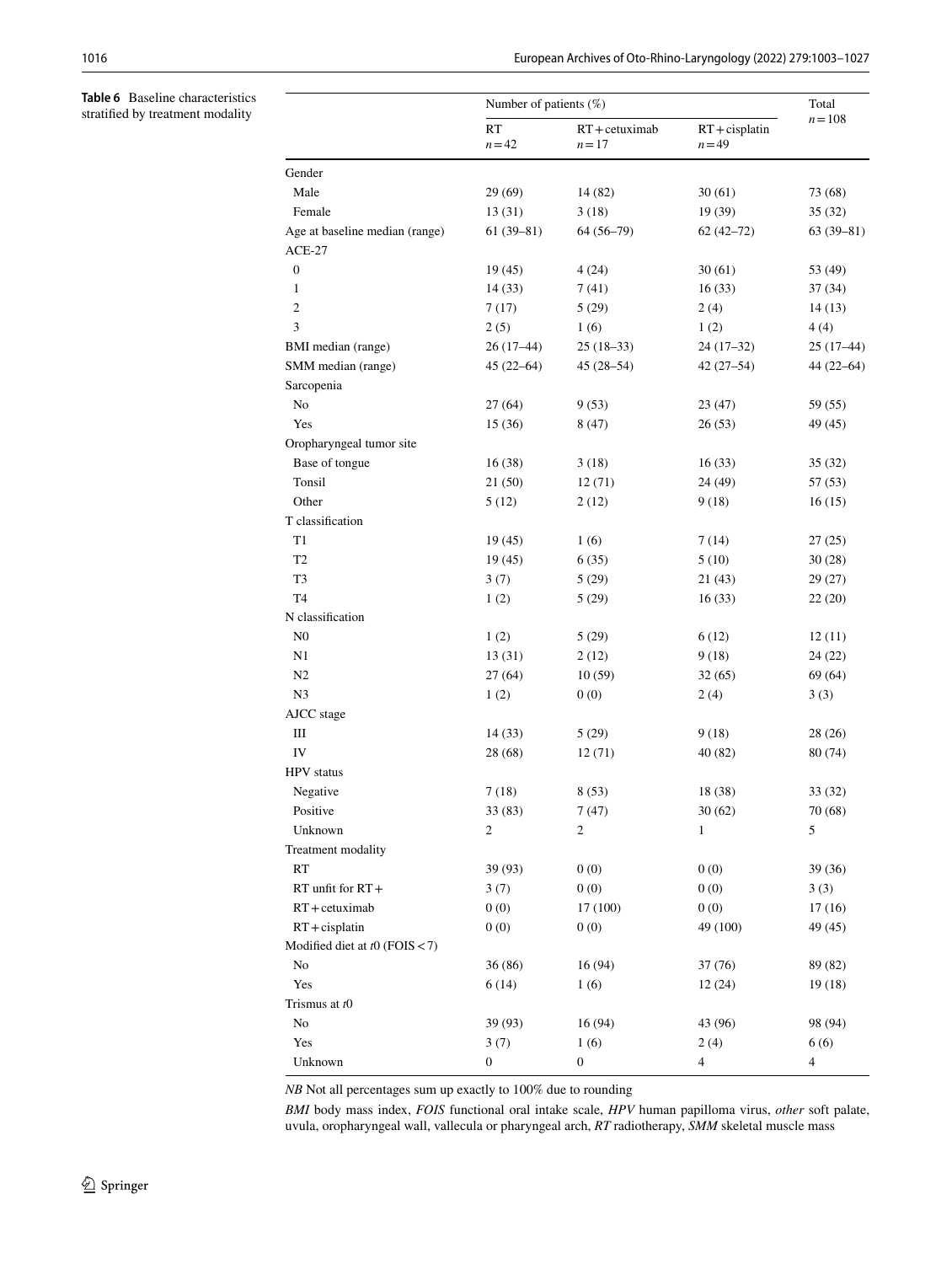<span id="page-15-0"></span>

| <b>Table 7</b> Swallowing outcomes at $t0$ , $t1$ and $t2$ stratified by treatment modality |  |
|---------------------------------------------------------------------------------------------|--|
|---------------------------------------------------------------------------------------------|--|

| t0<br>t1<br>t2<br>$t\theta$<br>t2<br>t1<br>t2<br>t1<br>$t\Omega$<br>$n = 42$<br>$n = 39$<br>$n = 28$<br>$n=17$<br>$n = 43$<br>$n = 32$<br>$n = 17$<br>$n=11$<br>$n = 49$<br>Observer-rated outcome<br><b>FOIS</b><br>7<br>36 (86)<br>25(64)<br>16(94)<br>26(62)<br>23(82)<br>14 (82)<br>7(64)<br>37(76)<br>6<br>2(5)<br>12(31)<br>5(18)<br>1(6)<br>1(6)<br>3(27)<br>6(12)<br>11(26)<br>6(19)<br>5<br>2(5)<br>2(5)<br>0(0)<br>0(0)<br>1(2)<br>1(6)<br>1(9)<br>5(10)<br>2(6)<br>4<br>0(0)<br>0(0)<br>1(2)<br>1(2)<br>0(0)<br>0(0)<br>1(6)<br>1(2)<br>1(3)<br>3<br>0(0)<br>0(0)<br>0(0)<br>0(0)<br>1(2)<br>0(0)<br>0(0)<br>3(7)<br>0(0)<br>$\overline{c}$<br>0(0)<br>0(0)<br>0(0)<br>0(0)<br>0(0)<br>0(0)<br>0(0)<br>0(0)<br>0(0)<br>0(0)<br>0(0)<br>0(0)<br>0(0)<br>0(0)<br>0(0)<br>0(0)<br>0(0)<br>0(0)<br>$\mathbf{1}$<br>$\boldsymbol{0}$<br>$\boldsymbol{0}$<br>$\boldsymbol{0}$<br>$\boldsymbol{0}$<br>$\boldsymbol{0}$<br>$\boldsymbol{0}$<br>$\boldsymbol{0}$<br>$\boldsymbol{0}$<br>Unknown<br>0<br>FOIS < 7<br>36 (86)<br>25(64)<br>16(94)<br>No<br>23 (82)<br>14 (82)<br>7(64)<br>37(76)<br>26(62)<br>Yes<br>5(18)<br>3(18)<br>9(28)<br>6(14)<br>14(36)<br>1(6)<br>4(36)<br>12(25)<br>16(38)<br>$\boldsymbol{0}$<br>$\boldsymbol{0}$<br>$\boldsymbol{0}$<br>$\boldsymbol{0}$<br>$\boldsymbol{0}$<br>$\boldsymbol{0}$<br>$\boldsymbol{0}$<br>$\boldsymbol{0}$<br>Unknown<br>1 |              |
|--------------------------------------------------------------------------------------------------------------------------------------------------------------------------------------------------------------------------------------------------------------------------------------------------------------------------------------------------------------------------------------------------------------------------------------------------------------------------------------------------------------------------------------------------------------------------------------------------------------------------------------------------------------------------------------------------------------------------------------------------------------------------------------------------------------------------------------------------------------------------------------------------------------------------------------------------------------------------------------------------------------------------------------------------------------------------------------------------------------------------------------------------------------------------------------------------------------------------------------------------------------------------------------------------------------------------------------------------------------------------------------|--------------|
|                                                                                                                                                                                                                                                                                                                                                                                                                                                                                                                                                                                                                                                                                                                                                                                                                                                                                                                                                                                                                                                                                                                                                                                                                                                                                                                                                                                      |              |
|                                                                                                                                                                                                                                                                                                                                                                                                                                                                                                                                                                                                                                                                                                                                                                                                                                                                                                                                                                                                                                                                                                                                                                                                                                                                                                                                                                                      |              |
|                                                                                                                                                                                                                                                                                                                                                                                                                                                                                                                                                                                                                                                                                                                                                                                                                                                                                                                                                                                                                                                                                                                                                                                                                                                                                                                                                                                      |              |
|                                                                                                                                                                                                                                                                                                                                                                                                                                                                                                                                                                                                                                                                                                                                                                                                                                                                                                                                                                                                                                                                                                                                                                                                                                                                                                                                                                                      | 23(72)       |
|                                                                                                                                                                                                                                                                                                                                                                                                                                                                                                                                                                                                                                                                                                                                                                                                                                                                                                                                                                                                                                                                                                                                                                                                                                                                                                                                                                                      |              |
|                                                                                                                                                                                                                                                                                                                                                                                                                                                                                                                                                                                                                                                                                                                                                                                                                                                                                                                                                                                                                                                                                                                                                                                                                                                                                                                                                                                      |              |
|                                                                                                                                                                                                                                                                                                                                                                                                                                                                                                                                                                                                                                                                                                                                                                                                                                                                                                                                                                                                                                                                                                                                                                                                                                                                                                                                                                                      |              |
|                                                                                                                                                                                                                                                                                                                                                                                                                                                                                                                                                                                                                                                                                                                                                                                                                                                                                                                                                                                                                                                                                                                                                                                                                                                                                                                                                                                      |              |
|                                                                                                                                                                                                                                                                                                                                                                                                                                                                                                                                                                                                                                                                                                                                                                                                                                                                                                                                                                                                                                                                                                                                                                                                                                                                                                                                                                                      |              |
|                                                                                                                                                                                                                                                                                                                                                                                                                                                                                                                                                                                                                                                                                                                                                                                                                                                                                                                                                                                                                                                                                                                                                                                                                                                                                                                                                                                      |              |
|                                                                                                                                                                                                                                                                                                                                                                                                                                                                                                                                                                                                                                                                                                                                                                                                                                                                                                                                                                                                                                                                                                                                                                                                                                                                                                                                                                                      |              |
|                                                                                                                                                                                                                                                                                                                                                                                                                                                                                                                                                                                                                                                                                                                                                                                                                                                                                                                                                                                                                                                                                                                                                                                                                                                                                                                                                                                      |              |
|                                                                                                                                                                                                                                                                                                                                                                                                                                                                                                                                                                                                                                                                                                                                                                                                                                                                                                                                                                                                                                                                                                                                                                                                                                                                                                                                                                                      | 23(72)       |
|                                                                                                                                                                                                                                                                                                                                                                                                                                                                                                                                                                                                                                                                                                                                                                                                                                                                                                                                                                                                                                                                                                                                                                                                                                                                                                                                                                                      |              |
|                                                                                                                                                                                                                                                                                                                                                                                                                                                                                                                                                                                                                                                                                                                                                                                                                                                                                                                                                                                                                                                                                                                                                                                                                                                                                                                                                                                      |              |
| Patient-rated outcome                                                                                                                                                                                                                                                                                                                                                                                                                                                                                                                                                                                                                                                                                                                                                                                                                                                                                                                                                                                                                                                                                                                                                                                                                                                                                                                                                                |              |
| SWAL-QOL (0-100) median (range)                                                                                                                                                                                                                                                                                                                                                                                                                                                                                                                                                                                                                                                                                                                                                                                                                                                                                                                                                                                                                                                                                                                                                                                                                                                                                                                                                      |              |
| General burden<br>$0(0-50)$<br>$0(0-100)$<br>$13(0-63)$<br>$0(0-88)$<br>$0(0-50)$<br>$0(0-38)$<br>$25(0-50)$<br>$0(0-75)$                                                                                                                                                                                                                                                                                                                                                                                                                                                                                                                                                                                                                                                                                                                                                                                                                                                                                                                                                                                                                                                                                                                                                                                                                                                            | $0(0-50)$    |
| Food selection<br>$0(0-88)$<br>$0(0-38)$<br>$0(0-25)$<br>$25(0-50)$<br>$19(0-75)$<br>$0(0-50)$<br>$25(0-100)$<br>$7(0-75)$                                                                                                                                                                                                                                                                                                                                                                                                                                                                                                                                                                                                                                                                                                                                                                                                                                                                                                                                                                                                                                                                                                                                                                                                                                                           | $0(0-50)$    |
| $0(0-88)$<br>$13(0-100)$<br>$0(0-63)$<br>$50(0-100)$<br>Eating duration<br>$32(0-100)$<br>$38(0 - 88)$<br>$38(0 - 88)$<br>$19(0 - 75)$                                                                                                                                                                                                                                                                                                                                                                                                                                                                                                                                                                                                                                                                                                                                                                                                                                                                                                                                                                                                                                                                                                                                                                                                                                               | $38(0 - 75)$ |
| $0(0-92)$<br>$17(0-42)$<br>$9(0-50)$<br>$13(0 - 83)$<br>$25(0-83)$<br>Eating desire<br>$8(0-38)$<br>$25(0-50)$<br>$34(0-58)$                                                                                                                                                                                                                                                                                                                                                                                                                                                                                                                                                                                                                                                                                                                                                                                                                                                                                                                                                                                                                                                                                                                                                                                                                                                         | $17(0-67)$   |
| $0(0-69)$<br>$0(0-38)$<br>$25(0-69)$<br>$0(0-50)$<br>$19(0-69)$<br>Fear<br>$0(0-38)$<br>$0(0-38)$<br>$16(0-25)$                                                                                                                                                                                                                                                                                                                                                                                                                                                                                                                                                                                                                                                                                                                                                                                                                                                                                                                                                                                                                                                                                                                                                                                                                                                                      | $16(0-38)$   |
| $38(0 - 75)$<br>$38(0 - 88)$<br>$13(0-63)$<br>$38(0 - 75)$<br>Sleep<br>$38(0-100)$<br>$25(0-88)$<br>$50(0-75)$<br>$44(0 - 88)$                                                                                                                                                                                                                                                                                                                                                                                                                                                                                                                                                                                                                                                                                                                                                                                                                                                                                                                                                                                                                                                                                                                                                                                                                                                       | $25(0-50)$   |
| Fatigue<br>$25(0-67)$<br>$25(0-58)$<br>$17(0-83)$<br>$17(0-50)$<br>$25(0-75)$<br>$21(0-50)$<br>$21(0-67)$<br>$42(0-75)$                                                                                                                                                                                                                                                                                                                                                                                                                                                                                                                                                                                                                                                                                                                                                                                                                                                                                                                                                                                                                                                                                                                                                                                                                                                              | $25(0-83)$   |
| $0(0-50)$<br>$0(0-38)$<br>$0(0-25)$<br>$0(0-50)$<br>$7(0-25)$<br>$0(0-63)$<br>Communication<br>$25(0-75)$<br>$0(0-75)$                                                                                                                                                                                                                                                                                                                                                                                                                                                                                                                                                                                                                                                                                                                                                                                                                                                                                                                                                                                                                                                                                                                                                                                                                                                               | $0(0-63)$    |
| Mental health<br>$0(0-69)$<br>$0(0-25)$<br>$0(0-30)$<br>$0(0-25)$<br>$25(0-100)$<br>$0(0-75)$<br>$3(0-60)$<br>$20(0-25)$                                                                                                                                                                                                                                                                                                                                                                                                                                                                                                                                                                                                                                                                                                                                                                                                                                                                                                                                                                                                                                                                                                                                                                                                                                                             | $0(0-45)$    |
| Social functioning<br>$0(0-40)$<br>$0(0-40)$<br>$0(0-30)$<br>$0(0-25)$<br>$25(0-60)$<br>$0(0-25)$<br>$0(0-70)$<br>$0(0-50)$                                                                                                                                                                                                                                                                                                                                                                                                                                                                                                                                                                                                                                                                                                                                                                                                                                                                                                                                                                                                                                                                                                                                                                                                                                                          | $0(0-30)$    |
| Symptoms<br>$15(0-36)$<br>$5(0-21)$<br>$14(5-52)$<br>$15(0-23)$<br>$20(0-48)$<br>$11(0-79)$<br>$13(0-27)$<br>$7(0-48)$                                                                                                                                                                                                                                                                                                                                                                                                                                                                                                                                                                                                                                                                                                                                                                                                                                                                                                                                                                                                                                                                                                                                                                                                                                                               | $14(0-41)$   |
| $1(0-67)$<br>$6(0-41)$<br>$2(0-31)$<br>$10(0-69)$<br>$18(0-57)$<br>Total score<br>$3(0-28)$<br>$21(0-77)$<br>$25(0-32)$                                                                                                                                                                                                                                                                                                                                                                                                                                                                                                                                                                                                                                                                                                                                                                                                                                                                                                                                                                                                                                                                                                                                                                                                                                                              | $10(0-43)$   |
| $SWAL-QOL \geq 14$                                                                                                                                                                                                                                                                                                                                                                                                                                                                                                                                                                                                                                                                                                                                                                                                                                                                                                                                                                                                                                                                                                                                                                                                                                                                                                                                                                   |              |
| N <sub>0</sub><br>19(68)<br>15 (68)<br>21 (91)<br>12(86)<br>5(39)<br>3(38)<br>21 (58)<br>15(47)                                                                                                                                                                                                                                                                                                                                                                                                                                                                                                                                                                                                                                                                                                                                                                                                                                                                                                                                                                                                                                                                                                                                                                                                                                                                                      | 14 (64)      |
| Yes<br>9(32)<br>7(32)<br>2(9)<br>8(62)<br>2(14)<br>5(63)<br>15(42)<br>17(53)<br>8 (36)                                                                                                                                                                                                                                                                                                                                                                                                                                                                                                                                                                                                                                                                                                                                                                                                                                                                                                                                                                                                                                                                                                                                                                                                                                                                                               |              |
| 5<br>17<br>3<br>3<br>12<br>11<br>10<br>Unknown<br>14<br>$\overline{4}$                                                                                                                                                                                                                                                                                                                                                                                                                                                                                                                                                                                                                                                                                                                                                                                                                                                                                                                                                                                                                                                                                                                                                                                                                                                                                                               |              |
| Secondary outcomes                                                                                                                                                                                                                                                                                                                                                                                                                                                                                                                                                                                                                                                                                                                                                                                                                                                                                                                                                                                                                                                                                                                                                                                                                                                                                                                                                                   |              |
| Feeding tube                                                                                                                                                                                                                                                                                                                                                                                                                                                                                                                                                                                                                                                                                                                                                                                                                                                                                                                                                                                                                                                                                                                                                                                                                                                                                                                                                                         |              |
| N <sub>o</sub><br>41 (98)<br>39 (100)<br>28 (100)<br>17(100)<br>15(88)<br>11(100)<br>39 (91)<br>48 (98)                                                                                                                                                                                                                                                                                                                                                                                                                                                                                                                                                                                                                                                                                                                                                                                                                                                                                                                                                                                                                                                                                                                                                                                                                                                                              | 32 (100)     |
| 0(0)<br>Yes NGT<br>1(2)<br>0(0)<br>0(0)<br>0(0)<br>0(0)<br>0(0)<br>0(0)<br>0(0)                                                                                                                                                                                                                                                                                                                                                                                                                                                                                                                                                                                                                                                                                                                                                                                                                                                                                                                                                                                                                                                                                                                                                                                                                                                                                                      |              |
| Yes PRG<br>0(0)<br>0(0)<br>0(0)<br>0(0)<br>2(12)<br>0(0)<br>4(9)<br>0(0)<br>1(2)                                                                                                                                                                                                                                                                                                                                                                                                                                                                                                                                                                                                                                                                                                                                                                                                                                                                                                                                                                                                                                                                                                                                                                                                                                                                                                     |              |
| Unknown<br>$\mathbf{0}$<br>$\boldsymbol{0}$<br>$\boldsymbol{0}$<br>$\boldsymbol{0}$<br>$\boldsymbol{0}$<br>$\boldsymbol{0}$<br>$\boldsymbol{0}$<br>$\boldsymbol{0}$<br>$\boldsymbol{0}$                                                                                                                                                                                                                                                                                                                                                                                                                                                                                                                                                                                                                                                                                                                                                                                                                                                                                                                                                                                                                                                                                                                                                                                              |              |
| Pneumonia                                                                                                                                                                                                                                                                                                                                                                                                                                                                                                                                                                                                                                                                                                                                                                                                                                                                                                                                                                                                                                                                                                                                                                                                                                                                                                                                                                            |              |
| No<br>40 (95)<br>34 (97)<br>27 (96)<br>16(94)<br>16(94)<br>10(91)<br>40 (98)<br>42 (98)                                                                                                                                                                                                                                                                                                                                                                                                                                                                                                                                                                                                                                                                                                                                                                                                                                                                                                                                                                                                                                                                                                                                                                                                                                                                                              | 30 (97)      |
| Yes<br>1(6)<br>1(6)<br>1(9)<br>1(2)<br>2(5)<br>1(3)<br>1(4)<br>1(2)<br>1(3)                                                                                                                                                                                                                                                                                                                                                                                                                                                                                                                                                                                                                                                                                                                                                                                                                                                                                                                                                                                                                                                                                                                                                                                                                                                                                                          |              |
| Unknown<br>$\boldsymbol{0}$<br>$\boldsymbol{0}$<br>$\boldsymbol{0}$<br>4<br>$\boldsymbol{0}$<br>$\boldsymbol{0}$<br>6<br>2<br>$\mathbf{1}$                                                                                                                                                                                                                                                                                                                                                                                                                                                                                                                                                                                                                                                                                                                                                                                                                                                                                                                                                                                                                                                                                                                                                                                                                                           |              |

*FOIS* functional oral intake scale, *t*0 pretreatment, *t*1 6 months after treatment, *t*2 12 months after treatment

<sup>a</sup>P values shown for Friedman test

<sup>b</sup>Cochran's Q test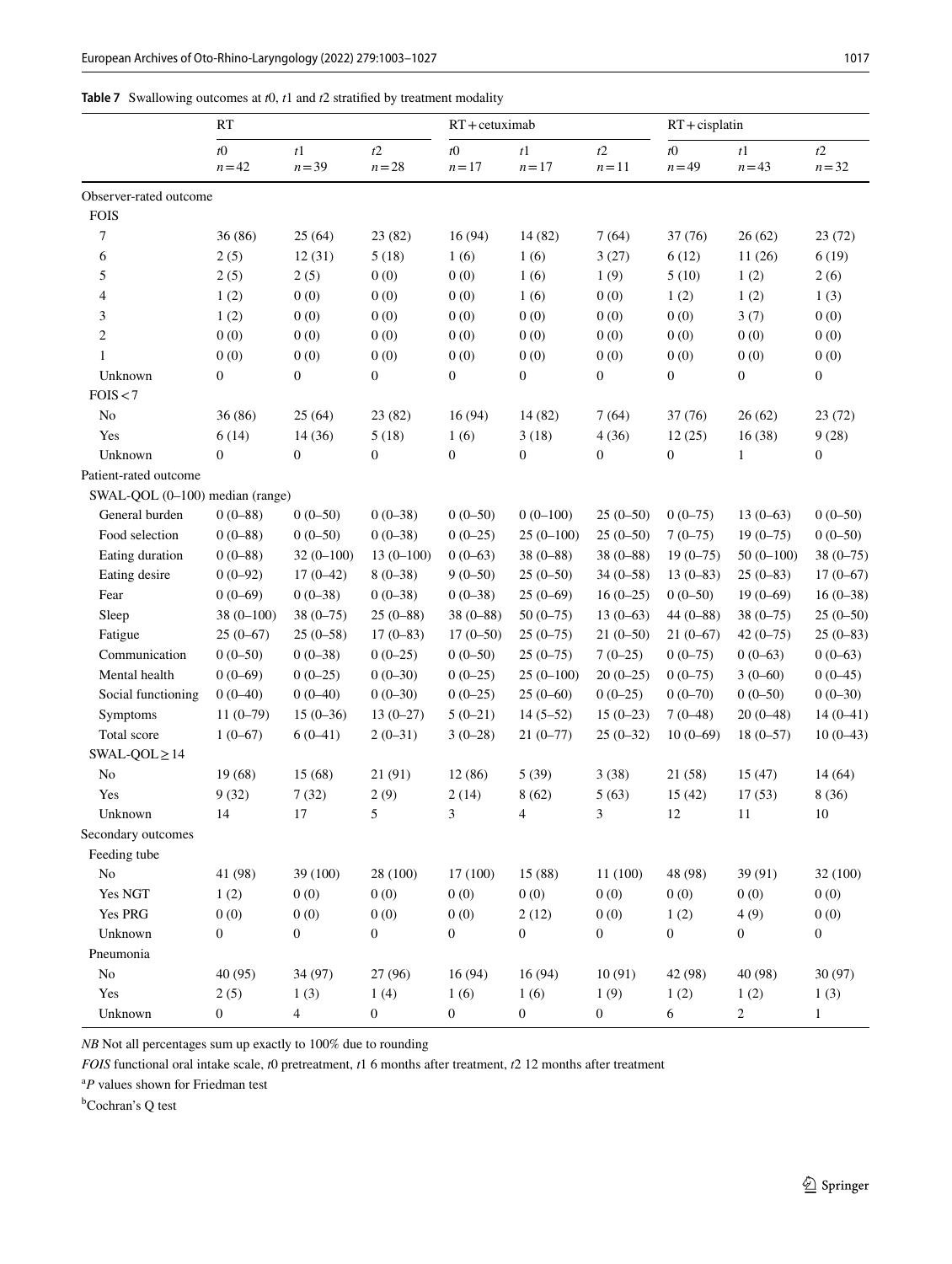|                                          | RT                  |                            |                | $RT +$ cetuximab    |                          |               | $RT + c$ isplatin     |                            |                |
|------------------------------------------|---------------------|----------------------------|----------------|---------------------|--------------------------|---------------|-----------------------|----------------------------|----------------|
|                                          | $t\Omega$<br>$n=42$ | t <sub>1</sub><br>$n = 39$ | t2<br>$n = 28$ | $t\Omega$<br>$n=17$ | t <sub>1</sub><br>$n=17$ | t2<br>$n=11$  | $t\Omega$<br>$n = 49$ | t <sub>1</sub><br>$n = 43$ | t2<br>$n = 32$ |
| Observer-rated outcomes                  |                     |                            |                |                     |                          |               |                       |                            |                |
| Mouth opening<br>in mm median<br>(range) | $49(25-65)$         | $47(31-63)$                | $48(27-64)$    | $48(30-60)$         | $42(27-55)$              | $43(32 - 50)$ | $47(18-64)$           | $40(16-59)$                | $41(10-58)$    |
| <b>Trismus</b>                           |                     |                            |                |                     |                          |               |                       |                            |                |
| N <sub>0</sub>                           | 39(93)              | 29 (91)                    | 24 (86)        | 16(94)              | 12(75)                   | 9(90)         | 43 (96)               | 27(68)                     | 22(71)         |
| Yes                                      | 3(7)                | 3(9)                       | 4(14)          | 1(6)                | 4(25)                    | 1(10)         | 2(4)                  | 13(33)                     | 9(29)          |
| Unknown                                  | $\Omega$            | $\tau$                     | $\mathbf{0}$   | $\overline{0}$      |                          |               | 4                     | 3                          | 1              |
| Patient-rated outcomes                   |                     |                            |                |                     |                          |               |                       |                            |                |
| Perceived trismus                        |                     |                            |                |                     |                          |               |                       |                            |                |
| No                                       | 34 (100)            | 26(90)                     | 25(93)         | 16(94)              | 13 (81)                  | 8 (100)       | 37 (93)               | 28(76)                     | 23(82)         |
| Yes                                      | 0(0)                | 3(10)                      | 2(7)           | 1(6)                | 3(19)                    | 0(0)          | 3(8)                  | 9(24)                      | 5(18)          |
| Unknown                                  | 8                   | 10                         | $\mathbf{1}$   | $\mathbf{0}$        |                          | 3             | 9                     | 6                          | 4              |

<span id="page-16-0"></span>

| Table 8 Trismus outcomes at $t0$ , $t1$ and $t2$ stratified by treatment modality |  |
|-----------------------------------------------------------------------------------|--|
|-----------------------------------------------------------------------------------|--|

*FOIS* functional oral intake scale, *NGT* nasogastric tube, *PRG* percutaneous radiological gastrostomy, *t*0 pretreatment, *t*1 6 months after treatment, *t*2 12 months after treatment

<span id="page-16-1"></span>

|  |  | Table 9 Speech outcomes at $t0$ , $t1$ and $t2$ stratified by treatment modality |  |  |  |  |  |  |
|--|--|----------------------------------------------------------------------------------|--|--|--|--|--|--|
|--|--|----------------------------------------------------------------------------------|--|--|--|--|--|--|

|                                                      | RT                    |                |                               |                     | $RT + c$ etuximab        |                      |                       | $RT + c$ isplatin          |                |  |
|------------------------------------------------------|-----------------------|----------------|-------------------------------|---------------------|--------------------------|----------------------|-----------------------|----------------------------|----------------|--|
|                                                      | $t\theta$<br>$n = 42$ | t1<br>$n = 39$ | t2<br>$n = 28$                | $t\Omega$<br>$n=17$ | t <sup>1</sup><br>$n=17$ | t2<br>$n=11$         | $t\Omega$<br>$n = 49$ | t <sup>1</sup><br>$n = 43$ | t2<br>$n = 32$ |  |
| Observer-rated outcomes                              |                       |                |                               |                     |                          |                      |                       |                            |                |  |
| Vowel space area $(\%)$<br>median (range)            | $92(61-128)$          | $86(56-107)$   | $83(53 - 112)$                | 86 (68-129)         | 74 (59-97)               | $69(53-96)$          | $81(51-114)$          | 76 (49-102)                | $76(51-97)$    |  |
| Vowel space area $\langle 80\%$                      |                       |                |                               |                     |                          |                      |                       |                            |                |  |
| N <sub>0</sub>                                       | 25(76)                | 20(69)         | 13 (59)                       | 10(63)              | 6(38)                    | 2(22)                | 24(53)                | 11(36)                     | 9(35)          |  |
| Yes                                                  | 8(24)                 | 9(31)          | 9(41)                         | 6(38)               | 10(63)                   | 7(78)                | 21(47)                | 20(65)                     | 17(65)         |  |
| Unknown                                              | 9                     | 10             | 6                             | 1                   | 1                        | 2                    | 4                     | 12                         | 6              |  |
| Patient-rated outcomes                               |                       |                |                               |                     |                          |                      |                       |                            |                |  |
| SHI median (range)                                   |                       |                |                               |                     |                          |                      |                       |                            |                |  |
| Speech domain (0-56)                                 | $1(0-18)$             | $2(0-21)$      | $0(0-14)$                     | $0(0-25)$           | $2(0-27)$                | $0(0-6)$             | $0(0-42)$             | $2(0-32)$                  | $1(0-31)$      |  |
| Psychosocial domain<br>$(0 - 56)$                    | $0(0-5)$              | $0(0-10)$      | $0(0-7)$                      | $0(0-32)$           | $0(0-34)$                | $0(0-1)$             | $0(0-39)$             | $0(0-19)$                  | $0(0-15)$      |  |
| Total score $(0-120)$                                | $1(0-23)$             | $2(0-36)$      | $0(0-23)$                     | $0(0-57)$           | $2(0-61)$                | $0(0-6)$             | $0(0-83)$             | $3(0-52)$                  | $1(0-40)$      |  |
| $SHI \geq 6$                                         |                       |                |                               |                     |                          |                      |                       |                            |                |  |
| N <sub>o</sub>                                       | 23(82)                | 13(65)         | 16(94)                        | 12(86)              | 10(77)                   | 6(86)                | 30(83)                | 16(62)                     | 14(82)         |  |
| Yes                                                  | 5(18)                 | 7(35)          | 1(6)                          | 2(14)               | 3(23)                    | 1(14)                | 6(17)                 | 10(39)                     | 3(18)          |  |
| Unknown                                              | 14                    | 19             | 11                            | 3                   | $\overline{4}$           | $\overline{4}$       | 13                    | 17                         | 15             |  |
| Secondary outcomes                                   |                       |                |                               |                     |                          |                      |                       |                            |                |  |
| Articulation rate<br>(syllables/s) median<br>(range) | $2.2(0.9-7.7)$        | $2.8(1.4-4.2)$ | $2.9(0.1-5.0)$                | $2.7(1.0-4.3)$      | 2.6<br>$(0.6-4.6)$       | 2.7<br>$(1.6-5.1)$   | $2.2(0.2 - 5.8)$      | $2.6(0.6-6.1)$             | $2.4(0.6-6.1)$ |  |
| AVQI median (range)                                  | $4.7(3.7-5.3)$        |                | $4.5(3.4-5.5)$ $4.7(4.1-5.3)$ | $4.4(3.7-5.1)$      | 4.4<br>$(3.6 - 5.1)$     | 4.5<br>$(4.1 - 5.2)$ | $4.5(3.3-5.2)$        | $4.5(3.5-5.3)$             | $4.5(3.6-5.5)$ |  |

*NB* Not all percentages sum up exactly to 100% due to rounding

*AVQI* acoustic voice quality index, *FOIS* functional oral intake scale, *SHI* speech handicap index, *t*0 pretreatment, *t*1 6 months after treatment, *t*2 12 months after treatment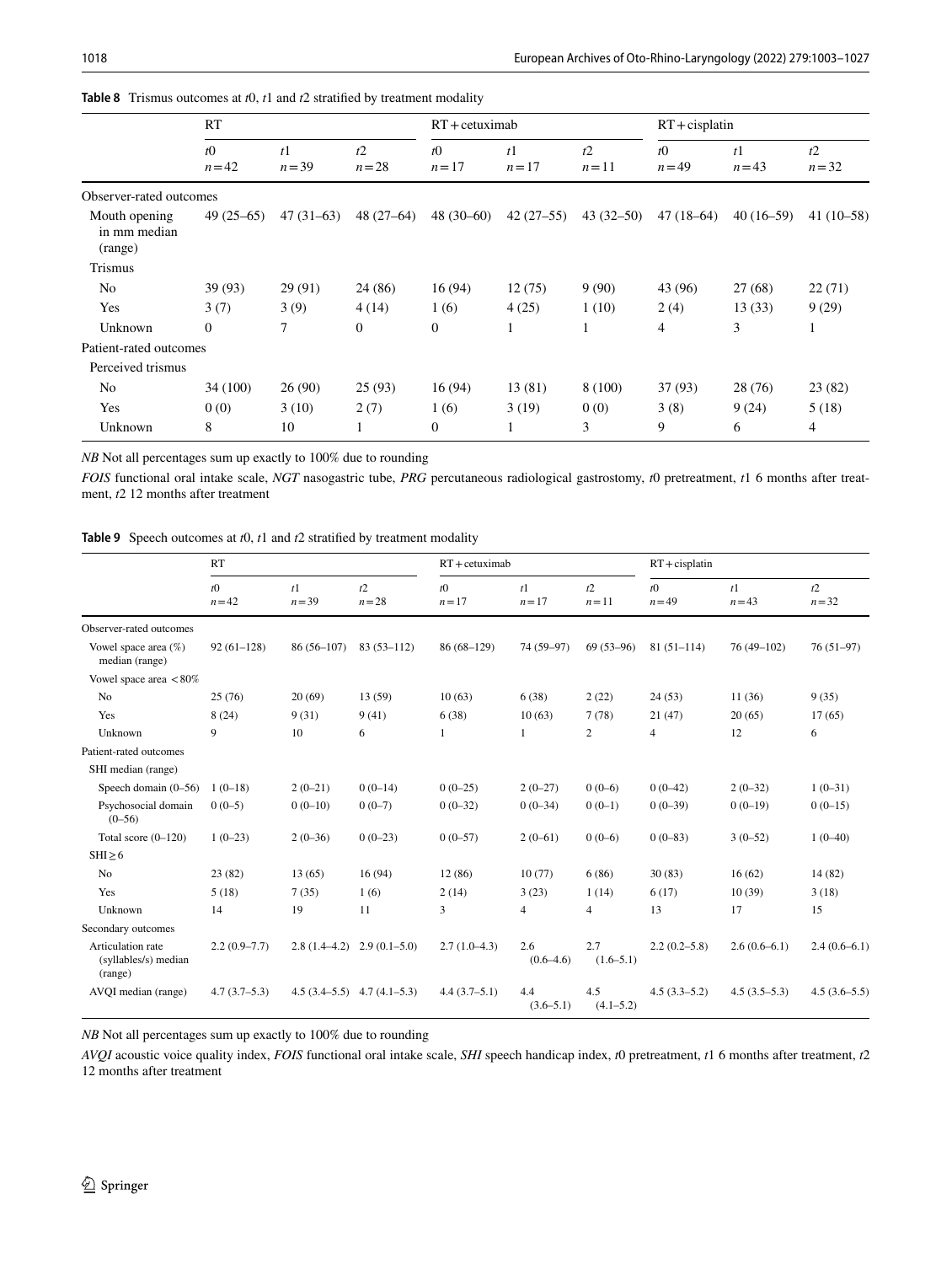<span id="page-17-0"></span>**Table 10** Baseline characteristics by modifed diet (FOIS<7) at *t*2 and univariable

analysis

|                                       | Normal diet<br>(FOIS 7) at $t1$ | Modified diet<br>(FOIS < 7) at $t1$ | Univariable logistic regres-<br>sion analysis |           |  |
|---------------------------------------|---------------------------------|-------------------------------------|-----------------------------------------------|-----------|--|
|                                       | $n = 53$                        | $n=18$                              | OR (95% CI)                                   | $P$ value |  |
| Gender                                |                                 |                                     |                                               |           |  |
| Male                                  | 40 (76)                         | 12(67)                              | 1.0                                           |           |  |
| Female                                | 13(25)                          | 6(33)                               | $1.5(0.5-4.9)$                                | 0.468     |  |
| Age at baseline median (range)        | $62(39 - 81)$                   | $63(47-75)$                         | $1.0(1.0-1.1)$                                | 0.477     |  |
| $ACE-27$                              |                                 |                                     |                                               | 0.963     |  |
| $\boldsymbol{0}$                      | 28 (53)                         | 11 (61)                             | 1.0                                           |           |  |
| $\mathbf{1}$                          | 20 (38)                         | 6(33)                               | $0.8(0.2-2.4)$                                | 0.645     |  |
| $\mathfrak{2}$                        | 2(4)                            | 1(6)                                | $1.3(0.1-15.5)$                               | 0.850     |  |
| 3                                     | 3(6)                            | 0(0)                                | NA                                            | NA        |  |
| BMI median (range)                    | $25(17-44)$                     | $23(18-30)$                         | $0.8(0.7-1.0)$                                | 0.020     |  |
| SMM median (range)                    | $45(27-64)$                     | $41(30-54)$                         | $0.9(0.8-1.0)$                                | 0.034     |  |
| Sarcopenia                            |                                 |                                     |                                               |           |  |
| No                                    | 36(68)                          | 8(44)                               | 1.0                                           |           |  |
| Yes                                   | 17(32)                          | 10(56)                              | $2.6(0.9-7.9)$                                | 0.081     |  |
| Tumor site                            |                                 |                                     |                                               | 0.588     |  |
| Base of tongue                        | 20 (38)                         | 5(28)                               | 1.0                                           |           |  |
| Tonsil                                | 26(49)                          | 9(50)                               | $1.4(0.4-4.8)$                                | 0.607     |  |
| Other                                 | 7(13)                           | 4(22)                               | $2.3(0.5-11.0)$                               | 0.303     |  |
| T classification                      |                                 |                                     |                                               | 0.222     |  |
| T1                                    | 18 (34)                         | 1(6)                                | 1.0                                           |           |  |
| T <sub>2</sub>                        | 13(25)                          | 6(33)                               | $8.3(0.9 - 77.6)$                             | 0.063     |  |
| T3                                    | 14(26)                          | 6(33)                               | $7.7(0.8 - 71.7)$                             | 0.072     |  |
| T <sub>4</sub>                        | 8(15)                           | 5(28)                               | $11.3(1.1 - 112.5)$                           | 0.039     |  |
| HPV status                            |                                 |                                     |                                               |           |  |
| Negative                              | 13(25)                          | 5(29)                               | 1.0                                           |           |  |
| Positive                              | 39 (75)                         | 12(71)                              | $0.8(0.2 - 2.7)$                              | 0.719     |  |
| Unknown                               | 1                               | $\mathbf{1}$                        |                                               |           |  |
| Treatment modality                    |                                 |                                     |                                               | 0.444     |  |
| <b>RT</b>                             | 23 (43)                         | 5(28)                               | 1.0                                           |           |  |
| $RT +$ cetuximab                      | 7(13)                           | 4(22)                               | $2.6(0.6-12.6)$                               | 0.226     |  |
| $RT + c$ isplatin                     | 23(43)                          | 9(50)                               | $1.8(0.5-6.2)$                                | 0.352     |  |
| Pretreatment modified diet (FOIS < 7) |                                 |                                     |                                               |           |  |
| No                                    | 50 (94)                         | 16(89)                              | 1.0                                           |           |  |
| Yes                                   | 3(6)                            | 2(11)                               | $2.1(0.3-13.6)$                               | 0.443     |  |

*BMI* body mass index, *CI* confdence interval, *HPV* human papilloma virus, *FOIS* functional oral intake scale, *OR* odds ratio, other soft palate, uvula, oropharyngeal wall, vallecula or pharyngeal arch, *RT* radiotherapy, *sarcopenia* SMM below 43.2 cm<sup>2</sup>/m<sup>2</sup>, SMM skeletal muscle mass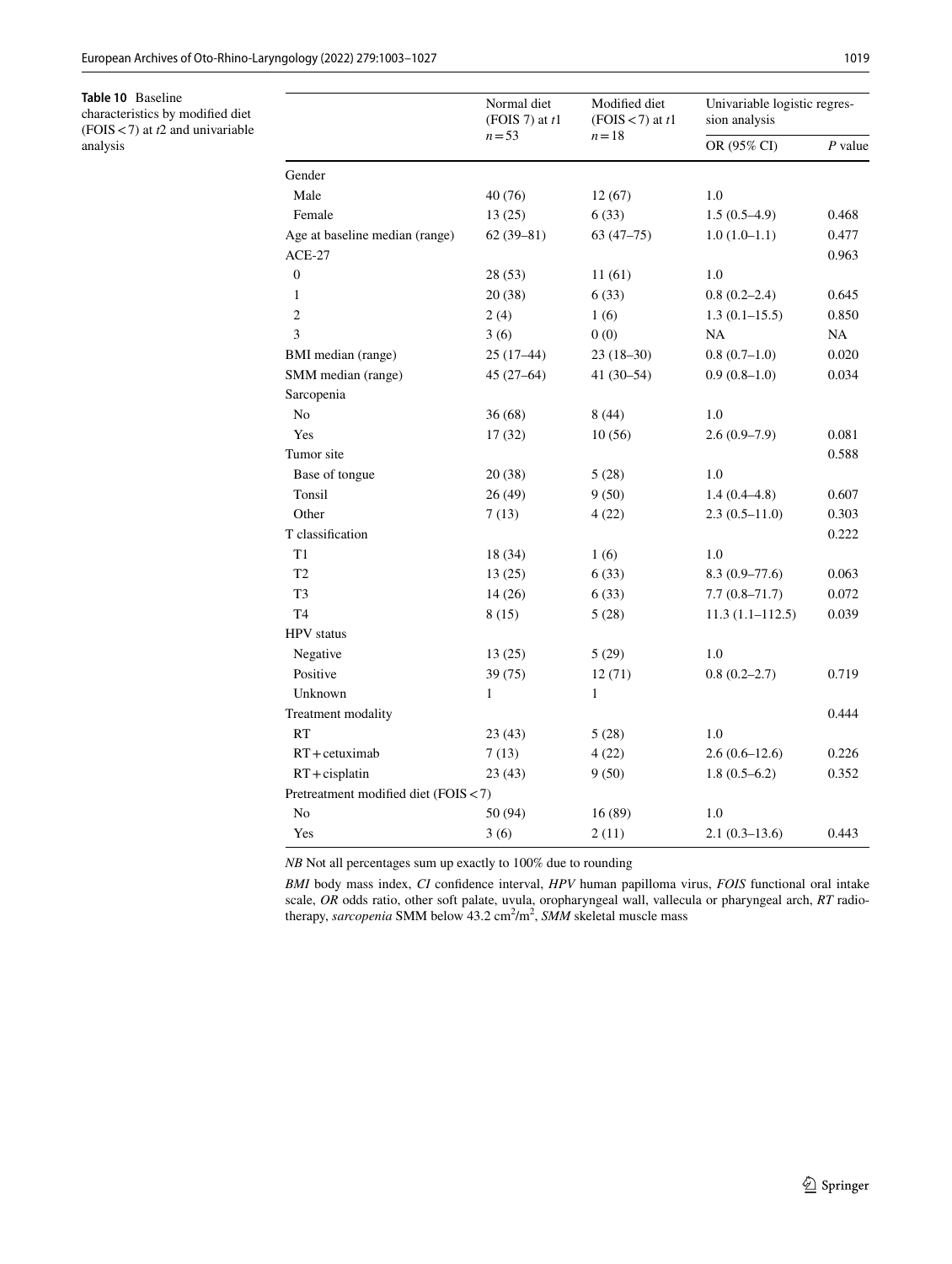# <span id="page-18-0"></span>**Table 11** Baseline characteristics by trismus at *t*2 and univariable analysis

|                                | No trismus at $t1$<br>$n = 55$ | Trismus at t1<br>$n = 14$ |                  | Univariable logistic regression<br>analysis |  |
|--------------------------------|--------------------------------|---------------------------|------------------|---------------------------------------------|--|
|                                |                                |                           | OR (95% CI)      | $P$ value                                   |  |
| Gender                         |                                |                           |                  |                                             |  |
| Male                           | 39 (71)                        | 12 (86)                   | $1.0\,$          |                                             |  |
| Female                         | 16(29)                         | 2(14)                     | $0.4(0.1-2.0)$   | 0.272                                       |  |
| Age at baseline median (range) | $60(39-77)$                    | $64(42-73)$               | $1.1(1.0-1.1)$   | 0.154                                       |  |
| $ACE-27$                       |                                |                           |                  | 0.886                                       |  |
| $\boldsymbol{0}$               | 31 (56)                        | 7(50)                     | 1.0              |                                             |  |
| $\mathbf{1}$                   | 19(35)                         | 7(50)                     | $1.6(0.5-5.4)$   | 0.421                                       |  |
| $\overline{2}$                 | 2(4)                           | 0(0)                      | NA               | NA                                          |  |
| 3                              | 3(6)                           | 0(0)                      | NA               | NA                                          |  |
| BMI median (range)             | $26(17-44)$                    | $24(18-30)$               | $0.9(0.7-1.0)$   | 0.073                                       |  |
| SMM median (range)             | $45(22 - 64)$                  | 44 (34-50)                | $1.0(0.9-1.1)$   | 0.617                                       |  |
| Sarcopenia                     |                                |                           |                  |                                             |  |
| No                             | 35(64)                         | 8(57)                     | 1.0              |                                             |  |
| Yes                            | 20(36)                         | 6(43)                     | $1.3(0.4 - 4.3)$ | 0.655                                       |  |
| Tumor site                     |                                |                           |                  | 0.142                                       |  |
| Base of tongue                 | 23(42)                         | 2(14)                     | 1.0              |                                             |  |
| Tonsil                         | 25(46)                         | 8(57)                     | $3.7(0.7-19.2)$  | 0.122                                       |  |
| Other                          | 7(13)                          | 4(29)                     | $6.6(1.0-43.8)$  | 0.052                                       |  |
| T classification               |                                |                           |                  | 0.164                                       |  |
| T1                             | 17(31)                         | 2(14)                     | 1.0              |                                             |  |
| T2                             | 17(31)                         | 2(14)                     | $1.0(0.1-7.9)$   | 1.000                                       |  |
| T <sub>3</sub>                 | 12(22)                         | 7(50)                     | $5.0(0.9-28.2)$  | 0.071                                       |  |
| T <sub>4</sub>                 | 9(16)                          | 3(21)                     | $2.8(0.4-1.2)$   | 0.298                                       |  |
| <b>HPV</b> status              |                                |                           |                  |                                             |  |
| Negative                       | 15(28)                         | 2(14)                     | 1.0              |                                             |  |
| Positive                       | 38 (72)                        | 12(86)                    | $2.4(0.5-11.9)$  | 0.294                                       |  |
| Unknown                        | $\overline{c}$                 | $\boldsymbol{0}$          |                  |                                             |  |
| Treatment modality             |                                |                           |                  | 0.272                                       |  |
| <b>RT</b>                      | 24(44)                         | 4(29)                     | 1.0              |                                             |  |
| $RT +$ cetuximab               | 9(16)                          | 1(7)                      | $0.7(0.1 - 6.8)$ | 0.732                                       |  |
| $RT + c$ isplatin              | 22(40)                         | 9(64)                     | $2.5(0.7-9.1)$   | 0.180                                       |  |
| Pretreatment trismus           |                                |                           |                  |                                             |  |
| N <sub>o</sub>                 | 52 (96)                        | 10(83)                    |                  |                                             |  |
| Yes                            | 2(4)                           | 2(17)                     | $5.2(0.7-41.4)$  | 0.119                                       |  |
| Unknown                        | $\mathbf{1}$                   | $\overline{c}$            |                  |                                             |  |

*NB* Not all percentages sum up exactly to 100% due to rounding

*BMI* body mass index, *CI* confdence interval, *HPV* human papilloma virus, *FOIS* functional oral intake scale, OR odds ratio, *other* soft palate, uvula, oropharyngeal wall, vallecula or pharyngeal arch, *RT* radiotherapy, *sarcopenia SMM* below 43.2 cm<sup>2</sup>/m<sup>2</sup>, SMM skeletal muscle mass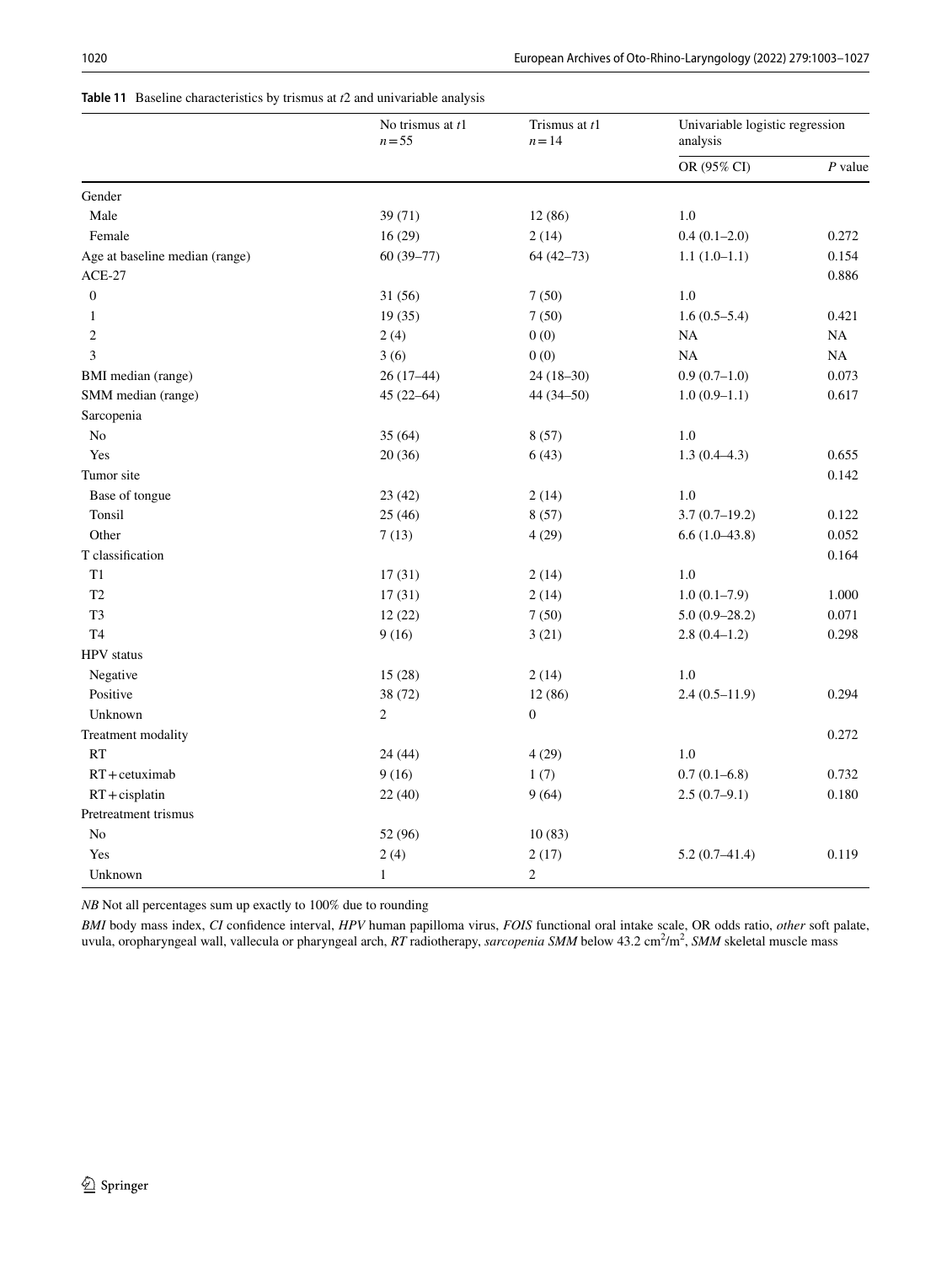<span id="page-19-0"></span>**Table 12** Baseline characteristics by vowel space area below 80% at *t*1 and univariable analysis

|                                 | VSA > $80\%$ at t1<br>$n = 24$ | $VSA < 80\%$ t1<br>$n = 33$ | Univariable logistic regres-<br>sion analysis |           |  |
|---------------------------------|--------------------------------|-----------------------------|-----------------------------------------------|-----------|--|
|                                 |                                |                             | OR (95% CI)                                   | $P$ value |  |
| Gender                          |                                |                             |                                               |           |  |
| Male                            | 20(83)                         | 24 (73)                     | 1.0                                           |           |  |
| Female                          | 4(17)                          | 9(27)                       | $1.9(0.5-7.0)$                                | 0.350     |  |
| Age at baseline median (ran ge) | $61(44-75)$                    | $60(39-75)$                 | $1.0(1.0-1.1)$                                | 0.756     |  |
| <b>ACE-27</b>                   |                                |                             |                                               | 0.501     |  |
| $\overline{0}$                  | 12(50)                         | 21 (64)                     | 1.0                                           |           |  |
| $\mathbf{1}$                    | 11 (46)                        | 8(24)                       | $0.4(0.1-1.3)$                                | 0.136     |  |
| $\overline{2}$                  | 0(0)                           | 2(6)                        | NA                                            |           |  |
| 3                               | 1(4)                           | 2(6)                        | $1.1(0.1 - 14.0)$                             | 0.917     |  |
| BMI median (range)              | $26(20-44)$                    | $25(18-33)$                 | $1.0(0.8-1.1)$                                | 0.473     |  |
| SMM median (range)              | $46(32 - 64)$                  | $45(30-54)$                 | $1.0(0.9-1.0)$                                | 0.345     |  |
| Sarcopenia                      |                                |                             |                                               |           |  |
| N <sub>0</sub>                  | 18 (75)                        | 20(61)                      | 1.0                                           |           |  |
| Yes                             | 6(25)                          | 13 (39)                     | $2.0(0.6-6.2)$                                | 0.258     |  |
| Tumor site                      |                                |                             |                                               | 0.756     |  |
| Base of tongue                  | 8 (33)                         | 14 (42)                     | 1.0                                           |           |  |
| Tonsil                          | 12(50)                         | 15(46)                      | $0.7(0.2-2.3)$                                | 0.568     |  |
| Other                           | 4(17)                          | 4(12)                       | $0.6(0.1-2.9)$                                | 0.502     |  |
| T classification                |                                |                             |                                               | 0.963     |  |
| T1                              | 7(29)                          | 8(24)                       | 1.0                                           |           |  |
| T <sub>2</sub>                  | 7(29)                          | 10(30)                      | $1.3(0.3-5.1)$                                | 0.755     |  |
| T <sub>3</sub>                  | 6(25)                          | 8(24)                       | $1.2(0.3-5.1)$                                | 0.837     |  |
| T <sub>4</sub>                  | 4 (17)                         | 7(21)                       | $1.5(0.3 - 7.5)$                              | 0.600     |  |
| <b>HPV</b> status               |                                |                             |                                               |           |  |
| Negative                        | 7(30)                          | 9(28)                       | 1.0                                           |           |  |
| Positive                        | 16(70)                         | 23(72)                      | $1.1(0.3-3.6)$                                | 0.852     |  |
| Unknown                         | $\mathbf{1}$                   | $\mathbf{1}$                |                                               |           |  |
| Treatment modality              |                                |                             |                                               | 0.108     |  |
| RT                              | 13 (54)                        | 9(27)                       | 1.0                                           |           |  |
| $RT +$ cetuximab                | 2(8)                           | 7(21)                       | $5.1(0.8-30.2)$                               | 0.075     |  |
| $RT + c$ isplatin               | 9(38)                          | 17(52)                      | 2.7(0.8–8.8)                                  | 0.093     |  |
| Pretreatment VSA < 80%          |                                |                             |                                               |           |  |
| No                              | 17(77)                         | 14 (48)                     | 1.0                                           |           |  |
| Yes                             | 4(24)                          | 15 (52)                     | $4.6(1.2 - 16.9)$                             | 0.023     |  |
| Unknown                         | 3                              | 4                           |                                               |           |  |

*NB* Not all percentages sum up exactly to 100% due to rounding

*BMI* body mass index, *CI* confdence interval, *HPV* human papilloma virus, *FOIS* functional oral intake scale, *OR* odds ratio, *other* soft palate, uvula, oropharyngeal wall, vallecula or pharyngeal arch, *RT* radiotherapy, *sarcopenia SMM* below 43.2 cm<sup>2</sup>/m<sup>2</sup>, SMM skeletal muscle mass, *VSA* vowel space area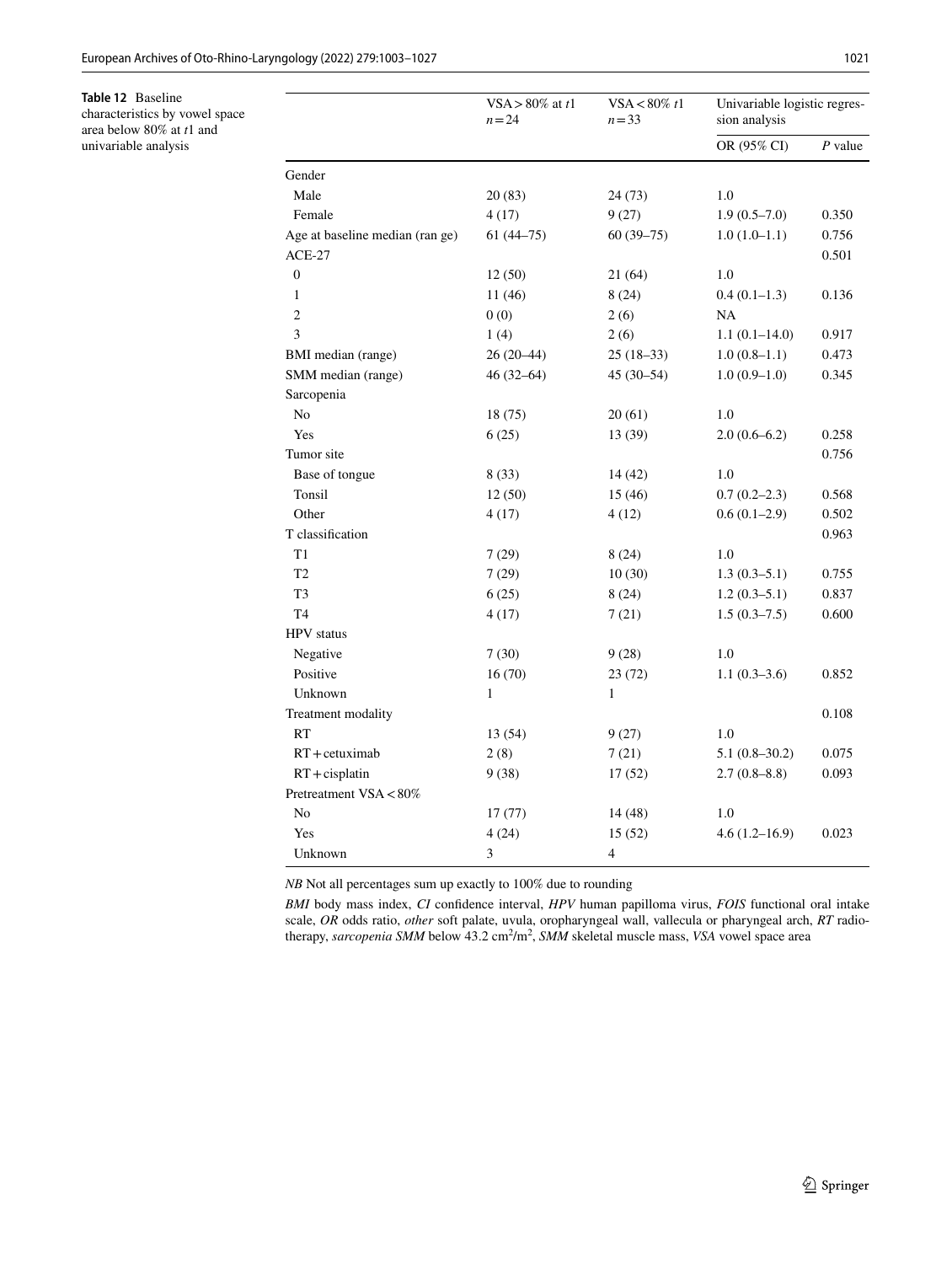<span id="page-20-0"></span>**Table 13** Baseline characteristics stratifed by HPV status

|                                  | $HPV -$<br>$n = 33$ | $HPV +$<br>$n = 70$ | $P$ value            |
|----------------------------------|---------------------|---------------------|----------------------|
| Gender                           |                     |                     |                      |
| Male                             | 20(61)              | 50(71)              | 0.366 <sup>c</sup>   |
| Female                           | 13 (39)             | 20(29)              |                      |
| Age at baseline median (range)   | $62(44-75)$         | $62(39-79)$         | $0.511^{\rm a}$      |
| $ACE-27$                         |                     |                     |                      |
| $\boldsymbol{0}$                 | 14 (42)             | 38 (54)             | 0.151 <sup>b</sup>   |
| $\mathbf{1}$                     | 13 (39)             | 24 (34)             |                      |
| $\overline{c}$                   | 3(9)                | 7(10)               |                      |
| 3                                | 3(9)                | 1(1)                |                      |
| BMI median (range)               | $24(17-33)$         | $26(17-44)$         | 0.001 <sup>a</sup>   |
| SMM median (range)               | $41(27-54)$         | $45(22-64)$         | 0.031 <sup>a</sup>   |
| Sarcopenia                       |                     |                     |                      |
| No                               | 14 (42)             | 43 (61)             | 0.090 <sup>c</sup>   |
| Yes                              | 19 (58)             | 27 (39)             |                      |
| Oropharyngeal tumor site         |                     |                     |                      |
| Base of tongue                   | 10(30)              | 24 (34)             | 0.198 <sup>b</sup>   |
| Tonsil                           | 15 (46)             | 40(57)              |                      |
| Other                            | 8(24)               | 6(9)                |                      |
| T classification                 |                     |                     |                      |
| T <sub>1</sub>                   | 1(3)                | 26(37)              | $< 0.001^{\rm b}$    |
| T <sub>2</sub>                   | 7(21)               | 21 (30)             |                      |
| T3                               | 15 (46)             | 11 (16)             |                      |
| T <sub>4</sub>                   | 10(30)              | 12 (17)             |                      |
| N classification                 |                     |                     |                      |
| N <sub>0</sub>                   | 6(18)               | 5(7)                | 0.026 <sup>b</sup>   |
| N1                               | 9(27)               | 13 (19)             |                      |
| N2                               | 18 (55)             | 49 (70)             |                      |
| N <sub>3</sub>                   | 0(0)                | 3(4)                |                      |
| AJCC stage                       |                     |                     |                      |
| Ш                                | 10(30)              | 15(21)              | 0.336 <sup>c</sup>   |
| IV                               | 23(70)              | 55 (79)             |                      |
| Treatment modality               |                     |                     |                      |
| <b>RT</b>                        | 6(18)               | 32(46)              | $0.005^{\rm b}$      |
| $RT$ unfit for $RT +$            | 1(3)                | 1(1)                |                      |
| $RT + c$ etuximab                | 18 (55)             | 30(43)              |                      |
| $RT + c$ isplatin                | 8(24)               | 7(10)               |                      |
| Modified diet at $t0$ (FOIS < 7) |                     |                     |                      |
| No                               | 20(61)              | 64 (91)             | $0.001^{\rm c}$      |
| Yes                              | 13 (39)             | 6(9)                |                      |
| Trismus at t0                    |                     |                     |                      |
| No                               | 28 (90)             | 66 (97)             | $0.175$ <sup>c</sup> |
| Yes                              | 3(10)               | 2(3)                |                      |
| Unknown                          | $\sqrt{2}$          | $\overline{c}$      |                      |

*BMI* body mass index, *HPV* human papilloma virus, other soft palate, uvula, oropharyngeal wall, vallecula or pharyngeal arch, *RT* radiotherapy, *sarcopenia SMM* below 43.2 cm<sup>2</sup>/m<sup>2</sup>, SMM skeletal muscle mass

a *P* values shown for Mann–Whitney *U* test

<sup>b</sup>Linear-by-linear approximation of the Pearson's Chi-square test

c Fisher's exact test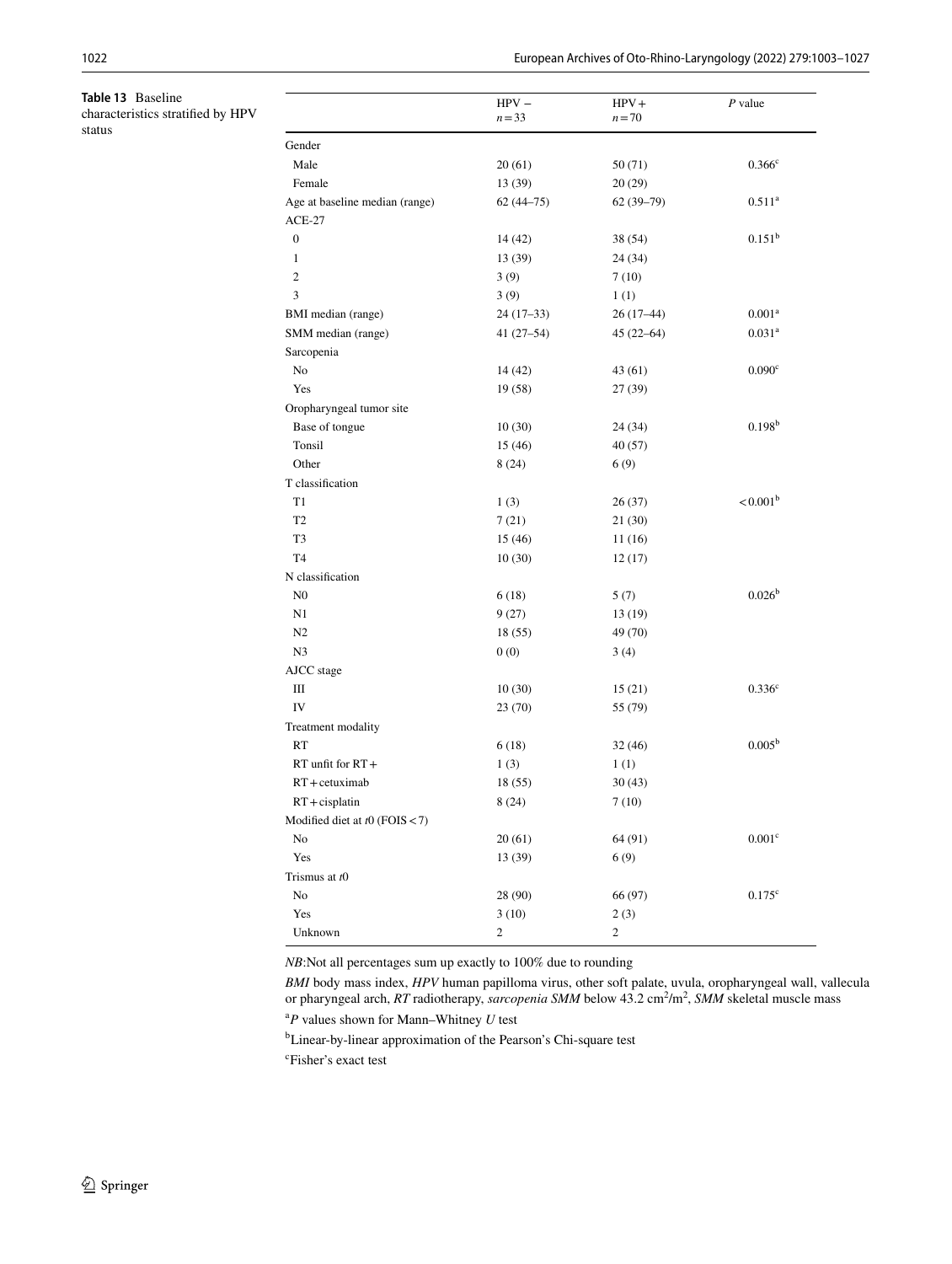<span id="page-21-0"></span>

| <b>Table 14</b> Functional outcomes at $t1$ and $t2$ stratified by HPV status. |  |
|--------------------------------------------------------------------------------|--|
|--------------------------------------------------------------------------------|--|

|                                             | t1                  |                               | t2                       |                |                               |                    |
|---------------------------------------------|---------------------|-------------------------------|--------------------------|----------------|-------------------------------|--------------------|
|                                             | $HPV -$<br>$n = 31$ | $HPV +$<br>$n = 64$           | Adjusted $p$ value HPV – | $n=18$         | $HPV +$<br>$n = 51$           | Adjusted $p$ value |
| Swallowing outcomes                         |                     |                               |                          |                |                               |                    |
| Modified diet (FOIS < 7)                    |                     |                               |                          |                |                               |                    |
| No                                          | 19(61)              | 43 (68)                       | 0.206                    | 13(72)         | 39 (77)                       | 0.460              |
| Yes                                         | 12(39)              | 20(32)                        |                          | 5(28)          | 12(24)                        |                    |
| Unknown                                     | $\Omega$            | $\mathbf{1}$                  |                          | $\Omega$       | $\mathbf{0}$                  |                    |
| SWAL-QOL total score (0–100) median (range) | $21(0-77)$          | $8(0-52)$                     | 0.492                    | $14(0-32)$     | $5(0-43)$                     | 0.652              |
| $SWAL-QOL \geq 14$                          |                     |                               |                          |                |                               |                    |
| N <sub>o</sub>                              | 9(38)               | 26(65)                        | 0.868                    | 8(62)          | 29 (76)                       | 0.292              |
| Yes                                         | 15(63)              | 14(35)                        |                          | 5(39)          | 9(24)                         |                    |
| Unknown                                     | 7                   | 24                            |                          | 5              | 13                            |                    |
| Trismus outcomes                            |                     |                               |                          |                |                               |                    |
| Mouth opening in mm median (range)          | $42(18-54)$         | $45(16-63)$                   | 0.627                    | $45(27-53)$    | $43(10-64)$                   | 0.046              |
| Trismus                                     |                     |                               |                          |                |                               |                    |
| No                                          | 23(77)              | 43 (78)                       | 0.611                    | 15(88)         | 38 (76)                       | 0.086              |
| Yes                                         | 7(23)               | 12(22)                        |                          | 2(12)          | 12(24)                        |                    |
| Unknown                                     | $\mathbf{1}$        | 9                             |                          | $\mathbf{1}$   | $\mathbf{1}$                  |                    |
| Perceived trismus                           |                     |                               |                          |                |                               |                    |
| N <sub>o</sub>                              | 25(86)              | 40(80)                        | 0.074                    | 15(94)         | 39 (87)                       | 0.996              |
| Yes                                         | 4(14)               | 10(20)                        |                          | 1(6)           | 6(13)                         |                    |
| Unknown                                     | $\overline{c}$      | 14                            |                          | $\overline{c}$ | 6                             |                    |
| Speech and voice outcomes                   |                     |                               |                          |                |                               |                    |
| Vowel space area (%) median (range)         |                     | 77 (58-100) 82 (49-107) 0.913 |                          |                | 77 (51-102) 76 (53-112) 0.528 |                    |
| Vowel space area $< 80\%$                   |                     |                               |                          |                |                               |                    |
| No                                          | 13(48)              | 43 (78)                       | 0.645                    | 7(44)          | 16(41)                        | 0.463              |
| Yes                                         | 14(52)              | 12(22)                        |                          | 9(56)          | 23 (59)                       |                    |
| Unknown                                     | $\overline{4}$      | 9                             |                          | $\overline{2}$ | 12                            |                    |
| SHI total score (0-120) median (range)      | $4(0-61)$           | $3(0-52)$                     | 0.896                    | $1(0-10)$      | $0(0-40)$                     | 0.151              |
| $SHI \geq 6$                                |                     |                               |                          |                |                               |                    |
| No                                          | 12(60)              | 25(69)                        | 0.995                    | 11(85)         | 24 (92)                       | 0.325              |
| Yes                                         | 8(40)               | 11(31)                        |                          | 2(15)          | 2(8)                          |                    |
| Unknown                                     | 11                  | 28                            |                          | 5              | 25                            |                    |

*P* values shown for multivariable regression adjusted for T and N classifcation, treatment and modifed diet at *t*0

*NB* Not all percentages sum up exactly to 100% due to rounding

*FOIS* functional oral intake scale, *HPV* human papillomavirus, *SHI* speech handicap index, *t*1 6 months after treatment, *t*2 12 months after treatment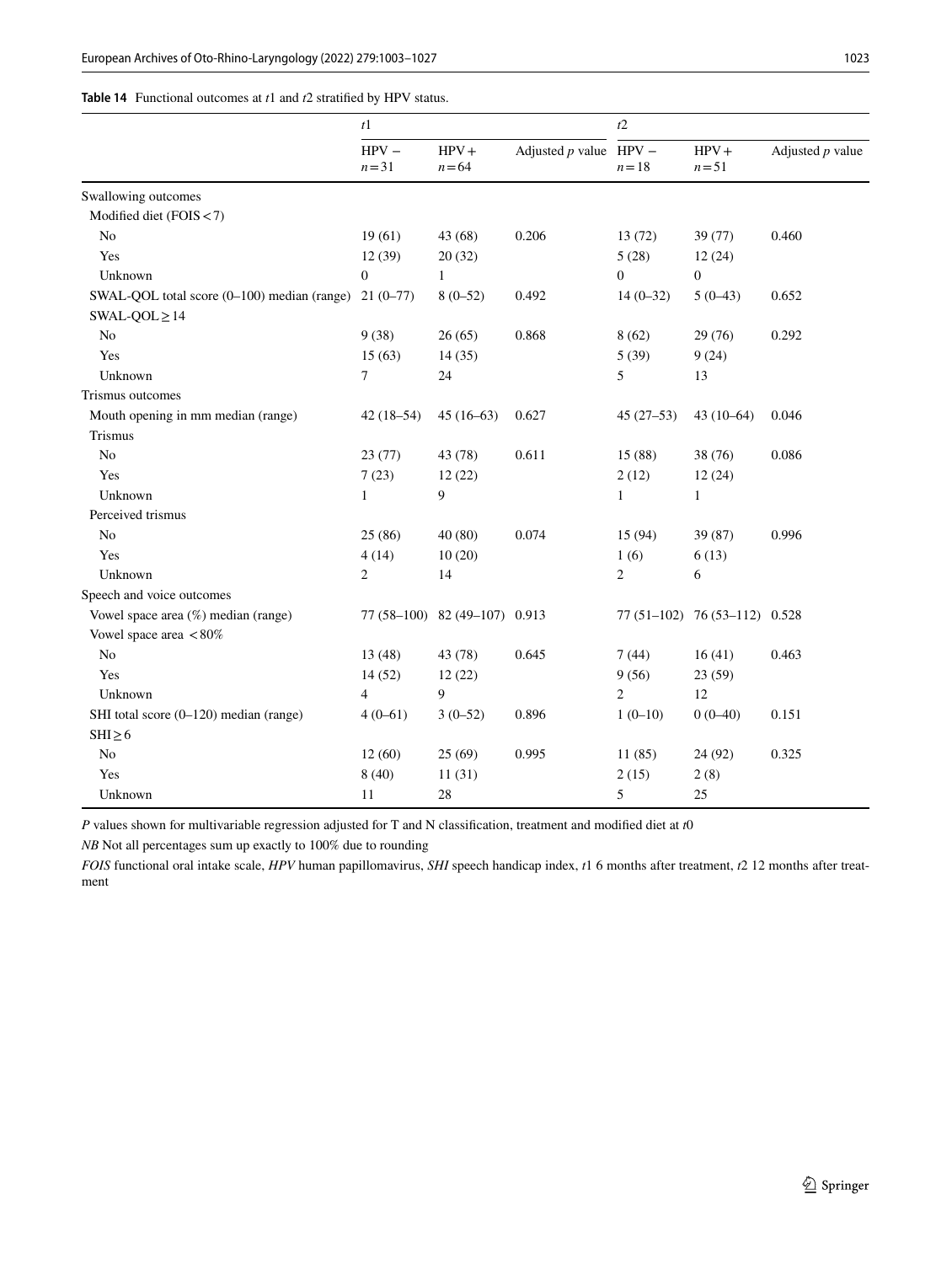<span id="page-22-0"></span>**Table 15** Baseline characteristics stratifed by pretreatment sarcopenia

|                                  | No sarcopenia<br>$N = 59$ | Sarcopenia<br>$N = 49$ | $P$ value              |
|----------------------------------|---------------------------|------------------------|------------------------|
| Gender                           |                           |                        |                        |
| Male                             | 57 (97)                   | 16(33)                 | $< 0.001$ <sup>c</sup> |
| Female                           | 2(3)                      | 33(67)                 |                        |
| Age at baseline median (range)   | $61(39-81)$               | $63(47-79)$            | $0.095^{\rm a}$        |
| $ACE-27$                         |                           |                        |                        |
| $\mathbf{0}$                     | 29 (49)                   | 24 (49)                | 1.000 <sup>b</sup>     |
| 1                                | 21 (36)                   | 16(33)                 |                        |
| $\mathbf{2}$                     | 6(10)                     | 8 (16)                 |                        |
| 3                                | 3(5)                      | 1(2)                   |                        |
| BMI median (range)               | $26(18-44)$               | $23(17-35)$            | $< 0.001$ <sup>a</sup> |
| Oropharyngeal tumor site         |                           |                        |                        |
| Base of tongue                   | 22(37)                    | 13(27)                 | $0.112^{b}$            |
| Tonsil                           | 31(53)                    | 26(53)                 |                        |
| Other                            | 6(10)                     | 10(20)                 |                        |
| T classification                 |                           |                        |                        |
| T1                               | 19 (32)                   | 8 (16)                 | 0.031 <sup>b</sup>     |
| T <sub>2</sub>                   | 16(27)                    | 14(29)                 |                        |
| T3                               | 16(27)                    | 13(27)                 |                        |
| T <sub>4</sub>                   | 8(14)                     | 14 (29)                |                        |
| N classification                 |                           |                        |                        |
| N <sub>0</sub>                   | 8(14)                     | 4(8)                   | 0.287 <sup>b</sup>     |
| N1                               | 15(25)                    | 9(18)                  |                        |
| N2                               | 34 (58)                   | 35(71)                 |                        |
| N <sub>3</sub>                   | 2(3)                      | 1(20)                  |                        |
| AJCC stage                       |                           |                        |                        |
| Ш                                | 20(34)                    | 8 (16)                 | $0.048^{\circ}$        |
| IV                               | 39(66)                    | 41 (84)                |                        |
| <b>HPV</b>                       |                           |                        |                        |
| Negative                         | 14(25)                    | 19(41)                 | 0.090 <sup>c</sup>     |
| Positive                         | 43 (75)                   | 27 (59)                |                        |
| Unknown                          | 2                         | 3                      |                        |
| Treatment modality               |                           |                        |                        |
| <b>RT</b>                        | 27(46)                    | 12(24)                 | 0.090 <sup>b</sup>     |
| $RT$ unfit for $RT +$            | 0(0)                      | 3(6)                   |                        |
| $RT + c$ etuximab                | 9(15)                     | 8 (16)                 |                        |
| $RT + c$ isplatin                | 23 (39)                   | 26(53)                 |                        |
| Modified diet at $t0$ (FOIS < 7) |                           |                        |                        |
| No                               | 53 (90)                   | 36(74)                 | $0.041$ c              |
| Yes                              | 6(10)                     | 13(27)                 |                        |
| Trismus at t0                    |                           |                        |                        |
| No                               | 54 (96)                   | 44 (92)                | $0.411$ <sup>c</sup>   |
| Yes                              | 2(4)                      | 4(8)                   |                        |
| Unknown                          | $\mathfrak{Z}$            | $\mathbf{1}$           |                        |

*BMI* body mass index, *HPV* human papilloma virus, other soft palate, uvula, oropharyngeal wall, vallecula or pharyngeal arch, *RT* radiotherapy, *sarcopenia* skeletal muscle mass below 43.2 cm<sup>2</sup>/m<sup>2</sup>

a *P* values shown for Mann–Whitney *U* test

<sup>b</sup>Linear-by-linear approximation of the Pearson's Chi-square test

c Fisher's exact test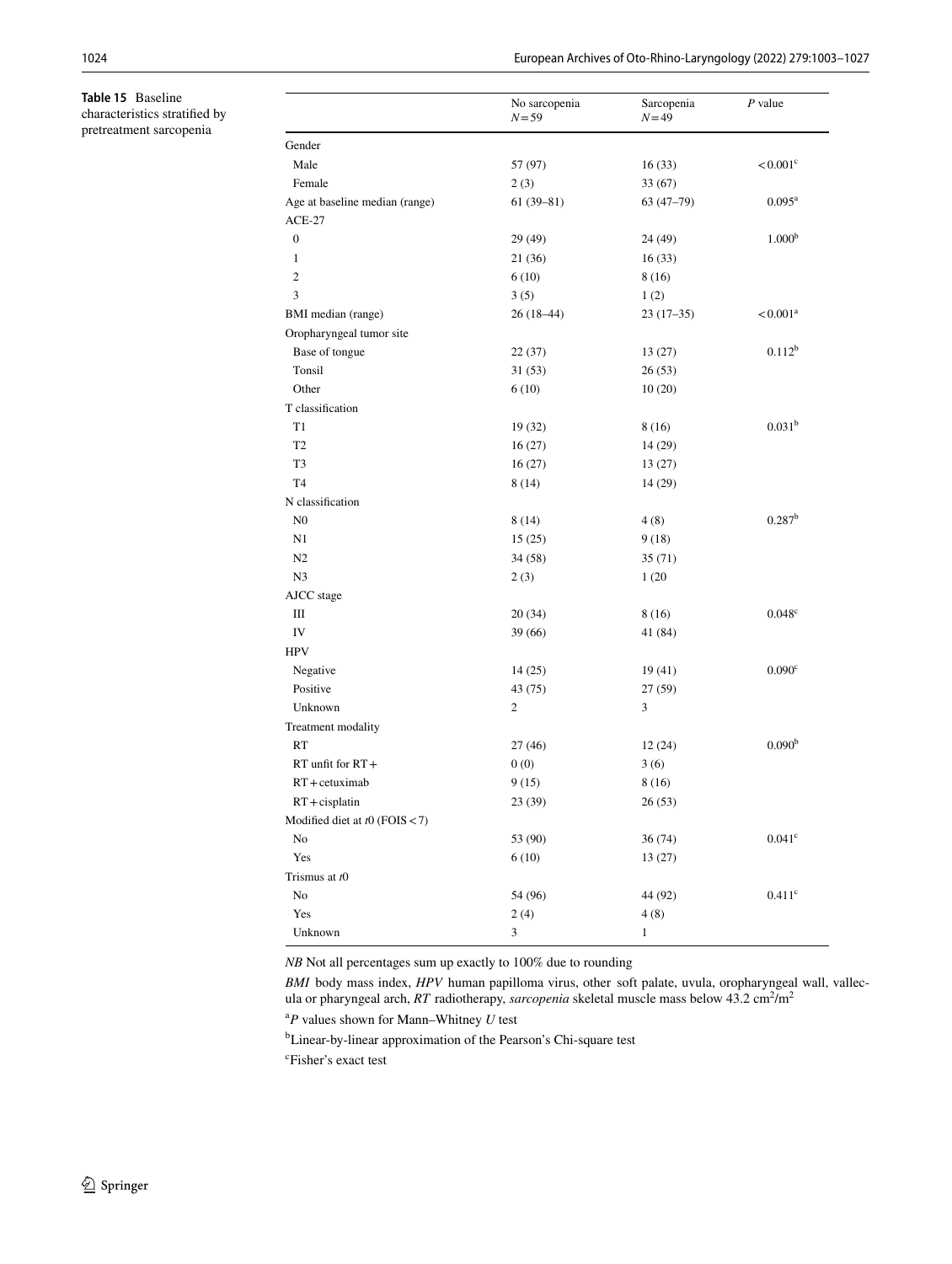#### <span id="page-23-0"></span>**Table 16** Functional outcomes at *t*1 and *t*2 stratifed by pretreatment sarcopenia

|                                                | t1                        |                        | t2                               |                |                      |                    |
|------------------------------------------------|---------------------------|------------------------|----------------------------------|----------------|----------------------|--------------------|
|                                                | No sarcopenia<br>$n = 53$ | Sarcopenia<br>$n = 46$ | Adjusted $p$ value No sarcopenia | $n = 44$       | Sarcopenia<br>$n=27$ | Adjusted $p$ value |
| Swallowing outcomes                            |                           |                        |                                  |                |                      |                    |
| Modified diet (FOIS < 7)                       |                           |                        |                                  |                |                      |                    |
| No                                             | 41 (79)                   | 24(52)                 | 0.013                            | 36(82)         | 17(63)               | 0.088              |
| Yes                                            | 11(21)                    | 22(48)                 |                                  | 8(18)          | 10(37)               |                    |
| Unknown                                        | $\mathbf{1}$              | $\overline{0}$         |                                  | $\mathbf{0}$   | $\mathbf{0}$         |                    |
| SWAL-QOL total score (0-100) median<br>(range) | $10(0-41)$                | $22(0-77)$             | 0.031                            | $9(0-32)$      | $8(0-43)$            | 0.133              |
| $SWAL-QOL \geq 14$                             |                           |                        |                                  |                |                      |                    |
| N <sub>o</sub>                                 | 23(64)                    | 12(39)                 | 0.135                            | 26(70)         | 12(75)               | 0.783              |
| Yes                                            | 13 (36)                   | 19(61)                 |                                  | 11(30)         | 4(25)                |                    |
| Unknown                                        | 17                        | 15                     |                                  | $\overline{7}$ | 11                   |                    |
| Trismus outcomes                               |                           |                        |                                  |                |                      |                    |
| Mouth opening in mm median (range)             | $45(27-63)$               | $44(16-58)$            | 0.528                            | $45(27-64)$    | $43(10-52)$          | 0.143              |
| Trismus                                        |                           |                        |                                  |                |                      |                    |
| N <sub>o</sub>                                 | 37(77)                    | 31(78)                 | 0.662                            | 35(81)         | 20(77)               | 0.831              |
| Yes                                            | 11(23)                    | 9(23)                  |                                  | 8(19)          | 6(23)                |                    |
| Unknown                                        | 5                         | 6                      |                                  | $\mathbf{1}$   | $\mathbf{1}$         |                    |
| Perceived trismus                              |                           |                        |                                  |                |                      |                    |
| N <sub>o</sub>                                 | 37 (82)                   | 30(81)                 | 0.958                            | 35(90)         | 21 (88)              | 0.892              |
| Yes                                            | 8(18)                     | 7(19)                  |                                  | 4(10)          | 3(13)                |                    |
| Unknown                                        | 8                         | 9                      |                                  | 5              | 3                    |                    |
| Speech and voice outcomes                      |                           |                        |                                  |                |                      |                    |
| Vowel space area (%) median (range)            | $80(56-107)$              | 79 (49-100) 0.760      |                                  | $79(51-112)$   | 73 (53-102) 0.731    |                    |
| Vowel space area <80%                          |                           |                        |                                  |                |                      |                    |
| No                                             | 21 (49)                   | 16(49)                 | 0.085                            | 18(47)         | 6(32)                | 0.431              |
| Yes                                            | 22(51)                    | 17(52)                 |                                  | 20(53)         | 13(68)               |                    |
| Unknown                                        | 10                        | 13                     |                                  | 6              | 8                    |                    |
| SHI total score (0-120) median (range)         | $0(0-36)$                 | $3(0-61)$              | 0.115                            | $0(0-23)$      | $1(0-40)$            | 0.210              |
| $SHI \geq 6$                                   |                           |                        |                                  |                |                      |                    |
| N <sub>o</sub>                                 | 24(73)                    | 15(58)                 | 0.266                            | 25(89)         | 11(85)               | 0.563              |
| Yes                                            | 9(27)                     | 11(42)                 |                                  | 3(11)          | 2(15)                |                    |
| Unknown                                        | 20                        | $20\,$                 |                                  | 16             | 14                   |                    |

*P* values shown for multivariable regression adjusted for AJCC stage and modifed diet at *t*0

*NB* Not all percentages sum up exactly to 100% due to rounding

*FOIS* functional oral intake scale, *HPV* human papillomavirus, *SHI* speech handicap index, sarcopenia skeletal muscle mass below 43.2 cm<sup>2</sup>/m<sup>2</sup>, *t*1 6 months after treatment, *t*2 12 months after treatment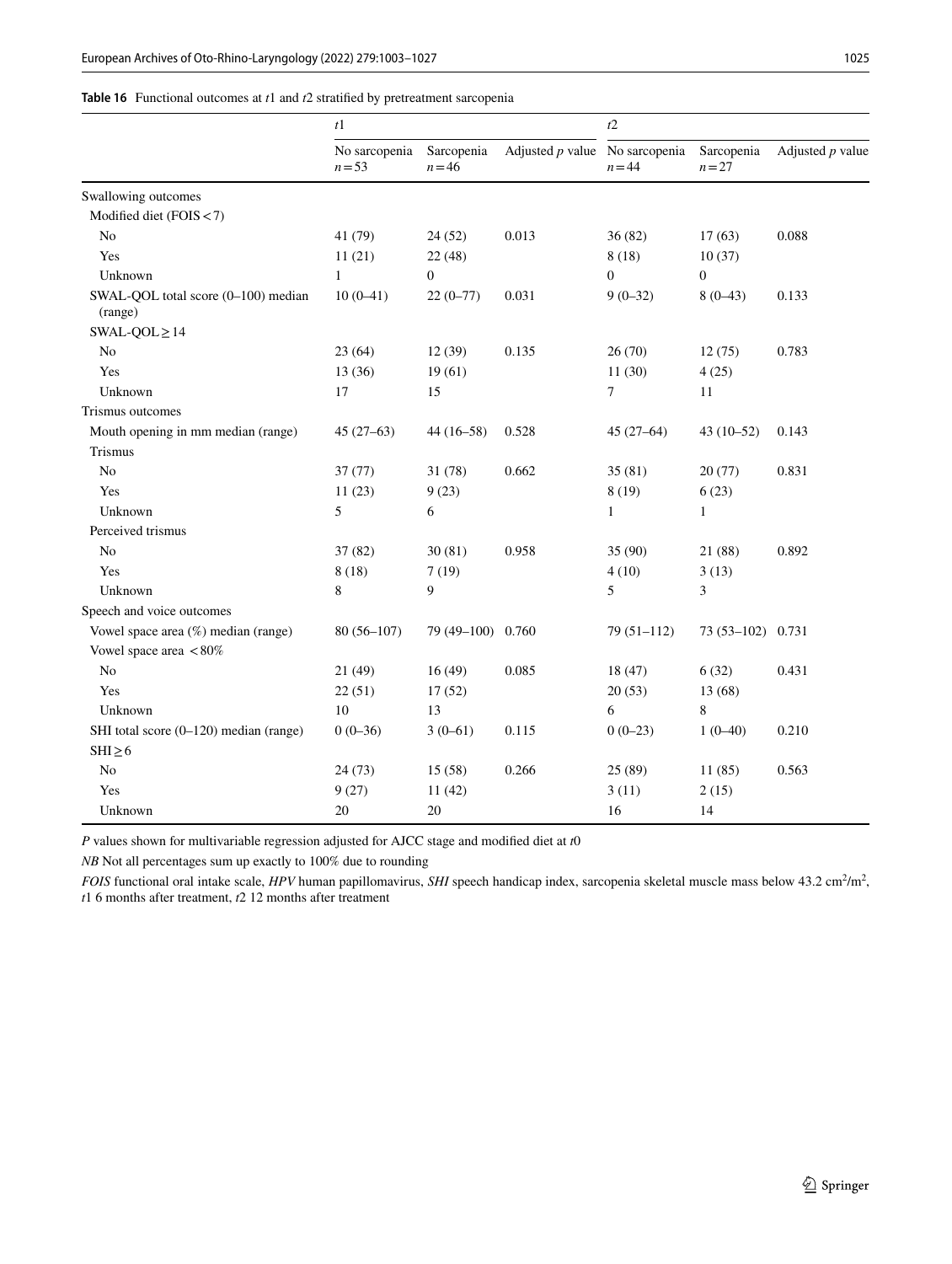**Acknowledgements** We would like to acknowledge the speech-language pathologists at our institute Anne Kornman, Merel Latenstein, Klaske van Sluis, and Nadya van Gent for the data collection. Jasmine de Jong is acknowledged for her contribution to building the database. The Netherlands Cancer Institute receives a research grant from Atos Medical Sweden, which contributes to the existing infrastructure for health-related, quality-of-life research in the Department of Head and Neck Oncology and Surgery.

# **References**

- <span id="page-24-0"></span>1. Chaturvedi AK, Anderson WF, Lortet-Tieulent J, Curado MP, Ferlay J, Franceschi S et al (2013) Worldwide trends in incidence rates for oral cavity and oropharyngeal cancers. J Clin Oncol 31(36):4550–4559
- <span id="page-24-1"></span>2. Kreeft A, Tan IB, van den Brekel MW, Hilgers FJ, Balm AJ (2009) The surgical dilemma of 'functional inoperability' in oral and oropharyngeal cancer: current consensus on operability with regard to functional results. Clin Otolaryngol 34(2):140–146
- <span id="page-24-2"></span>3. Lazarus C, Logemann JA, Pauloski BR, Rademaker AW, Helenowski IB, Vonesh EF et al (2007) Efects of radiotherapy with or without chemotherapy on tongue strength and swallowing in patients with oral cancer. Head Neck 29(7):632–637
- <span id="page-24-4"></span>4. Hutcheson KA, Lewin JS, Barringer DA, Lisec A, Gunn GB, Moore MW et al (2012) Late dysphagia after radiotherapy-based treatment of head and neck cancer. Cancer 118(23):5793–5799
- <span id="page-24-22"></span>5. Mehanna H, Robinson M, Hartley A, Kong A, Foran B, Fulton-Lieuw T et al (2019) Radiotherapy plus cisplatin or cetuximab in low-risk human papillomavirus-positive oropharyngeal cancer (De-ESCALaTE HPV): an open-label randomised controlled phase 3 trial. Lancet (London, England) 393(10166):51–60
- <span id="page-24-3"></span>6. Gillison ML, Trotti AM, Harris J, Eisbruch A, Harari PM, Adelstein DJ et al (2019) Radiotherapy plus cetuximab or cisplatin in human papillomavirus-positive oropharyngeal cancer (NRG Oncology RTOG 1016): a randomised, multicentre, non-inferiority trial. Lancet (London, England) 393(10166):40–50
- <span id="page-24-5"></span>7. Wall LR, Ward EC, Cartmill B, Hill AJ (2013) Physiological changes to the swallowing mechanism following (chemo) radiotherapy for head and neck cancer: a systematic review. Dysphagia 28(4):481–493
- 8. Grant S, Kamal M, Mohamed ASR, Zaveri J, Barrow MP, Gunn GB et al (2019) Single-item discrimination of quality-of-lifealtering dysphagia among 714 long-term oropharyngeal cancer survivors: comparison of patient-reported outcome measures of swallowing. Cancer 125(10):1654–1664
- <span id="page-24-20"></span>9. Starmer HM, Tippett D, Webster K, Quon H, Jones B, Hardy S et al (2014) Swallowing outcomes in patients with oropharyngeal cancer undergoing organ-preservation treatment. Head Neck 36(10):1392–1397
- <span id="page-24-6"></span>10. Hunter KU, Schipper M, Feng FY, Lyden T, Haxer M, Murdoch-Kinch CA et al (2013) Toxicities afecting quality of life after chemo-IMRT of oropharyngeal cancer: prospective study of patient-reported, observer-rated, and objective outcomes. Int J Radiat Oncol Biol Phys 85(4):935–940
- <span id="page-24-7"></span>11. van der Molen L, Heemsbergen WD, de Jong R, van Rossum MA, Smeele LE, Rasch CR et al (2013) Dysphagia and trismus after concomitant chemo-intensity-modulated radiation therapy (chemo-IMRT) in advanced head and neck cancer; dose-efect relationships for swallowing and mastication structures. Radiother Oncol 106(3):364–369
- 12. Lindblom U, Garskog O, Kjellen E, Laurell G, Levring Jaghagen E, Wahlberg P et al (2014) Radiation-induced trismus in the ARTSCAN head and neck trial. Acta Oncologica (Stockholm, Sweden) 53(5):620–627
- 13. van der Geer SJ, Kamstra JI, Roodenburg JL, van Leeuwen M, Reintsema H, Langendijk JA et al (2016) Predictors for trismus in patients receiving radiotherapy. Acta Oncologica (Stockholm, Sweden) 55(11):1318–1323
- 14. van der Geer SJ, van Rijn PV, Kamstra JI, Langendijk JA, van der Laan B, Roodenburg JLN et al (2019) Prevalence and prediction of trismus in patients with head and neck cancer: a cross-sectional study. Head Neck 41(1):64–71
- <span id="page-24-21"></span>15. Watters AL, Cope S, Keller MN, Padilla M, Enciso R (2019) Prevalence of trismus in patients with head and neck cancer: a systematic review with meta-analysis. Head Neck 41(9):3408–3421
- <span id="page-24-8"></span>16. Kraaijenga SA, Hamming-Vrieze O, Verheijen S, Lamers E, van der Molen L, Hilgers FJ et al (2019) Radiation dose to the masseter and medial pterygoid muscle in relation to trismus after chemoradiotherapy for advanced head and neck cancer. Head Neck 41(5):1387–1394
- <span id="page-24-9"></span>17. Van den Steen L, Van Gestel D, Vanderveken O, Vanderwegen J, Lazarus C, Daisne JF et al (2019) Evolution of self-perceived swallowing function, tongue strength and swallow-related quality of life during radiotherapy in head and neck cancer patients. Head Neck 41(7):2197–2207
- <span id="page-24-10"></span>18. Balm AJ, Rasch CR, Schornagel JH, Hilgers FJ, Keus RB, Schultze-Kool L et al (2004) High-dose superselective intra-arterial cisplatin and concomitant radiation (RADPLAT) for advanced head and neck cancer. Head Neck 26(6):485–493
- <span id="page-24-11"></span>19. Ackerstaff AH, Balm AJ, Rasch CR, de Boer JP, Wiggenraad R, Rietveld DH et al (2009) First-year quality of life assessment of an intra-arterial (RADPLAT) versus intravenous chemoradiation phase III trial. Head Neck 31(1):77–84
- <span id="page-24-12"></span>20. Karsten RT, Al-Mamgani A, Bril SI, Tjon AJS, van der Molen L, de Boer JP et al (2019) Sarcopenia, a strong determinant for prolonged feeding tube dependency after chemoradiotherapy for head and neck cancer. Head Neck 41(11):4000–4008
- <span id="page-24-13"></span>21. Olson B, Edwards J, Stone L, Jiang A, Zhu X, Holland J et al (2020) Association of sarcopenia with oncologic outcomes of primary surgery or defnitive radiotherapy among patients with localized oropharyngeal squamous cell carcinoma. JAMA Otolaryngol Head Neck Surg. [https://doi.org/10.1001/jamaoto.2020.](https://doi.org/10.1001/jamaoto.2020.1154) [1154](https://doi.org/10.1001/jamaoto.2020.1154)
- <span id="page-24-14"></span>22. van der Molen L, van Rossum MA, Burkhead LM, Smeele LE, Rasch CR, Hilgers FJ (2011) A randomized preventive rehabilitation trial in advanced head and neck cancer patients treated with chemoradiotherapy: feasibility, compliance, and short-term efects. Dysphagia 26(2):155–170
- <span id="page-24-15"></span>23. Retel VP, van der Molen L, Steuten LM, van den Brekel MW, Hilgers FJ (2016) A cost-efectiveness analysis of using TheraBite in a preventive exercise program for patients with advanced head and neck cancer treated with concomitant chemo-radiotherapy. Eur Arch Otorhinol. 273(3):709–718
- <span id="page-24-16"></span>24. Passchier E, Stuiver MM, van der Molen L, Kerkhof SI, van den Brekel MW, Hilgers FJ (2016) Feasibility and impact of a dedicated multidisciplinary rehabilitation program on health-related quality of life in advanced head and neck cancer patients. Eur Arch Otorhinol 273(6):1577–1587
- <span id="page-24-17"></span>25. Swartz JE, Pothen AJ, Wegner I, Smid EJ, Swart KM, de Bree R et al (2016) Feasibility of using head and neck CT imaging to assess skeletal muscle mass in head and neck cancer patients. Oral Oncol 62:28–33
- <span id="page-24-18"></span>26. Wendrich AW, Swartz JE, Bril SI, Wegner I, de Graef A, Smid EJ et al (2017) Low skeletal muscle mass is a predictive factor for chemotherapy dose-limiting toxicity in patients with locally advanced head and neck cancer. Oral Oncol 71:26–33
- <span id="page-24-19"></span>27. Crary MA, Mann GD, Groher ME (2005) Initial psychometric assessment of a functional oral intake scale for dysphagia in stroke patients. Arch Phys Med Rehabil 86(8):1516–1520